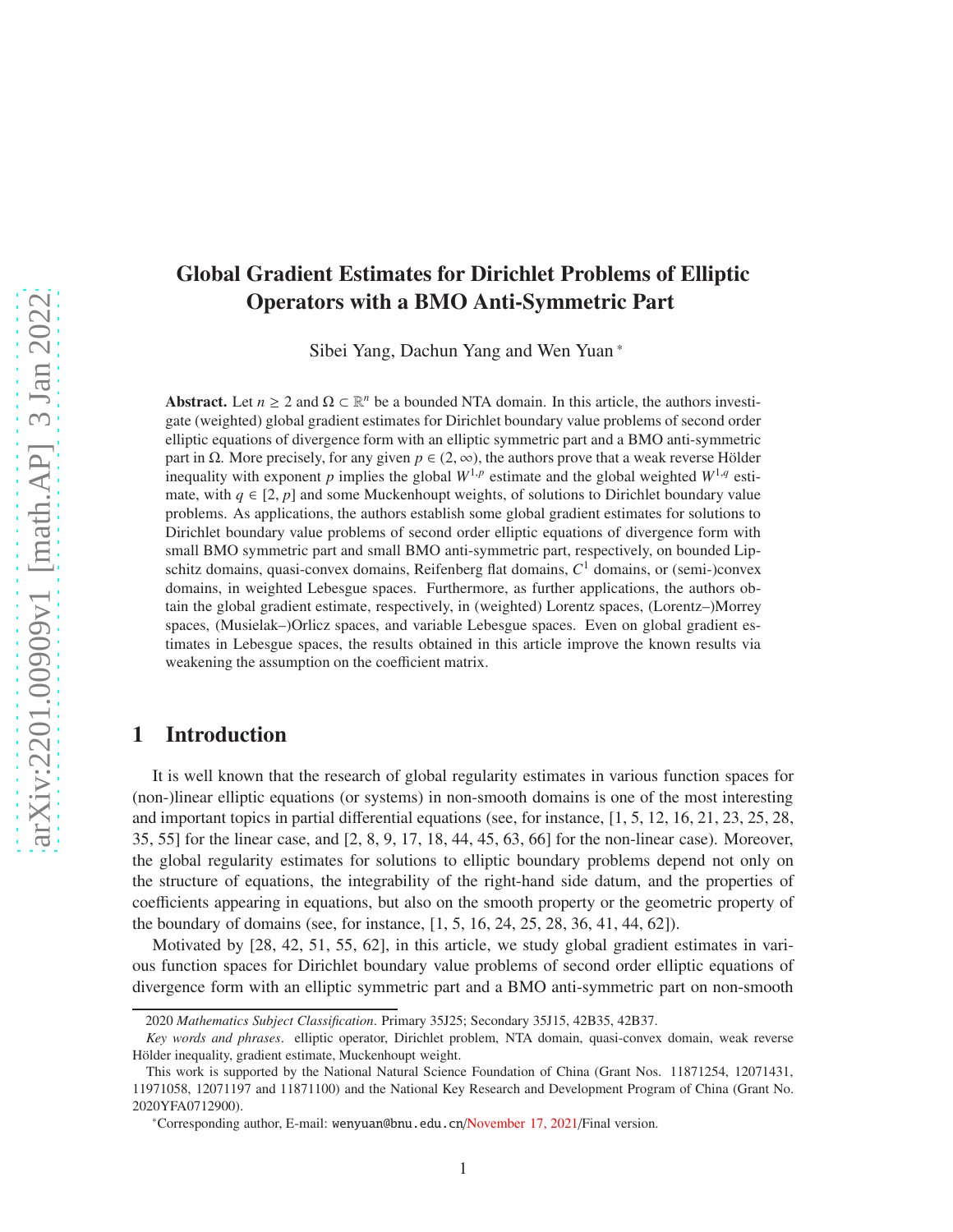domains of  $\mathbb{R}^n$ . More precisely, let  $n \geq 2$  and  $\Omega \subset \mathbb{R}^n$  be a bounded non-tangentially accessible domain (for short, NTA domain). For any given  $p \in (2, \infty)$ , using a real-variable argument, we show that a weak reverse Hölder inequality with exponent *p* implies the global  $W^{1,p}$  estimate and the global weighted  $W^{1,q}$  estimate, with  $q \in [2, p]$  and some Muckenhoupt weights, of solutions to Dirichlet boundary value problems. As applications, we obtain some global gradient estimates for solutions to Dirichlet boundary value problems of second order elliptic equations of divergence form with small BMO symmetric part and small BMO anti-symmetric part, respectively, on bounded Lipschitz domains, quasi-convex domains, Reifenberg flat domains, *C* <sup>1</sup> domains, or (semi-)convex domains, in the scale of weighted Lebesgue spaces. Applying these weighted global estimates and some technique from harmonic analysis, such as properties of Muckenhoupt weights, the interpolation theorem of operators, and the extrapolation theorem, we further establish the global gradient estimate, respectively, in (weighted) Lorentz spaces, (Lorentz–)Morrey spaces, (Musielak–)Orlicz spaces, and variable Lebesgue spaces. Even on global gradient estimates in Lebesgue spaces, the results obtained in this article improve the corresponding results in [1, 16, 36, 55] via weakening the assumption on the coefficient matrix.

To describe the main results of this article, we first recall the notions of the Muckenhoupt weight class and the reverse Hölder class (see, for instance,  $[4, 32, 56]$ ).

**Definition 1.1.** Let  $q \in [1, \infty)$ . A non-negative and locally integrable function  $\omega$  on  $\mathbb{R}^n$  is said to belong to the *Muckenhoupt weight class*  $A_q(\mathbb{R}^n)$ , denoted by  $\omega \in A_q(\mathbb{R}^n)$ , if, when  $q \in (1, \infty)$ ,

$$
[\omega]_{A_q(\mathbb{R}^n)} := \sup_{B \subset \mathbb{R}^n} \left[ \frac{1}{|B|} \int_B \omega(x) dx \right] \left\{ \frac{1}{|B|} \int_B \left[ \omega(x) \right]^{-\frac{1}{q-1}} dx \right\}^{q-1} < \infty,
$$

or

$$
[\omega]_{A_1(\mathbb{R}^n)} := \sup_{B \subset \mathbb{R}^n} \left[ \frac{1}{|B|} \int_B \omega(x) \, dx \right] \left\{ \text{ess} \sup_{y \in B} \left[ \omega(y) \right]^{-1} \right\} < \infty,
$$

where the suprema are taken over all balls  $B$  of  $\mathbb{R}^n$ .

Let  $r \in (1, \infty]$ . A non-negative and locally integrable function  $\omega$  on  $\mathbb{R}^n$  is said to belong to the *reverse Hölder class*  $RH_r(\mathbb{R}^n)$ *, denoted by*  $\omega \in RH_r(\mathbb{R}^n)$ *, if, when*  $r \in (1, \infty)$ *,* 

$$
[\omega]_{RH_r(\mathbb{R}^n)} := \sup_{B \subset \mathbb{R}^n} \left\{ \frac{1}{|B|} \int_B [\omega(x)]^r dx \right\}^{\frac{1}{r}} \left[ \frac{1}{|B|} \int_B \omega(x) dx \right]^{-1} < \infty,
$$

or

$$
[\omega]_{RH_{\infty}(\mathbb{R}^n)} := \sup_{B \subset \mathbb{R}^n} \left[ \text{ess sup } \omega(y) \right] \left[ \frac{1}{|B|} \int_B \omega(x) \, dx \right]^{-1} < \infty,
$$

where the suprema are taken over all balls  $B$  of  $\mathbb{R}^n$ .

Furthermore, we recall the definition of the so-called NTA domain introduced by Jerison and Kenig [34] (see also [40, 57]) as follows. We begin with recalling several notions. For any given *x* ∈  $\mathbb{R}^n$  and measurable subset  $E \subset \mathbb{R}^n$ , let dist  $(x, E) := \inf\{|x - y| : y \in E\}$ . Meanwhile, for any measurable subsets  $E, F \subset \mathbb{R}^n$ , let dist  $(E, F) := \inf\{|x - y| : x \in E, y \in F\}$  and diam  $(E) := \sup\{|x - y| : x, y \in E\}$ . Moreover, for any given  $x \in \mathbb{R}^n$  and  $r \in (0, \infty)$ , let *B*(*x*, *r*) := {*y*  $\in \mathbb{R}^n$  : |*y* − *x*| < *r*}.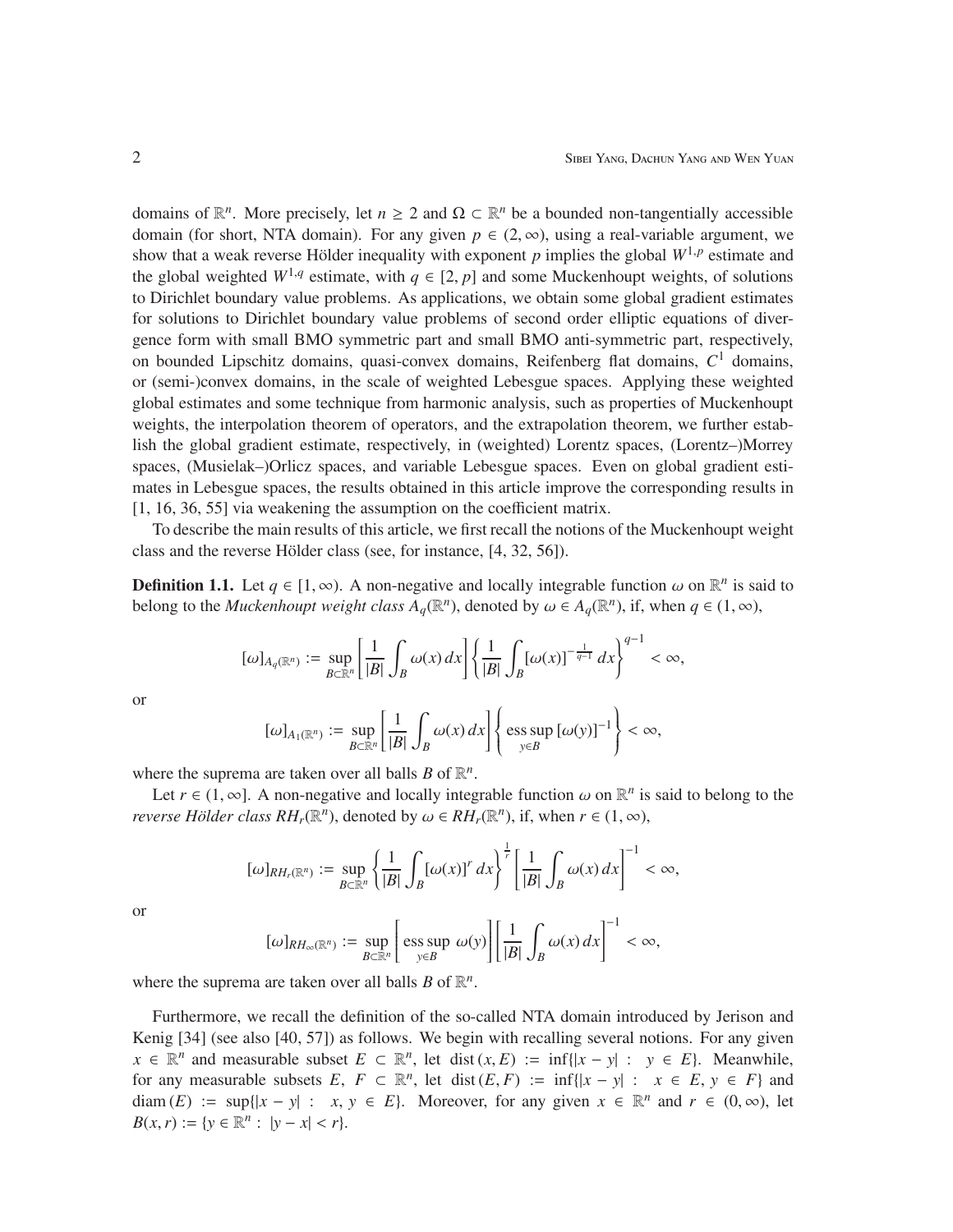**Definition 1.2.** Let  $n \geq 2$ ,  $\Omega \subset \mathbb{R}^n$  be a *domain* which means that  $\Omega$  is a connected open set, and  $\Omega^{\complement} := \mathbb{R}^n \backslash \Omega$ . Denote by  $\partial \Omega$  the *boundary* of  $\Omega$ .

- (i) Then the domain Ω is said to satisfy the *interior* [resp., the *exterior*] *corkscrew condition* if there exist positive constants  $R \in (0, \infty)$  and  $\sigma \in (0, 1)$  such that, for any  $x \in \partial \Omega$  and *r* ∈ (0, *R*), there exists a point  $x_0$  ∈  $\Omega$  [resp.,  $x_0$  ∈  $\Omega^C$ ], depending on *x*, such that  $B(x_0, \sigma r)$  ⊂  $\Omega \cap B(x, r)$  [resp.,  $B(x_0, \sigma r) \subset \Omega^{\mathbb{C}} \cap B(x, r)$ ].
- (ii) The domain  $\Omega$  is said to satisfy the *Harnack chain condition* if there exist constants  $m_1 \in$ (1, ∞) and  $m_2$  ∈ (0, ∞) such that, for any  $x_1, x_2 \in \Omega$  satisfying

$$
M := \frac{|x_1 - x_2|}{\min\{\text{dist}(x_1, \partial \Omega), \text{dist}(x_2, \partial \Omega)\}} > 1,
$$

there exists a chain  ${B_i}_{i=1}^N$  of open Harnack balls,  $B_i \subset \Omega$  for any  $i \in \{1, ..., N\}$ , that connects *x*<sub>1</sub> to *x*<sub>2</sub>; namely, *x*<sub>1</sub> ∈ *B*<sub>1</sub>, *x*<sub>2</sub> ∈ *B<sub>N</sub>*, *B<sub>i</sub>* ∩ *B*<sub>*i*+1</sub> ≠  $\emptyset$  for any *i* ∈ {1, ..., *N* − 1}, and, for any  $i \in \{1, ..., N\}$ ,

$$
m_1^{-1}
$$
diam  $(B_i) \leq$  dist  $(B_i, \partial \Omega) \leq m_1$ diam  $(B_i)$ ,

where the integer *N* satisfies  $N \le m_2 \log_2 M$ .

(iii) The domain Ω is called a *non-tangentially accessible domain* (for short, NTA *domain*) if Ω satisfies the interior and the exterior corkscrew conditions, and the Harnack chain condition.

We point out that NTA domains include Lipschitz domains, Zygmund domains, quasi-spheres, and some Reifenberg flat domains as special examples (see, for instance, [34, 40, 57]).

Let  $n \ge 2$  and  $\Omega$  be a bounded NTA domain in  $\mathbb{R}^n$ . Assume that  $p \in [1, \infty)$  and  $\omega \in A_q(\mathbb{R}^n)$ with some  $q \in [1, \infty)$ . Recall that the *weighted Lebesgue space*  $L^p_\omega(\Omega)$  is defined by setting

(1.1) 
$$
L^p_{\omega}(\Omega) := \left\{ f \text{ is measurable on } \Omega : ||f||_{L^p_{\omega}(\Omega)} := \left[ \int_{\Omega} |f(x)|^p \omega(x) dx \right]^{\frac{1}{p}} < \infty \right\}.
$$

Moreover, let

(1.2) 
$$
L^p_\omega(\Omega; \mathbb{R}^n) := \left\{ \mathbf{f} := (f_1, \dots, f_n) : \text{ for any } i \in \{1, \dots, n\}, f_i \in L^p_\omega(\Omega) \right\}
$$

and

$$
\|\mathbf{f}\|_{L^p_{\omega}(\Omega;\mathbb{R}^n)} := \sum_{i=1}^n \|f_i\|_{L^p_{\omega}(\Omega)}.
$$

Denote by  $W_{\omega}^{1,p}(\Omega)$  the *weighted Sobolev space on*  $\Omega$  equipped with the *norm* 

$$
\|f\|_{W^{1,p}_{\omega}(\Omega)}:=\|f\|_{L^p_{\omega}(\Omega)}+\|\nabla f\|_{L^p_{\omega}(\Omega;\mathbb{R}^n)},
$$

where  $\nabla f$  denotes the *distributional gradient* of *f*. Furthermore,  $W_0^{1,p}$  $_{0,\omega}^{1,p}(\Omega)$  is defined to be the *closure* of  $C_c^{\infty}(\Omega)$  in  $W_{\omega}^{1,p}(\Omega)$ , where  $C_c^{\infty}(\Omega)$  denotes the set of all *infinitely differentiable functions on*  $\Omega$  *with compact support contained in*  $\Omega$ . In particular, when  $\omega \equiv 1$ , the weighted spaces  $L^p_{\omega}(\Omega)$ ,  $W^{1,p}_{\omega}(\Omega)$ , and  $W^{1,p}_{0,\omega}$  $\int_{0, \omega}^{1, p}(\Omega)$  are denoted simply, respectively, by  $L^p(\Omega)$ ,  $W^{1, p}(\Omega)$ , and  $W_0^{1, p}$  $_0^{1,p}(\Omega)$ , which are just, respectively, the classical Lebesgue space and the classical Sobolev spaces.

Let  $\Omega$  be a domain of  $\mathbb{R}^n$ . Denote by  $L^1_{loc}(\Omega)$  the *set of all locally integrable functions on*  $\Omega$ .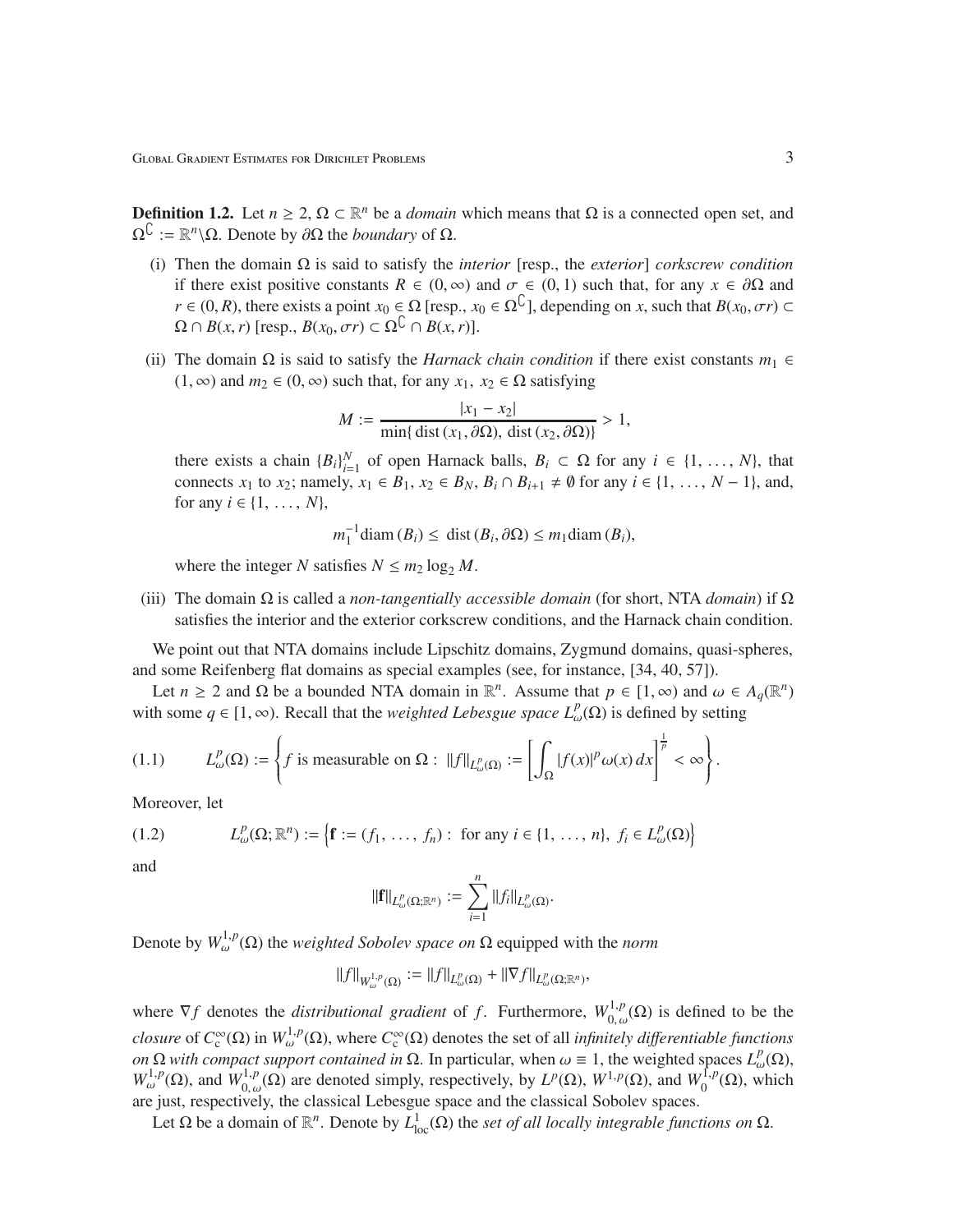**Definition 1.3.** Let  $\Omega \subset \mathbb{R}^n$  be a domain and  $f \in L^1_{loc}(\Omega)$ . Then *f* is said to belong to the *space* BMO( $Ω$ ) if

$$
||f||_{\text{BMO}(\Omega)} := \sup_{B \subset \Omega} \frac{1}{|B|} \int_B |f(x) - f_B| \, dx < \infty,
$$

where the supremum is taken over all balls  $B \subset \Omega$  and  $f_B := \frac{1}{|B|} \int_B f(y) dy$ .

For any given  $x \in \Omega$ , let  $a(x) := \{a_{ij}(x)\}_{i,j=1}^n$  denote an  $n \times n$  matrix with real-valued, bounded and measurable entries. Then *a* is said to satisfy the *uniform ellipticity condition* if there exists a positive constant  $\mu_0 \in (0, 1]$  such that, for any  $x \in \Omega$  and  $\xi := (\xi_1, \ldots, \xi_n) \in \mathbb{R}^n$ ,

(1.3) 
$$
\mu_0 |\xi|^2 \leq \sum_{i,j=1}^n a_{ij}(x) \xi_i \xi_j \leq \mu_0^{-1} |\xi|^2.
$$

Recall that the matrix  $b := \{b_{ij}\}_{i,j=1}^n$  is said to be *anti-symmetric* if  $b_{ij} = -b_{ji}$  for any *i*,  $j \in$ {1, . . . , *n*}. Throughout this article, we *always assume* that the matrix *A* satisfies the following assumption.

Assumption 1.4. Let  $\Omega \subset \mathbb{R}^n$  be a domain. Assume that, for any given  $x \in \Omega$ ,  $A(x)$  is an  $n \times n$ *matrix satisfying that*  $A(x) = a(x) + b(x)$ *, where the matrix*  $a(x) := {a_{ij}(x)}_{i,j=1}^n$  *is real-valued, symmetric, and measurable, and satisfies the uniform ellipticity condition* (1.3)*, and the matrix*  $b(x) := \{b_{ij}(x)\}_{i,j=1}^n$  is real-valued, anti-symmetric, and measurable, and satisfies  $b_{ij} \in \text{BMO}(\Omega)$ *for any i, j*  $\in$  {1, ..., *n*}*.* 

**Remark 1.5.** Let  $\Omega \subset \mathbb{R}^n$  be a domain and  $A := a + b$  satisfy Assumption 1.4.

- (i) By the assumption that *a* satisfies (1.3), we conclude that  $a \in L^{\infty}(\Omega; \mathbb{R}^{n^2})$ , which, together with the facts that  $L^{\infty}(\Omega) \subset BMO(\Omega)$  and  $b \in BMO(\Omega; \mathbb{R}^{n^2})$ , further implies that  $A \in$  $\text{BMO}(\Omega;\mathbb{R}^{n^2})$ .
- (ii) Via replacing  $\Omega$  by  $\mathbb{R}^n$  in Definition 1.3, we obtain the definition of the space BMO( $\mathbb{R}^n$ ). Jones [38] proved that any given function *f* ∈ BMO(Ω) admits an extension to some *f* ∈ BMO( $\mathbb{R}^n$ ) if and only if the domain  $\Omega$  is a *uniform domain* (namely, the domain satisfying the interior corkscrew condition and the Harnack chain condition). Thus, if  $\Omega$  is an NTA domain, then, for any given *f* ∈ BMO(Ω), there exists an  $\widetilde{f}$  ∈ BMO(ℝ<sup>*n*</sup>)</sub> such that

$$
\widetilde{f}\Big|_{\Omega} = f
$$
 and  $\Big|\Big|\widetilde{f}\Big|\Big|_{\text{BMO}(\mathbb{R}^n)} \leq C||f||_{\text{BMO}(\Omega)},$ 

where *C* is a positive constant depending only on  $\Omega$  and *n*.

(iii) By the assumptions that *a* satisfies  $(1.3)$  and *b* is anti-symmetric, we conclude that, for any  $x \in \Omega$  and  $\xi \in \mathbb{R}^n$ ,

$$
(A(x)\xi) \cdot \xi = (a(x)\xi) \cdot \xi \ge \mu_0 |\xi|^2.
$$

Let  $\Omega \subset \mathbb{R}^n$  be a bounded domain and the matrix *A* satisfy Assumption 1.4. Assume that  $p \in (1, \infty)$ ,  $\omega \in A_q(\mathbb{R}^n)$  with some  $q \in [1, \infty)$ , and  $\mathbf{f} \in L^p_\omega(\Omega; \mathbb{R}^n)$ . Then a function *u* is called a *weak solution* of the following *weighted Dirichlet boundary value problem*

(1.4) 
$$
\begin{cases}\n-\text{div}(A\nabla u) = \text{div}(\mathbf{f}) & \text{in } \Omega, \\
u = 0 & \text{on } \partial\Omega\n\end{cases}
$$
 (D)<sub>p, ω</sub>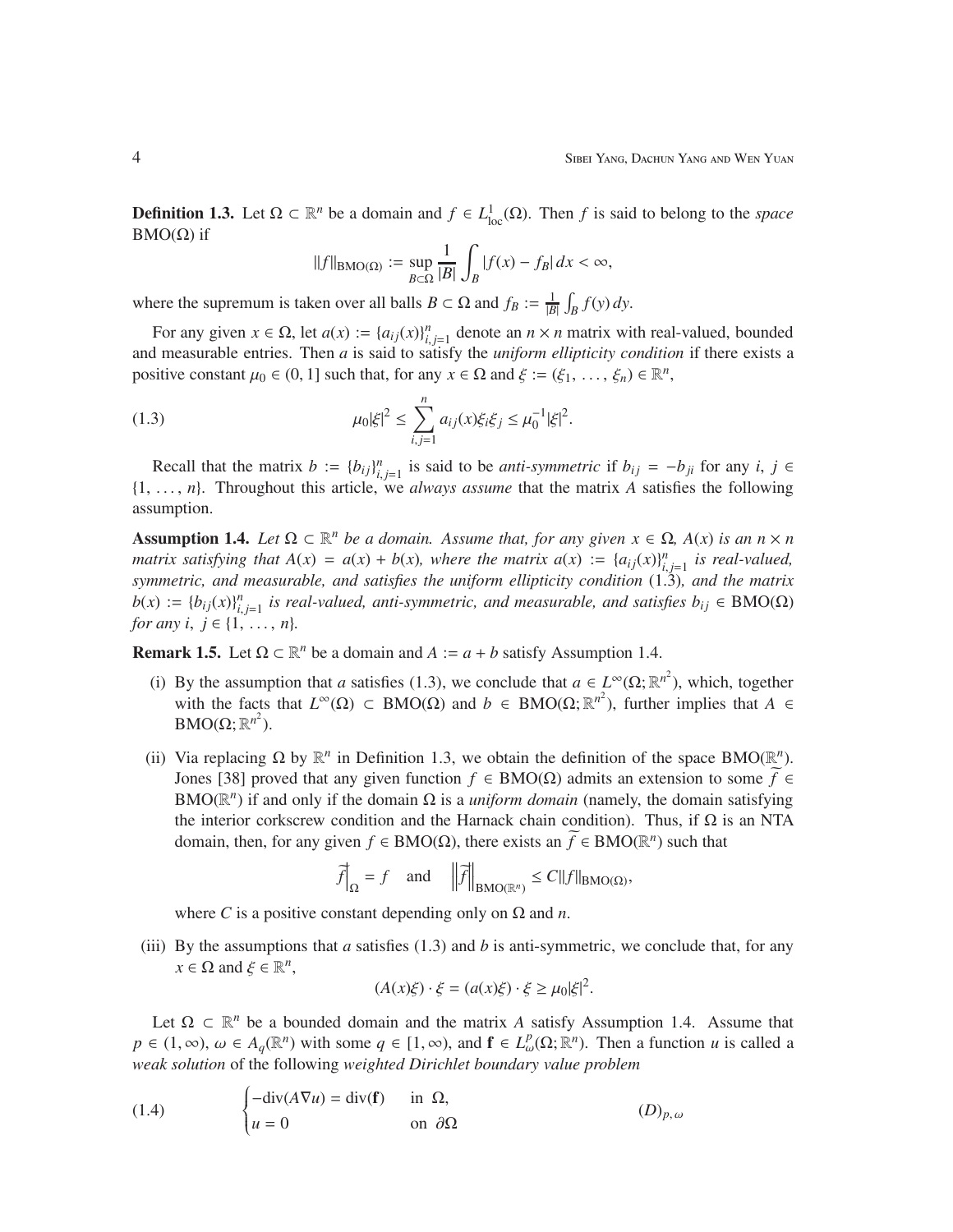Global Gradient Estimates for Dirichlet Problems 5

if 
$$
u \in W_{0,\omega}^{1,p}(\Omega)
$$
 and, for any  $\varphi \in C_c^{\infty}(\Omega)$ ,

(1.5) 
$$
\int_{\Omega} A(x) \nabla u(x) \cdot \nabla \varphi(x) dx = - \int_{\Omega} \mathbf{f}(x) \cdot \nabla \varphi(x) dx.
$$

In particular, when  $\omega \equiv 1$ , the weighted Dirichlet problem  $(D)_{p,\omega}$  is just the Dirichlet problem  $(D)_p$ . The weighted Dirichlet problem  $(D)_{p,\omega}$  is said to be *uniquely solvable* if, for any given  $f \in L^p_\omega(\Omega; \mathbb{R}^n)$ , there exists a *unique*  $u \in W^{1,p}_{0,\omega}$  $\bigcup_{0, \omega(0)}^{1,p}(\Omega)$  such that (1.5) holds true for any  $\varphi \in C_c^{\infty}(\Omega)$ .

Let *L* := −div(*A*∇) with the matrix *A* satisfying Assumption 1.4. The elliptic operator *L* naturally arises in the study of the elliptic equation of the form

$$
(1.6) \t -\Delta u + \mathbf{c} \cdot \nabla u = f
$$

(see, for instance, [43, 51]) and the parabolic equation

$$
\frac{\partial u}{\partial t} - \Delta u + \mathbf{c} \cdot \nabla u = f,
$$

where the drift term c satisfies div(c) = 0. By div(c) = 0, we know that  $c = \text{div}(b)$  for some anti-symmetric tensor  $b := \{b_{ij}\}_{i,j=1}^n$ . Therefore, the equation (1.6) becomes

$$
-\text{div}(I-b)\nabla u = f,
$$

where *I* denotes the unit matrix on  $\mathbb{R}^n$ . In particular, Seregin et al. [51] discovered that the wellknown Moser iteration works for such an elliptic operator *L*. Via the Moser iteration, Seregin et al. [51] proved the Liouville theorem and the Harnack inequality for solutions to the equation (1.6) or its parabolic case. Moreover, Li and Pipher [42] studied the boundary behavior of solutions of the equation  $Lu = 0$  in NTA domains. Furthermore, Dong and Phan [26] investigated the mixednorm Sobolev estimate for solutions to non-stationary Stokes systems with coefficients having unbounded anti-symmetric part in cylindrical domains.

**Remark 1.6.** Let  $\Omega \subset \mathbb{R}^n$  be a bounded NTA domain and the matrix  $A := a + b$  satisfy Assumption 1.4. For any  $u, v \in W_0^{1,2}$  $0^{1,2}(\Omega)$ , let

$$
B[u, v] := \int_{\Omega} A(x) \nabla u(x) \cdot \nabla v(x) \, dx.
$$

From Remark 1.5(iii), it follows that, for any  $u \in W_0^{1,2}$  $0^{1,2}(\Omega),$ 

$$
B[u, u] \geq \mu_0 ||\nabla u||^2_{L^2(\Omega; \mathbb{R}^n)}.
$$

Moreover, it was showed in [42, (2.11)], via using the div-curl lemma, that, for any  $u, v \in W_0^{1,2}$  $\stackrel{1,2}{_0}(\Omega),$ 

$$
|B[u,v]| \leq C||\nabla u||_{L^2(\Omega;\mathbb{R}^n)} ||\nabla v||_{L^2(\Omega;\mathbb{R}^n)},
$$

where *C* is a positive constant depending only on *A* and  $\Omega$ . Thus, by the Lax–Milgram theorem (see, for instance, [31, Theorem 5.8]), we conclude that the Dirichlet problem  $(D)_2$  is uniquely solvable and, for any given  $f \in L^2(\Omega; \mathbb{R}^n)$ , the weak solution  $u \in W_0^{1,2}$  $0^{1,2}(\Omega)$  of  $(D)_2$  satisfies that

$$
\|\nabla u\|_{L^2(\Omega;\mathbb{R}^n)} \leq \mu_0^{-1} \|f\|_{L^2(\Omega;\mathbb{R}^n)},
$$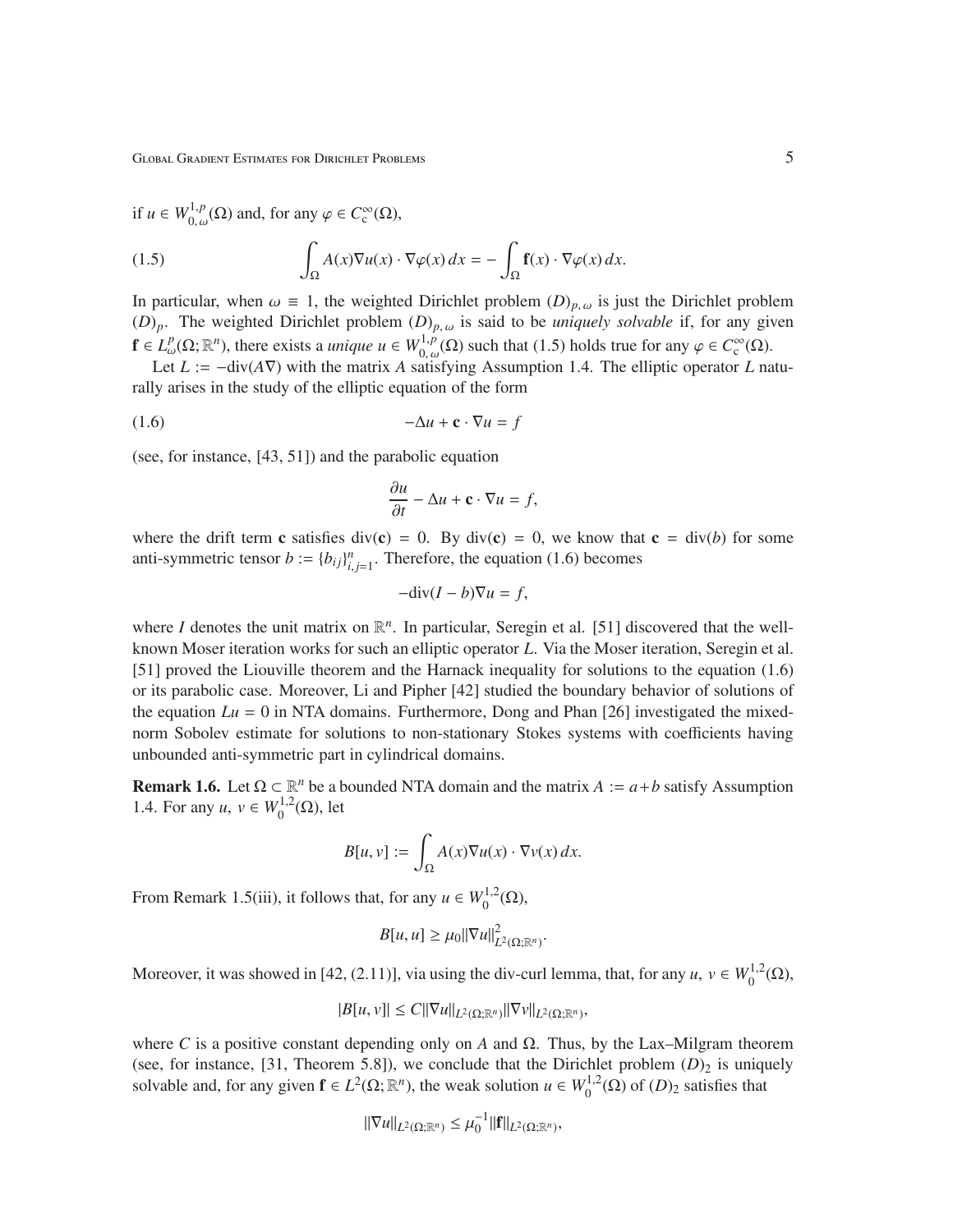where  $\mu_0$  is as in (1.3).

Moreover, via an example given by Meyers [46, Section 5] (see also [16, p. 1285]), we know that, for any  $p \in (1, \infty)$  with  $p \neq 2$ , the Dirichlet problem  $(D)_p$  may not be uniquely solvable, even when the domain  $\Omega$  is smooth.

Let  $n \geq 2$ ,  $\Omega \subset \mathbb{R}^n$  be a bounded NTA domain, and the matrix *A* satisfy Assumption 1.4. Assume further that *A* satisfies the  $(\delta, R)$ -BMO condition (see Definition 2.1 below) or *A* belongs to the space VMO(Ω) (see, for instance, [50]). In this article, our aim is to establish the weighted Calderón–Zygmund type estimates

$$
||\nabla u||_{L^p_\omega(\Omega;\mathbb{R}^n)} \le C||\mathbf{f}||_{L^p_\omega(\Omega;\mathbb{R}^n)}
$$

for the Dirichlet problem (1.4), with  $p \in (1, \infty)$  and  $\omega \in A_q(\mathbb{R}^n)$  for some  $q \in [1, \infty)$ , and then give their applications, where  $C$  is a positive constant independent of  $u$  and  $f$ .

Let  $n \geq 2$ ,  $\Omega \subset \mathbb{R}^n$  be a bounded domain, and the matrix  $A := a + b$  satisfy Assumption 1.4. For the Dirichlet problem  $(D)_p$ , the estimate (1.7) with  $p \in (1, \infty)$  and  $\omega \equiv 1$  was established by Di Fazio [21], under the assumptions that  $a \in VMO(\mathbb{R}^n)$ ,  $b \equiv 0$ , and  $\partial\Omega \in C^{1,1}$ , which was weakened to  $\partial Ω ∈ C^1$  by Auscher and Qafsaoui [5]. Moreover, for the Dirichlet problem  $(D)_p$ , the estimate (1.7) with  $p \in (1, \infty)$  and  $\omega \equiv 1$  was obtained by Byun and Wang in [12, 16], under the assumptions that *a* satisfies the  $(\delta, R)$ -BMO condition for sufficiently small  $\delta \in (0, \infty)$ ,  $b \equiv 0$ , and  $\Omega$  is a bounded Lipschitz domain with a small Lipschitz constant or a bounded Reifenberg flat domain (see, for instance, [49, 57]). Furthermore, for the Dirichlet problem (*D*)*<sup>p</sup>* with *a* having partial small BMO coefficients and  $b \equiv 0$ , the estimate (1.7) with  $p \in (1, \infty)$  and  $\omega \equiv 1$  was studied, respectively, by Dong and Kim [23], and Krylov [41], under the assumption that  $\Omega$  is a bounded Lipschitz domain with small Lipschitz constant. Moreover, if  $\Omega$  is a bounded quasiconvex domain, *a* satisfies the ( $\delta$ , *R*)-BMO condition for sufficiently small  $\delta \in (0, \infty)$ , and  $b \equiv 0$ , the estimate (1.7) with  $p \in (1,\infty)$  and  $\omega \equiv 1$  was established by Jia et al. [36] for the Dirichlet problem  $(D)_p$ . For the Dirichlet problem  $(D)_p$  in a general Lipschitz domain  $\Omega$ , it was proved by Shen [55] that, if  $a \in VMO(\mathbb{R}^n)$  and  $b \equiv 0$ , then (1.7) with  $\omega \equiv 1$  holds true for any given  $p \in (\frac{3}{2})$  $\frac{3}{2} - \varepsilon$ , 3 +  $\varepsilon$ ) when  $n \ge 3$ , or  $p \in (\frac{4}{3})$  $\frac{4}{3} - \varepsilon$ , 4 +  $\varepsilon$ ) when  $n = 2$ , where  $\varepsilon \in (0, \infty)$  is a positive constant depending on  $\Omega$ . It is worth pointing out that, when  $A := I$  (the identity matrix) in (1.7), the range of *p* obtained in [55] is even sharp for general Lipschitz domains (see, for instance, [35]).

For the weighted Dirichlet problem  $(D)_{p,\omega}$  with *a* having partial small BMO coefficients and *b* ≡ 0, (1.7) with *p* ∈ (2, ∞) and  $\omega$  ∈  $A_{p/2}(\mathbb{R}^n)$  was obtained by Byun and Palagachev [14] under the assumption that  $\Omega$  is a bounded Reifenberg flat domain. Furthermore, for the problem  $(D)_{p,\omega}$ with *a* having partial small BMO coefficients and  $b \equiv 0$ , the estimate (1.7) with  $p \in (1, \infty)$  and  $\omega \in A_p(\mathbb{R}^n)$  was established by Dong and Kim [25] under the assumption that  $\Omega$  is a bounded Reifenberg flat domain. For the problem  $(D)_{p,\omega}$  with *a* having small BMO coefficients and  $b \equiv 0$ , (1.7) with  $p \in (1, \infty)$  and  $\omega \in A_p(\mathbb{R}^n)$  was obtained by Adimurthi et al. [1] under the assumption that  $Ω$  is a bounded Lipschitz domain with small Lipschitz constant.

Now, we state the main results of this article as follows.

**Theorem 1.7.** Let  $n \geq 2$ ,  $\Omega \subset \mathbb{R}^n$  be a bounded NTA domain, the matrix A satisfy Assumption *1.4, and p* ∈ (2, ∞)*. Assume that there exist positive constants*  $C_0$  ∈ (0, ∞) *and*  $r_0$  ∈ (0, diam ( $\Omega$ )) *such that, for any ball B(x<sub>0</sub>, r) having the property that*  $r \in (0, r_0/4)$  *and either*  $x_0 \in \partial\Omega$  *or*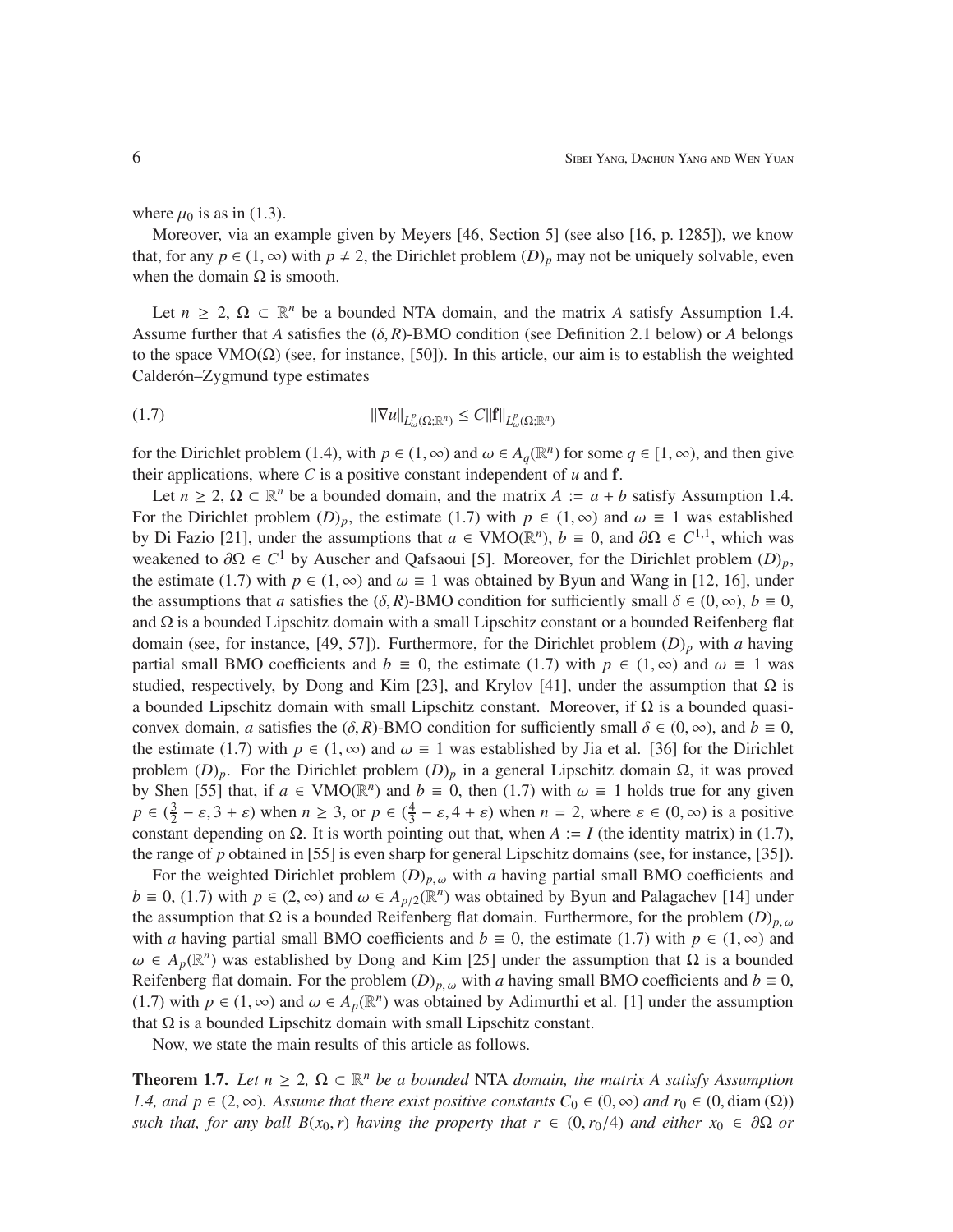$B(x_0, 2r) \subset \Omega$ , the weak reverse Hölder inequality

$$
(1.8)\qquad \left[\frac{1}{|B_{\Omega}(x_0,r)|}\int_{B_{\Omega}(x_0,r)}|\nabla v(x)|^p\,dx\right]^{\frac{1}{p}} \leq C_0\left[\frac{1}{|B_{\Omega}(x_0,2r)|}\int_{B_{\Omega}(x_0,2r)}|\nabla v(x)|^2\,dx\right]^{\frac{1}{2}}
$$

*holds true for any function*  $v \in W^{1,2}(B_{\Omega}(x_0, 2r))$  *satisfying*  $div(A\nabla v) = 0$  *in*  $B_{\Omega}(x_0, 2r)$ *, and*  $v = 0$ *on B*(*x*<sub>0</sub>, 2*r*) ∩ ∂Ω *when x*<sub>0</sub> ∈ ∂Ω, *where B*<sub>Ω</sub>(*x*<sub>0</sub>, *r*) := *B*(*x*<sub>0</sub>, *r*) ∩ Ω*.* 

(i) *Then the weak solution*  $u \in W_0^{1,2}$  $\int_0^{1,2} (\Omega)$  *of the Dirichlet problem*  $(D)_p$  *with*  $\mathbf{f} \in L^p(\Omega;\mathbb{R}^n)$  *exists and, moreover,*  $u \in W_0^{1,p}$  $\int_0^{1,p}(\Omega)$  and there exists a positive constant C, depending only on n, p, *and* Ω*, such that*

$$
||\nabla u||_{L^p(\Omega;\mathbb{R}^n)} \leq C||\mathbf{f}||_{L^p(\Omega;\mathbb{R}^n)}.
$$

(ii) Let  $q \in [2, p]$ ,  $q_0 \in [1, \frac{q}{p'}]$  $\frac{q}{p'}$ ],  $r_0 \in [(\frac{p}{q})', \infty]$ , and  $\omega \in A_{q_0}(\mathbb{R}^n) \cap RH_{r_0}(\mathbb{R}^n)$ . Then a weak *solution u of the weighted Dirichlet problem*  $(D)_{q,\omega}$  *with*  $\mathbf{f} \in L^q_\omega(\Omega;\mathbb{R}^n)$  *exists and, moreover,*  $u \in W_0^{1,q}$  $\int_{0, \omega}^{1,q}(\Omega)$  and there exists a positive constant C, depending only on n, p, q,  $[\omega]_{A_{q_0}(\mathbb{R}^n)}$ ,  $[\omega]_{RH_{r_0}(\mathbb{R}^n)}$ , and  $\Omega$ , such that

$$
||\nabla u||_{L^q_\omega(\Omega;\mathbb{R}^n)} \le C||\mathbf{f}||_{L^q_\omega(\Omega;\mathbb{R}^n)}.
$$

*Here and thereafter, for any s*  $\in$  [1,  $\infty$ ], *s' denotes its conjugate exponent, namely, 1/s* +  $1/s' = 1.$ 

We prove Theorem 1.7 via using a (weighted) real-variable argument (see Theorem 3.1 below), which was essentially established in [54, Theorem 3.4] (see also [28, 29, 53, 55, 62]) and inspired by [18, 58]. It is worth pointing out that a similar real-variable argument with the different motivation was used in [3, 4]. Moreover, a different weighted real-variable argument was obtained by Shen [52, Theorem 2.1]. Furthermore, the linear structure of second order elliptic operators of divergence form and the properties of Muckenhoupt weights are subtly used in the proof of Theorem 1.7.

Let the  $(\delta, R)$ -BMO condition and the space VMO( $\Omega$ ) be as in Definition 2.1 below. As an application of Theorem 1.7, we obtain the (weighted) global gradient estimates for solutions to Dirichlet boundary problems on bounded Lipschitz domains as follows.

**Theorem 1.8.** Let  $n \geq 2$ ,  $\Omega \subset \mathbb{R}^n$  be a bounded Lipschitz domain, and the matrix A satisfy *Assumption 1.4.*

(i) Then there exist positive constants  $\varepsilon_0$ ,  $\delta_0 \in (0, \infty)$ , depending only on n and the Lipschitz *constant of*  $\Omega$ *, such that, for any given*  $p \in ((3 + \varepsilon_0)'$ ,  $3 + \varepsilon_0)$  *when*  $n \geq 3$ *, or*  $p \in ((4 + \varepsilon_0)'$  $(\varepsilon_0)'$ ,  $(4 + \varepsilon_0)'$  when  $n = 2$ , if A satisfies the  $(\delta, R)$ -BMO condition for some  $\delta \in (0, \delta_0)'$  and  $R \in (0, \infty)$ , or  $A \in VMO(\Omega)$ , then the Dirichlet problem  $(D)_p$  with  $\mathbf{f} \in L^p(\Omega; \mathbb{R}^n)$  is uniquely *solvable and there exists a positive constant C, depending only on n, p, and the Lipschitz constant of*  $\Omega$ *, such that, for any weak solution u, u*  $\in W_0^{1,p}$  $i_{0}^{1,p}(\Omega)$  and

$$
||\nabla u||_{L^p(\Omega;\mathbb{R}^n)} \leq C||\mathbf{f}||_{L^p(\Omega;\mathbb{R}^n)}.
$$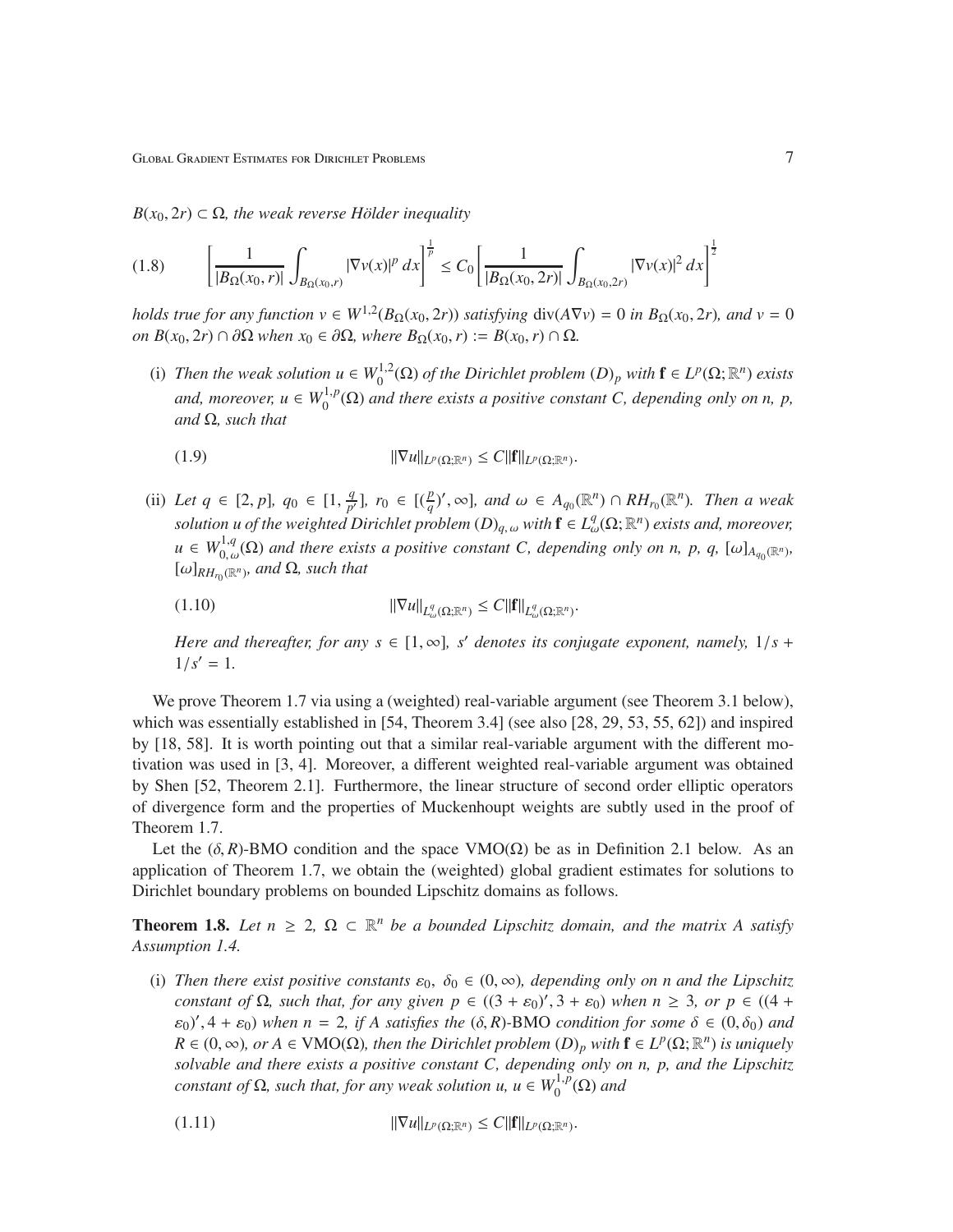(ii) Let  $\varepsilon_0$  be as in (i) and  $p_0 := 3 + \varepsilon_0$  when  $n \ge 3$ , and  $p_0 := 4 + \varepsilon_0$  when  $n = 2$ . Then, *for any given*  $p \in (p'_0)$  $\alpha'$ <sub>0</sub>,  $p_0$ ) and any  $\omega \in A_{\frac{p}{p'_0}}$  $(\mathbb{R}^n) \cap RH_{(\frac{p_0}{p})'}(\mathbb{R}^n)$ , there exists a positive *constant*  $\delta_0 \in (0, \infty)$ *, depending only on n, p, the Lipschitz constant of*  $\Omega$ *,*  $[\omega]_{A_{\frac{p}{p'_0}}(\mathbb{R}^n)}$ *, and*  $[\omega]_{RH_{(\frac{p_0}{p})'}(\mathbb{R}^n)}$ , such that, if A satisfies the  $(\delta, R)$ -BMO *condition for some*  $\delta \in (0, \delta_0)$  and  $R \in$ (0, ∞), or A ∈ VMO(Ω), then the weighted Dirichlet problem  $(D)_{p,\omega}$  with  $f \in L^p_\omega(\Omega;\mathbb{R}^n)$  is *uniquely solvable and there exists a positive constant C, depending only on n, p,*  $[\omega]_{A_{\frac{p}{p'_n}}(\mathbb{R}^n)}$ *,*  $[\omega]_{RH_{(\frac{p_0}{p})'}(\mathbb{R}^n)}$ , and the Lipschitz constant of  $\Omega$ , such that, for any weak solution u, u  $\in$  $W_0^{1,p}$  $_{0,\,\omega}^{1,p}(\Omega)$  and

$$
||\nabla u||_{L^p_\omega(\Omega;\mathbb{R}^n)} \leq C||\mathbf{f}||_{L^p_\omega(\Omega;\mathbb{R}^n)}.
$$

Let  $A := a + b$  satisfy Assumption 1.4 and  $p_0$  be as in Theorem 1.8(ii). The key to proving Theorem 1.8 is to show that the weak reverse Hölder inequality (1.8) is valid for any  $p \in (2, p_0)$ . To do this, we flexibly apply the real-variable argument established in Theorem 3.1 below, the method of perturbation, the assumptions that  $b \in BMO(\Omega;\mathbb{R}^{n^2})$  and *b* is anti-symmetric, and the properties of Muckenhoupt weights.

**Remark 1.9.** Let  $n \ge 2$ ,  $\Omega \subset \mathbb{R}^n$  be a bounded Lipschitz domain, and  $A := a+b$  satisfy Assumption 1.4. If  $a \in VMO(\Omega)$  and  $b \equiv 0$ , then Theorem 1.8 in this case was essentially established by Shen [55, Theorem C]. Thus, Theorem 1.8 improves [55, Theorem C] via weakening the condition for the matrix *A*.

Let the quasi-convex domain be as in Definition 2.3 below. We further obtain the following (weighted) global gradient estimates for the Dirichlet problems on quasi-convex domains by using Theorem 1.7.

**Theorem 1.10.** *Let*  $n \geq 2$ ,  $\Omega \subset \mathbb{R}^n$  *be a bounded* NTA *domain, and*  $p \in (1, ∞)$ *. Assume further that the matrix A satisfies Assumption 1.4, and*  $\Omega$  *is a* ( $\delta$ , $\sigma$ , $R$ ) *quasi-convex domain with some*  $\delta$ ,  $\sigma \in (0, 1)$  and  $R \in (0, \infty)$ .

(i) *Then there exists a positive constant*  $\delta_0 \in (0, 1)$ *, depending only on n, p, and*  $\Omega$ *, such that, if*  $\Omega$  *is a* ( $\delta$ ,  $\sigma$ ,  $R$ ) *quasi-convex domain and A satisfies the* ( $\delta$ ,  $R$ )*-BMO condition for some*  $\delta \in (0, \delta_0)$ ,  $\sigma \in (0, 1)$ , and  $R \in (0, \infty)$ , or  $A \in VMO(\Omega)$ , then the Dirichlet problem  $(D)_p$ *with*  $f \in L^p(\Omega; \mathbb{R}^n)$  *is uniquely solvable and, for any weak solution u of the problem*  $(D)_p$ *,*  $u \in W_0^{1,p}$  $_{0}^{1,p}(\Omega)$  and

 $\|\nabla u\|_{L^p(\Omega;\mathbb{R}^n)} \leq C\|{\bf f}\|_{L^p(\Omega;\mathbb{R}^n)},$ 

*where C is a positive constant depending only on n, p, and* Ω.

(ii) Let  $\omega \in A_p(\mathbb{R}^n)$ . Then there exists a positive constant  $\delta_0 \in (0,1)$ , depending only on n, p,  $\Omega$ , and  $[\omega]_{A_p(\mathbb{R}^n)}$ , such that, if  $\Omega$  is a  $(\delta, \sigma, R)$  quasi-convex domain and A satisfies the  $(\delta, R)$ -BMO *condition for some*  $\delta \in (0, \delta_0)$ *,*  $\sigma \in (0, 1)$ *, and*  $R \in (0, \infty)$ *, or*  $A \in VMO(\Omega)$ *, then the*  $w$ *eighted Dirichlet problem*  $(D)_{p,\omega}$  *with*  $\mathbf{f} \in L^p_\omega(\Omega;\mathbb{R}^n)$  *is uniquely solvable and there exists*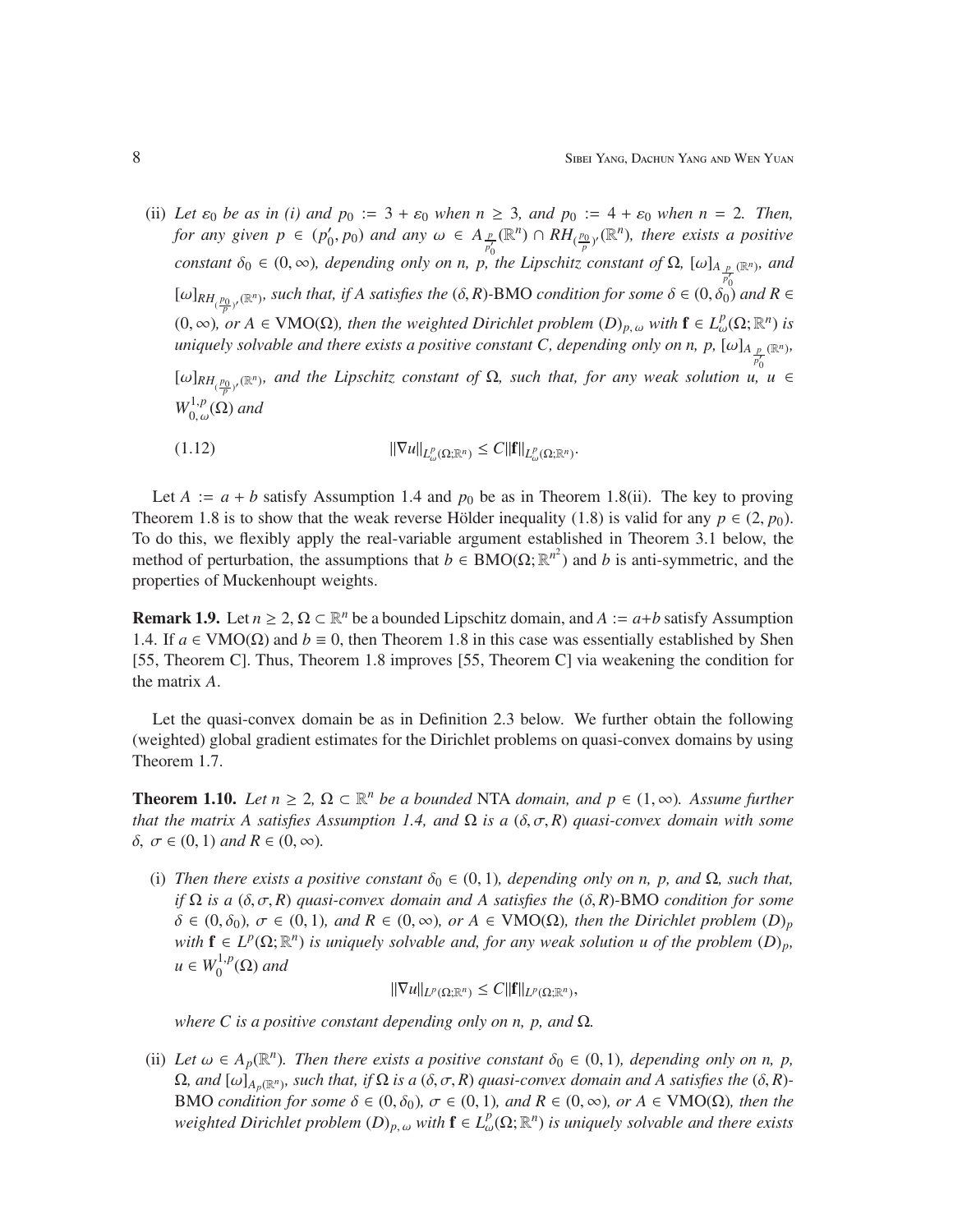*a positive constant C, depending only on n, p,*  $[\omega]_{A_p(\mathbb{R}^n)}$ , and  $\Omega$ *, such that, for any weak solution*  $u, u \in W_0^{1,p}$  $_{0, \, \omega}^{1,p}(\Omega)$  and

$$
||\nabla u||_{L^p_\omega(\Omega;\mathbb{R}^n)} \leq C||\mathbf{f}||_{L^p_\omega(\Omega;\mathbb{R}^n)}.
$$

Assume that  $p \in [2, \infty)$ . To prove Theorem 1.10 via using Theorem 1.7, we need to prove that there exists a  $\delta_0 \in (0, 1)$ , depending on *p* and  $\Omega$ , such that, if  $\Omega$  is a bounded ( $\delta$ ,  $\sigma$ , *R*) quasi-convex domain with some  $\delta \in (0, \delta_0)$ ,  $\sigma \in (0, 1)$ , and  $R \in (0, \infty)$ , then the weak reverse Hölder inequality  $(1.8)$  is valid for the exponent  $p$ . To this end, we adequately use the realvariable argument obtained in Theorem 3.1 below, the method of perturbation, and the geometric properties of quasi-convex domains (see Lemma 5.3 below).

Let the (semi-)convex domain be as in Remark 2.5(i) below. As a corollary of Theorem 1.10, we have the following conclusion.

**Corollary 1.11.** Let  $n \geq 2$ ,  $\Omega \subset \mathbb{R}^n$  be a bounded  $C^1$  or (semi-)convex domain,  $p \in (1, \infty)$ *, and*  $\omega \in A_p(\mathbb{R}^n)$ . Assume that the matrix A satisfies Assumption 1.4. Then there exists a positive *constant*  $\delta_0 \in (0, \infty)$ , depending only on n, p,  $\Omega$ , and  $[\omega]_{A_p(\mathbb{R}^n)}$ , such that, if A satisfies the  $(\delta, R)$ -BMO *condition for some*  $\delta \in (0, \delta_0)$  *and*  $R \in (0, \infty)$ *, or*  $A \in VMO(\Omega)$ *, then the weighted Dirichlet problem*  $(D)_{p,\omega}$  *with*  $f \in L^p_\omega(\Omega;\mathbb{R}^n)$  *is uniquely solvable and there exists a positive constant C, depending only on n, p,*  $[\omega]_{A_p(\mathbb{R}^n)}$ , and  $\Omega$ , such that, for any weak solution u,  $u \in W^{1,p}_{0,\omega}$  $_{0,\,\omega}^{1,p}(\Omega)$  and

$$
\|\nabla u\|_{L^p(\Omega;\mathbb{R}^n)} \leq C \|f\|_{L^p(\Omega;\mathbb{R}^n)}.
$$

Moreover, let the Reifenberg flat domain be as in Remark 2.5(ii) below. By Theorem 1.10 and Remark 2.5(ii), we have the following corollary.

**Corollary 1.12.** *Let*  $n \geq 2$ ,  $\Omega \subset \mathbb{R}^n$  *be a bounded* ( $\delta$ ,  $R$ )-Reifenberg flat domain with some  $\delta \in (0, 1)$ *and*  $R \in (0, \infty)$ ,  $p \in (1, \infty)$ , and  $\omega \in A_p(\mathbb{R}^n)$ . Assume that the matrix A satisfies Assumption 1.4. *Then there exists a positive constant*  $\delta_0 \in (0, 1)$ , depending only on n, p,  $\Omega$ , and  $[\omega]_{A_p(\mathbb{R}^n)}$ , such *that, if*  $\Omega$  *is a bounded* ( $\delta$ , *R*)*-Reifenberg flat domain and A satisfies the* ( $\delta$ , *R*)*-BMO condition for some*  $\delta \in (0, \delta_0)$  *and*  $R \in (0, \infty)$ *, or*  $A \in VMO(\Omega)$ *, then the weighted Dirichlet problem*  $(D)_{p,\omega}$  $with$  **f**  $\in L^p_\omega(\Omega; \mathbb{R}^n)$  *is uniquely solvable and there exists a positive constant C, depending only on n, p,*  $[\omega]_{A_p(\mathbb{R}^n)}$ , and  $\Omega$ , such that, for any weak solution u,  $u \in W^{1,p}_{0,\omega}$  $_{0,\,\omega}^{1,p}(\Omega)$  and

$$
\|\nabla u\|_{L^p(\Omega;\mathbb{R}^n)} \leq C \|f\|_{L^p(\Omega;\mathbb{R}^n)}.
$$

**Remark 1.13.** Let  $n \geq 2$  and  $\Omega \subset \mathbb{R}^n$  be a bounded  $(\delta, \sigma, R)$  quasi-convex domain with some  $δ, σ ∈ (0, 1)$  and  $R ∈ (0, ∞)$ . Assume that the matrix  $A := a + b$  satisfies Assumption 1.4.

- (i) If *a* satisfies the  $(\delta, R)$ -BMO condition for some sufficiently small  $\delta \in (0, \infty)$  and  $b \equiv 0$ , then Theorem 1.10(i) in this case was established by Jia et al. in [36, Theorem 1.1]. Thus, Theorem 1.10(i) improves [36, Theorem 1.1] via weakening the condition for the matrix *A*. Moreover, even when  $b \equiv 0$ , the conclusion of Theorem 1.10(ii) in this case is also new.
- (ii) When *a* satisfies the  $(\delta, R)$ -BMO condition for some sufficiently small  $\delta \in (0, \infty)$ ,  $b \equiv 0$ , and  $\omega \equiv 1$ , Corollary 1.12 in this case was obtained by Byun and Wang in [16, Theorem 1.5].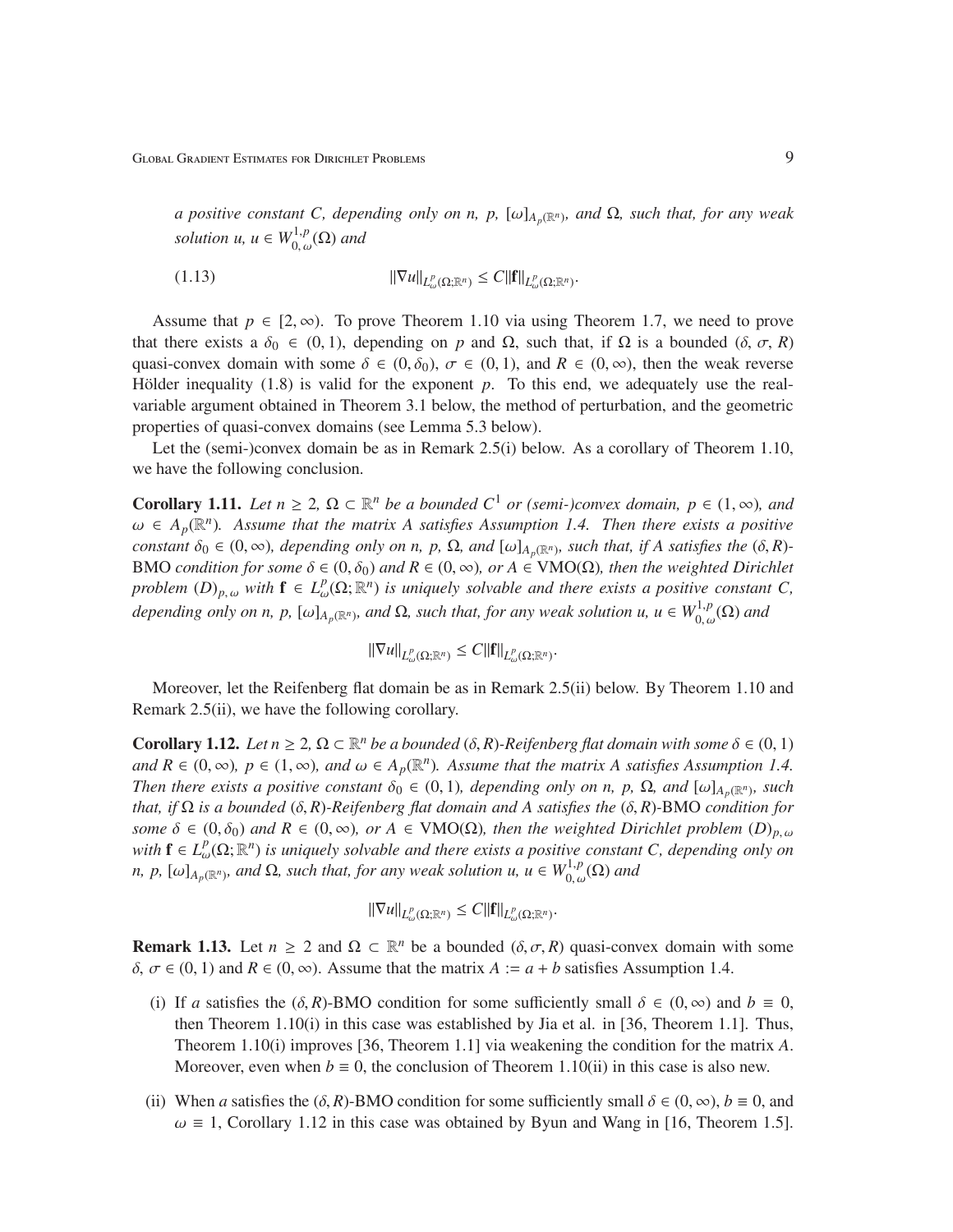Therefore, even when  $\omega \equiv 1$ , Corollary 1.12 in this case also improves [16, Theorem 1.5] via weakening the assumption on *A*.

Furthermore, we point out that the approach used in this article to establish the global gradient estimates is different from that used in [12, 16, 36]. Indeed, the global estimates were obtained in [12, 16, 36] by using an approximation argument, the modified Vitali covering lemma, and a compactness method. However, in this article, we establish the (weighted) global estimates via using a (weighted) real-variable argument (see Theorem 3.1 below), the method of perturbation, and the geometric properties of quasi-convex domains.

(iii) We point out that, even when  $\Omega$  is a bounded convex domain and  $\omega \equiv 1$ , the conclusion of Corollary 1.11 in this case is also new.

Applying the weighted global regularity estimates obtained in Theorems 1.8(ii) and 1.10(ii), and some tools from harmonic analysis, such as the properties of Muckenhoupt weights, the interpolation theorem of operators, and the Rubio de Francia extrapolation theorem, we obtain the global gradient estimates for the Dirichlet problem (1.4), respectively, in (weighted) Lorentz spaces, (Lorentz–)Morrey spaces, (Musielak–)Orlicz spaces, and variable Lebesgue spaces, which have independent interests and are presented in Section 6 below. It is worth pointing out that the approach used in this article to establish the global estimates in both Orlicz spaces and variable Lebesgue spaces is quite different from that used in [13, 17]. In [13, 17], the global estimates in variable Lebesgue spaces or in Orlicz spaces were established via the so-called "maximum function free technique". However, in this article, we obtain the global gradient estimates in both Orlicz spaces and variable Lebesgue spaces by simply using weighted global estimates in Theorems 1.8(ii) and 1.10(ii), and the Rubio de Francia extrapolation theorem. Furthermore, we point out that the extrapolation theorem used in this article is also valid for the boundary value problem studied in [13, 17] and independent of the boundary value condition and the considered equation.

Moreover, the global estimates in Orlicz spaces were obtained in [37] through an approximation argument, the modified Vitali covering lemma, and a compactness method. However, in this article, the global gradient estimates in Orlicz spaces are obtained as corollaries of both the weighted norm inequality in Theorem 1.10(ii) and the extrapolation theorem.

The remainder of this article is organized as follows.

In Section 2, we present several notions on the  $(\delta, R)$ -BMO condition, the space VMO( $\Omega$ ), and several domains, and clarify their relations. We then prove Theorems 1.7, and 1.8, and 1.10, and Corollary 1.11, respectively, in Sections 3, and 4, and 5. Several applications of Theorems 1.8 and 1.10 are given in Section 6.

Finally, we make some conventions on notation. Throughout this article, we always denote by *C* a *positive constant* which is independent of the main parameters, but it may vary from line to line. We also use  $C_{(\gamma,\beta,\ldots)}$  or  $c_{(\gamma,\beta,\ldots)}$  to denote a *positive constant* depending on the indicated parameters  $\gamma$ ,  $\beta$ , .... The *symbol*  $f \le g$  means that  $f \le Cg$ . If  $f \le g$  and  $g \le f$ , then we write *f* ∼ *g*. If *f*  $\leq$  *Cg* and *g* = *h* or *g*  $\leq$  *h*, we then write *f*  $\leq$  *g*  $\sim$  *h* or *f*  $\leq$  *g*  $\leq$  *h*, *rather than f*  $\leq$  *g* = *h* or  $f \le g \le h$ . For each ball  $B := B(x_B, r_B)$  of  $\mathbb{R}^n$ , with some  $x_B \in \mathbb{R}^n$  and  $r_B \in (0, \infty)$ , and  $\alpha \in (0, \infty)$ , let  $\alpha B := B(x_B, \alpha r_B)$ ; furthermore, denote the set  $B(x, r) \cap \Omega$  by  $B_{\Omega}(x, r)$ , and the set  $(\alpha B) \cap \Omega$  by  $\alpha B_{\Omega}$ . For any subset *E* of  $\mathbb{R}^n$ , we denote the *set*  $\mathbb{R}^n \setminus E$  by  $E^{\mathbb{C}}$ , and its *characteristic function* by  $\mathbf{1}_E$ . For any  $\omega \in A_p(\mathbb{R}^n)$  with  $p \in [1, \infty)$ , and any measurable set  $E \subset \mathbb{R}^n$ , let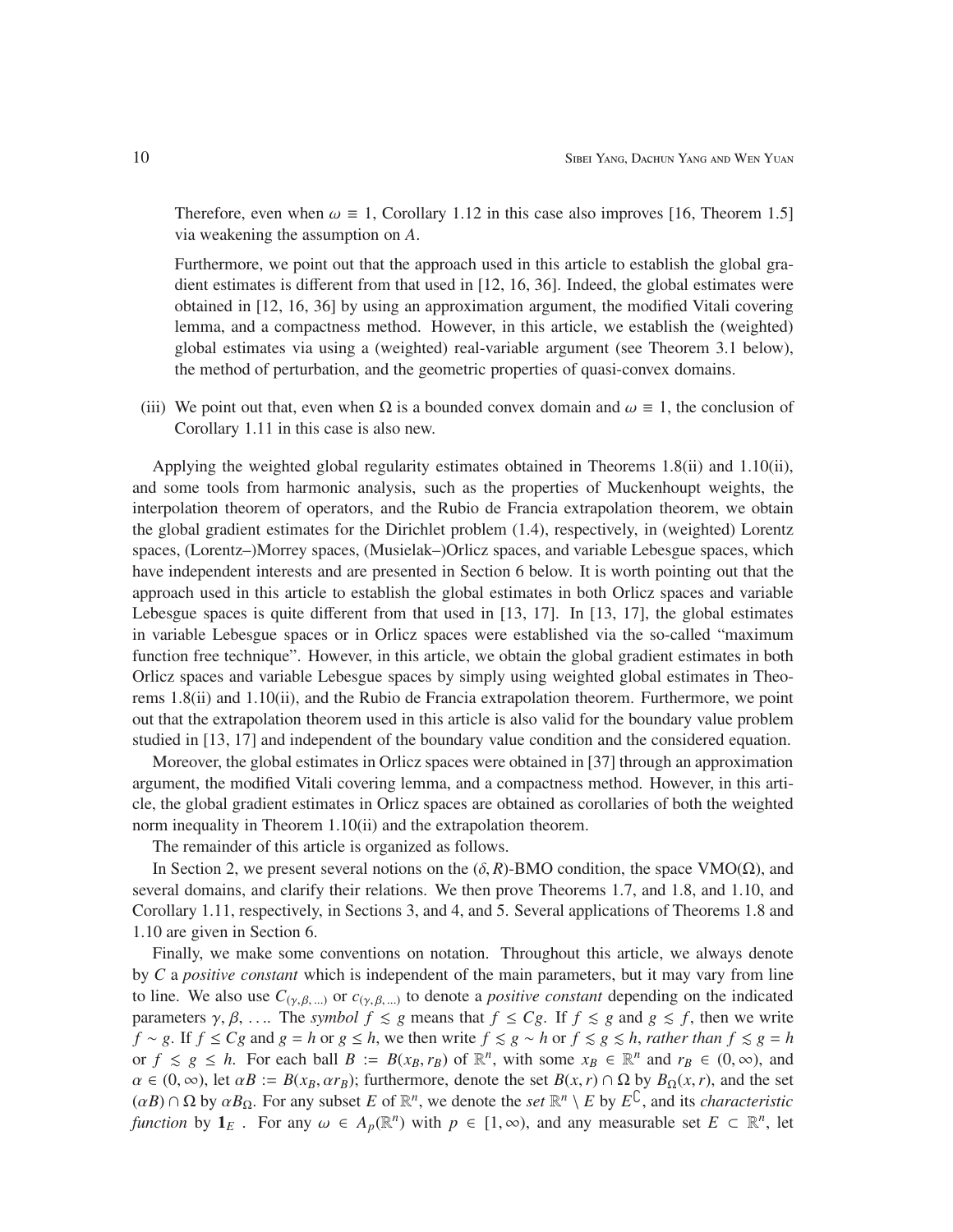$\omega(E) := \int_E \omega(x) dx$ . For any given  $q \in [1, \infty]$ , we denote by *q'* its *conjugate exponent*, namely, 1/*q* + 1/*q*<sup>'</sup> = 1. Finally, for any measurable set *E* ⊂ ℝ<sup>*n*</sup>, ω ∈ *A<sub>q</sub>*(ℝ<sup>*n*</sup>) with some *q* ∈ [1, ∞), and  $f \in L^1(E)$ , we denote the integral  $\int_E |f(x)| \omega(x) dx$  simply by  $\int_E |f(\omega) dx$  and, when  $|E| < \infty$ , we use the notation

$$
\oint_E f dx := \frac{1}{|E|} \int_E f(x) dx.
$$

## 2 Several notions

In this section, we present the definitions of the  $(\delta, R)$ -BMO condition, the space VMO( $\Omega$ ), and several domains including quasi-convex domains, (semi-)convex domains, and Reifenberg flat domains. Furthermore, we also clarify the relations between NTA domains, Lipschitz domains, quasi-convex domains, Reifenberg flat domains, and semi-convex domains.

First, we recall the notions of the  $(\delta, R)$ -BMO condition and the space VMO( $\Omega$ ) as follows (see, for instance, [15, 16, 50]).

**Definition 2.1.** Let  $\Omega \subset \mathbb{R}^n$  be a domain and  $R, \delta \in (0, \infty)$ .

(i) A function  $f \in L^1_{loc}(\Omega)$  is said to satisfy the  $(\delta, R)$ -BMO *condition* if

$$
||f||_{*,R}:=\sup_{B(x,r)\subset \Omega,\,r\in (0,R)}\frac{1}{|B(x,r)|}\int_{B(x,r)}|f(y)-f_{B(x,r)}|\,dy\leq \delta,
$$

where the supremum is taken over all balls  $B(x, r) \subset \Omega$  with  $r \in (0, R)$ . Furthermore, *f* is said to belong to the *space* VMO( $\Omega$ ) if *f* satisfies the ( $\delta$ , *R*)-BMO condition for some  $δ, R ∈ (0, ∞),$  and

$$
\lim_{r \to 0^+} \sup_{B(x,r) \subset \Omega} \frac{1}{|B(x,r)|} \int_{B(x,r)} |f(y) - f_{B(x,r)}| dy = 0,
$$

where  $r \to 0^+$  means  $r \in (0, \infty)$  and  $r \to 0$ .

(ii) A matrix  $A := \{a_{ij}\}_{i,j=1}^n$  is said to satisfy the  $(\delta, R)$ -BMO *condition* [resp.,  $A \in VMO(\Omega)$ ] if, for any *i*,  $j \in \{1, \ldots, n\}$ ,  $a_{ij}$  satisfies the  $(\delta, R)$ -BMO condition [resp.,  $a_{ij} \in VMO(\Omega)$ ].

**Remark 2.2.** Let  $\Omega \subset \mathbb{R}^n$  be a domain and  $\delta \in (0, \infty)$ . If  $f \in BMO(\Omega)$  and  $||f||_{BMO(\Omega)} \leq \delta$ , then *f* satisfies the (δ, *R*)-BMO condition for any *R* ∈ (0, ∞). Moreover, if *f* ∈ VMO(Ω), then *f* satisfies the  $(\gamma, R)$ -BMO condition for any  $\gamma \in (0, \infty)$  and some  $R \in (0, \infty)$ .

Now, we recall the notion of quasi-convex domains as follows. Let  $E_1, E_2 \subset \mathbb{R}^n$  be non-empty measurable subsets. Then the *Hausdor*ff *distance* between *E*<sup>1</sup> and *E*<sup>2</sup> is defined by setting

$$
d_H(E_1, E_2) := \max \left\{ \sup_{x \in E_1} \inf_{y \in E_2} |x - y|, \sup_{y \in E_2} \inf_{x \in E_1} |x - y| \right\}.
$$

**Definition 2.3.** Let  $\Omega \subset \mathbb{R}^n$  be a domain,  $\delta, \sigma \in (0, 1)$ , and  $R \in (0, \infty)$ . Then  $\Omega$  is called a  $(\delta, \sigma, R)$ *quasi-convex domain* if, for any  $x \in \partial\Omega$  and  $r \in (0, R]$ ,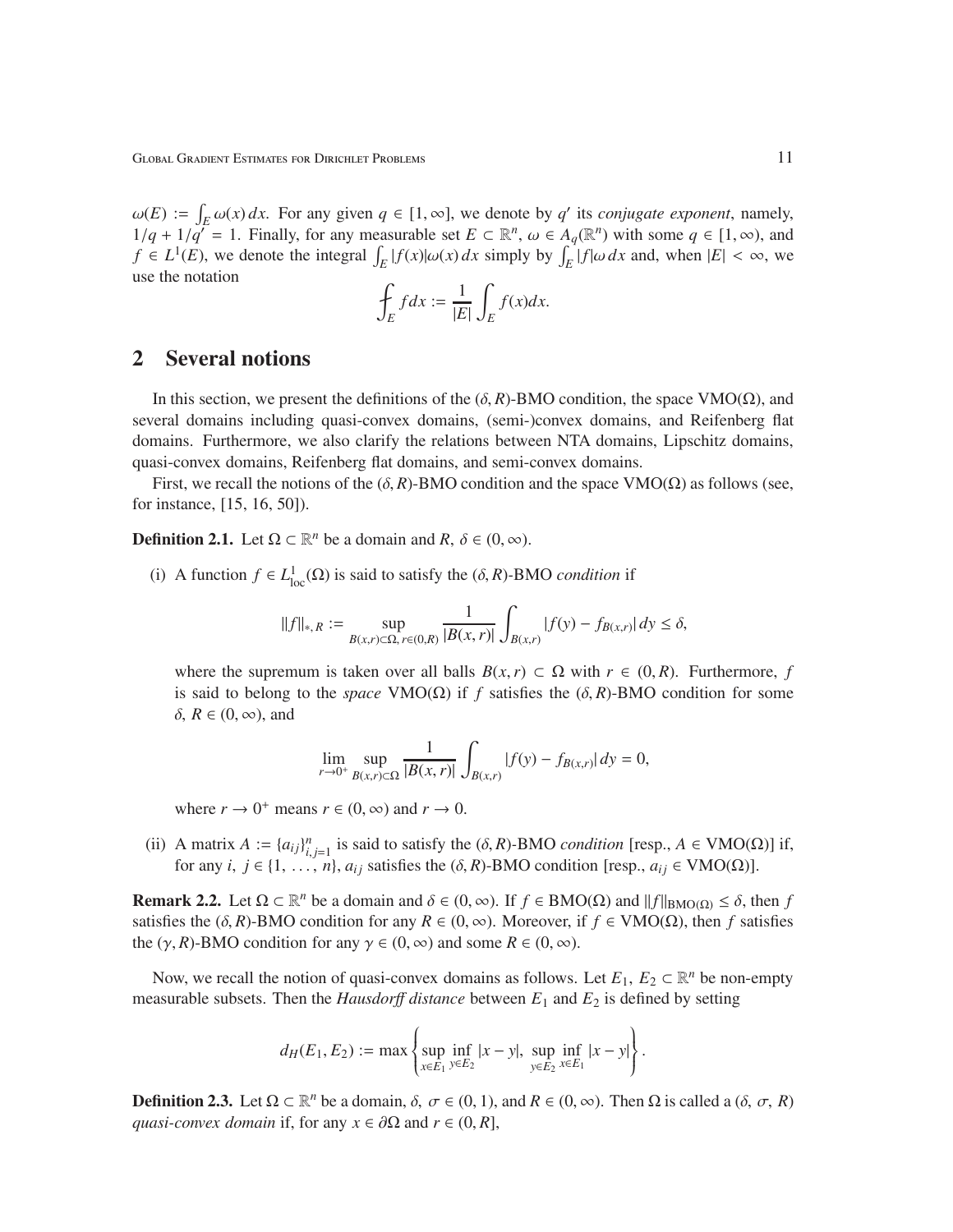- (a) there exists an  $x_0 \in \Omega$ , depending on *x*, such that  $B(x_0, \sigma r) \subset \Omega \cap B(x, r)$ ;
- (b) there exists a convex domain  $V := V(x, r)$ , depending on *x* and *r*, such that  $B(x, r) \cap \Omega \subset V$ and  $d_H(\partial(B(x, r) \cap \Omega), \partial V) \leq \delta r$ .
- Remark 2.4. (i) The notion of quasi-convex domains was introduced by Jia et al. [36] to study the global regularity of second order elliptic equations. Roughly speaking, a quasi-convex domain is a domain satisfying that the local boundary is close to be convex at small scales. It is easy to see that, if  $\Omega$  is a convex domain, then  $\Omega$  is a  $(\delta, \sigma, R)$  quasi-convex domain for any  $\delta \in (0, 1)$ , some  $\sigma \in (0, 1)$ , and some  $R \in (0, \infty)$ .
	- (ii) We may *always* assume that the convex domain *V* in Definition 2.3(b) is the convex hull of  $B(x, r) \cap \Omega$ , which is the smallest convex domain containing  $B(x, r) \cap \Omega$  (see [36, Theorem 3.1] and [67, Remark 1.2] for more details).
- (iii) It was showed in [36, Theorem 3.10] that Definition 2.3(b) can be replaced by the following condition:
	- (c) For any  $x \in \partial\Omega$  and  $r \in (0, R]$ , there exist an  $(n 1)$ -dimensional plane  $L(x, r)$  containing *x*, a choice of the unit normal vector to  $L(x, r)$ , denoted by  $v_{x,r}$ , and the half space

*H*(*x*,*r*) := {*y* + *t* $v_{x,t}$  : *y* ∈ *L*(*x*, *t*), *t* ∈ [− $\delta r$ , ∞)}

such that

$$
\Omega \cap B(x,r) \subset H(x,r) \cap B(x,r).
$$

More precisely, it was proved in [36, Theorem 3.10] that, if  $\Omega$  is a domain satisfying the assumptions (a) and (c) with some  $\delta$ ,  $\sigma \in (0, 1)$  and  $R \in (0, \infty)$ , then  $\Omega$  is a  $(\delta_1, \sigma, R)$ quasi-convex domain with  $\delta_1 := 8\delta/\sigma$ .

In the following remark, we recall the notions of semi-convex domains and Reifenberg flat domains, and then clarify the relations between NTA domains, Lipschitz domains, quasi-convex domains, Reifenberg flat domains, and semi-convex domains.

**Remark 2.5.** (i) A set  $E \subset \mathbb{R}^n$  is said to satisfy an *exterior ball condition* at  $x \in \partial E$  if there exist a  $\mathbf{v} \in S^{n-1}$  and an  $r \in (0, \infty)$  such that

$$
(2.1) \tB(x + r\mathbf{v}, r) \subset (\mathbb{R}^n \setminus E),
$$

where  $S^{n-1}$  denotes the *unit sphere* of  $\mathbb{R}^n$ . For such an  $x \in \partial E$ , let

 $r(x) := \sup \{ r \in (0, \infty) : (2.1) \text{ holds true for some } v \in S^{n-1} \}.$ 

A set *E* is said to satisfy a *uniform exterior ball condition* (for short, UEBC) with radius  $r \in (0, \infty]$  if

$$
\inf_{x \in \partial E} r(x) \ge r,
$$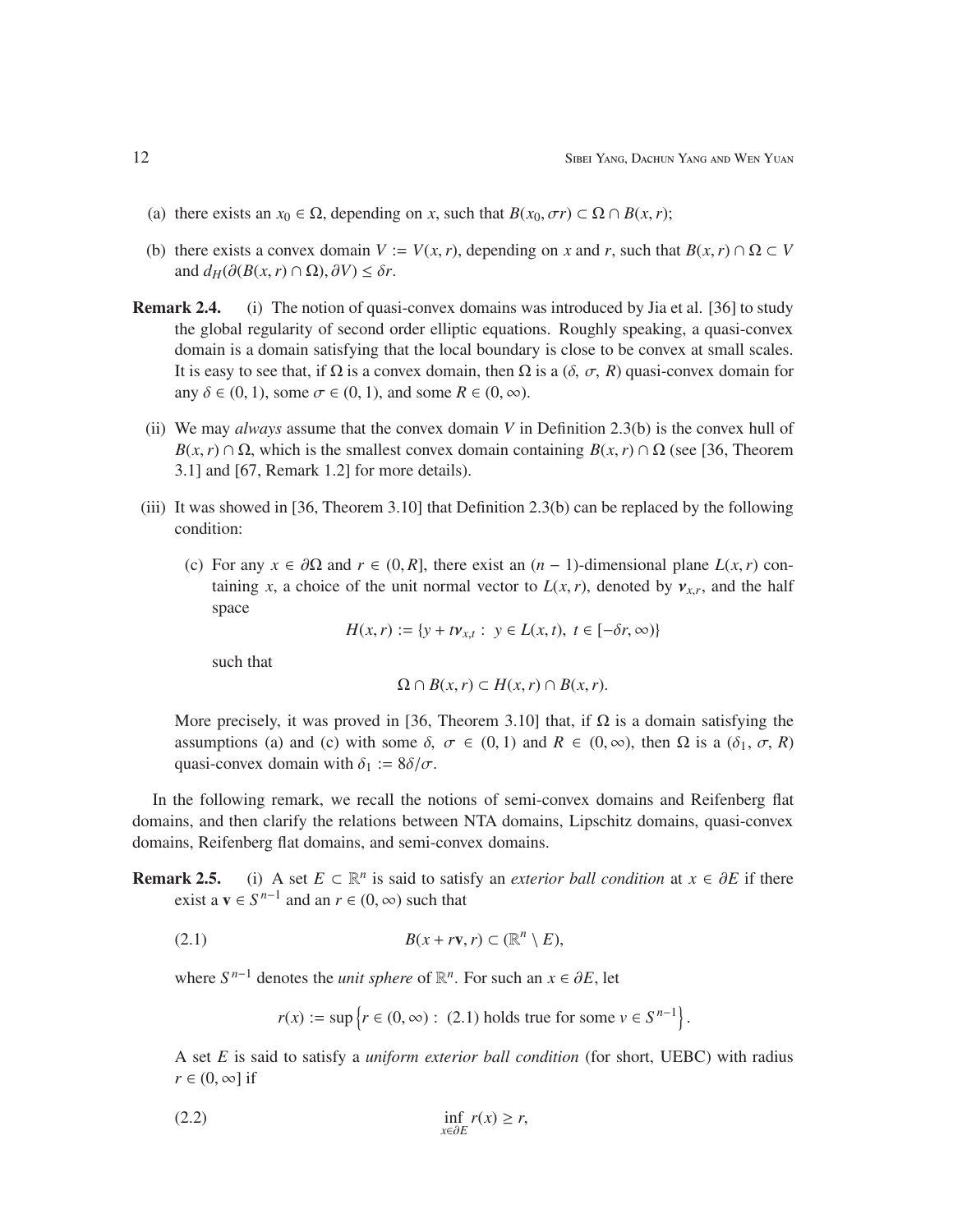and the value *r* in (2.2) is referred to the UEBC *constant*. A set *E* is said to satisfy a UEBC if there exists an  $r \in (0, \infty]$  such that *E* satisfies the uniform exterior ball condition with radius *r*. Moreover, the largest positive constant *r* as above is called the *uniform ball constant* of *E*.

It is known that, for any open set  $\Omega \subset \mathbb{R}^n$  with compact boundary,  $\Omega$  is a *Lipschitz domain satisfying a* UEBC if and only if  $\Omega$  is a *semi-convex domain* in  $\mathbb{R}^n$  (see, for instance, [47, Theorem 2.5] or [48, Theorem 3.9]). Moreover, more equivalent characterizations of semiconvex domains are given in [47, 48].

It is worth pointing out that, if  $\Omega \subset \mathbb{R}^n$  is convex, then  $\Omega$  satisfies a UEBC with the uniform ball constant  $\infty$  (see, for instance, [27]). Thus, convex domains of  $\mathbb{R}^n$  are semi-convex domains (see, for instance, [47, 48, 60, 61]). Moreover, (semi-)convex domains are special cases of Lipschitz domains. More precisely,

class of convex domains  $\subsetneq$  class of semi-convex domains  $\subsetneq$  class of Lipschitz domains.

(ii) Let  $n \ge 2$ ,  $\delta \in (0, 1)$ , and  $R \in (0, \infty)$ . A domain  $\Omega \subset \mathbb{R}^n$  is called a  $(\delta, R)$ -*Reifenberg flat domain* if, for any  $x_0 \in \partial\Omega$  and  $r \in (0, R]$ , there exists a system of coordinates,  $\{y_1, \ldots, y_n\}$ , which may depend on  $x_0$  and *r*, such that, in this coordinate system,  $x_0 = 0$  and

$$
B(\mathbf{0},r)\cap\{y\in\mathbb{R}^n:\ y_n\geq\delta r\}\subset B(\mathbf{0},r)\cap\Omega\subset B(\mathbf{0},r)\cap\{y\in\mathbb{R}^n:\ y_n\geq-\delta r\},
$$

where 0 denotes the *origin* of  $\mathbb{R}^n$ . The Reifenberg flat domain was introduced by Reifenberg in [49], which naturally appears in the theory of minimal surfaces and free boundary problems. A typical example of Reifenberg flat domains is the well-known Van Koch snowflake (see, for instance, [57]). In recent years, boundary value problems of elliptic or parabolic equations on Reifenberg flat domains have been widely concerned and studied (see, for instance, [8, 10, 11, 13, 16, 17, 25, 44, 64, 65]).

Moreover, for any given  $\delta \in (0, 1)$  and  $R \in (0, \infty)$ , a  $(\delta, R)$ -Reifenberg flat domain is a  $(\delta, \sigma, R)$  quasi-convex domain with  $\sigma := \frac{1-\delta}{2}$  $\frac{1}{2}$  (see, for instance, [36]). However, a quasiconvex domain may not be a Reifenberg flat domain. Indeed, let

$$
\Omega := \left\{ (x_1, x_2) \in \mathbb{R}^2 : 1 > x_2 > |x_1| \right\}.
$$

Then  $\Omega$  is convex and hence a quasi-convex domain, but  $\Omega$  is not a Reifenberg flat domain. Thus,

class of Reifenberg flat domains  $\subsetneq$  class of quasi-convex domains.

Furthermore, it was showed by Kenig and Toro [40] that, if  $\delta$  is sufficiently small, then  $(\delta, R)$ -Reifenberg flat domains are also NTA domains.

(iii) By the facts that Lipschitz domains with small Lipschitz constants are Reifenberg flat domains and that *C* <sup>1</sup> domains are Lipschitz domains with small Lipschitz constants (see, for instance, [57]), we conclude that  $C^1$  domains are  $(\delta, \sigma, R)$  quasi-convex domains with any  $\delta \in (0, \delta_0)$ , some  $\sigma \in (0, 1)$ , and some  $R \in (0, \infty)$ , where  $\delta_0 \in (0, 1)$  is a positive constant depending only on  $\Omega$ .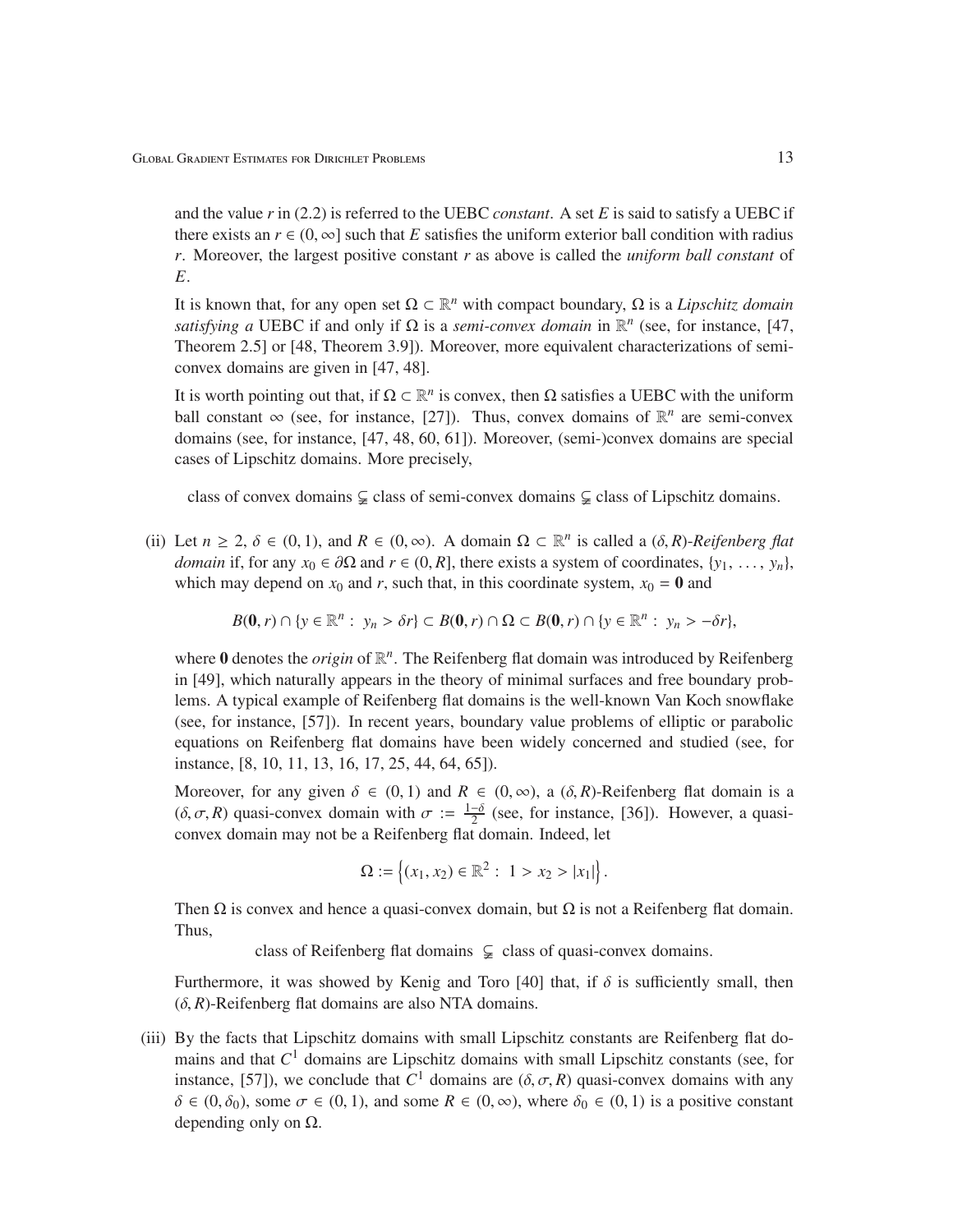Let  $\Omega \subset \mathbb{R}^n$  be a bounded semi-convex domain. Then  $\Omega$  is a  $(\delta, \sigma, R)$  quasi-convex domain for any  $\delta \in (0, \delta_0)$ , some  $\sigma \in (0, 1)$ , and some  $R \in (0, \infty)$ , where  $\delta_0 \in (0, 1)$  is a positive constant depending only on  $\Omega$  (see Lemma 5.4 below).

(iv) On NTA domains, quasi-convex domains, Reifenberg flat domains, Lipschitz domains, *C* 1 domains, and (semi-)convex domains, we have the following relations.

 $(iv)<sub>1</sub>$ 

class of  $C^1$  domains  $\subsetneq$  class of Lipschitz domains with small Lipschitz constants  $\subsetneq$  class of Lipschitz domains  $\subsetneq$  class of NTA domains;

class of (semi-)convex domains  $\subsetneq$  class of Lipschitz domains.

 $(iv)_2$ 

class of  $C^1$  domains  $\subsetneq$  class of Lipschitz domains with small Lipschitz constants

- $\subsetneq$  class of Reifenberg flat domains
- $\subsetneq$  class of quasi-convex domains;

class of (semi-)convex domains  $\subsetneq$  class of quasi-convex domains.

 $(iv)$ <sub>3</sub> Reifenberg flat domains or quasi-convex domains may not be Lipschitz domains, and generally Lipschitz domains may also not be Reifenberg flat domains (see, for instance, [57]). Moreover, (semi-)convex domains may not be Lipschitz domains with small Lipschitz constants, or Reifenberg flat domains.

### 3 Proof of Theorem 1.7

In this section, we prove Theorem 1.7 via using a real-variable argument for (weighted)  $L^p(\Omega)$ estimates, which is inspired by the work of Caffarelli and Peral [18] (see also [58]). When  $Ω$ is a bounded Lipschitz domain in  $\mathbb{R}^n$ , the conclusion of Theorem 3.1 was essentially established in [54, Theorem 3.4] (see also [28, Theorems 2.1 and 2.2], [53, Theorem 4.2.6], [55, Theorem 3.3], and [62, Theorem 3.1]). It is worth pointing out that the proofs of [54, Theorem 3.4], [53, Theorem 4.2.6], and [62, Theorem 3.1] are also valid in the case of bounded NTA domains. Thus, we omit the proof of Theorem 3.1 here. Furthermore, we also mention that a similar argument with a different motivation was established in [3, 4]. Moreover, a different weighted real-variable argument was obtained by Shen [52, Theorem 2.1].

**Theorem 3.1.** *Let*  $n \geq 2$ ,  $\Omega \subset \mathbb{R}^n$  *be a bounded* NTA *domain*,  $p_1, p_2 \in [1, \infty)$  *satisfy*  $p_2 > p_1$ *,*  $F \in L^{p_1}(\Omega)$ , and  $f \in L^q(\Omega)$  *with some*  $q \in (p_1, p_2)$ *. Assume that, for any ball*  $B := B(x_B, r_B) \subset \mathbb{R}^n$ *having the property that*  $|B| \leq \beta_1 |\Omega|$  *and either*  $2B \subset \Omega$  *or*  $x_B \in \partial \Omega$ *, there exist two measurable functions*  $F_B$  *and*  $R_B$  *on* 2*B such that*  $|F| \leq |F_B| + |R_B|$  *on* 2*B*  $\cap$  Ω*,* 

$$
(3.1) \qquad \left(\oint_{2B_{\Omega}} |R_B|^{p_2} \, dx\right)^{\frac{1}{p_2}} \le C_1 \left[\left(\oint_{\beta_2 B_{\Omega}} |F|^{p_1} \, dx\right)^{\frac{1}{p_1}} + \sup_{\widetilde{B}\supset B} \left(\oint_{\widetilde{B}_{\Omega}} |f|^{p_1} \, dx\right)^{\frac{1}{p_1}}\right],
$$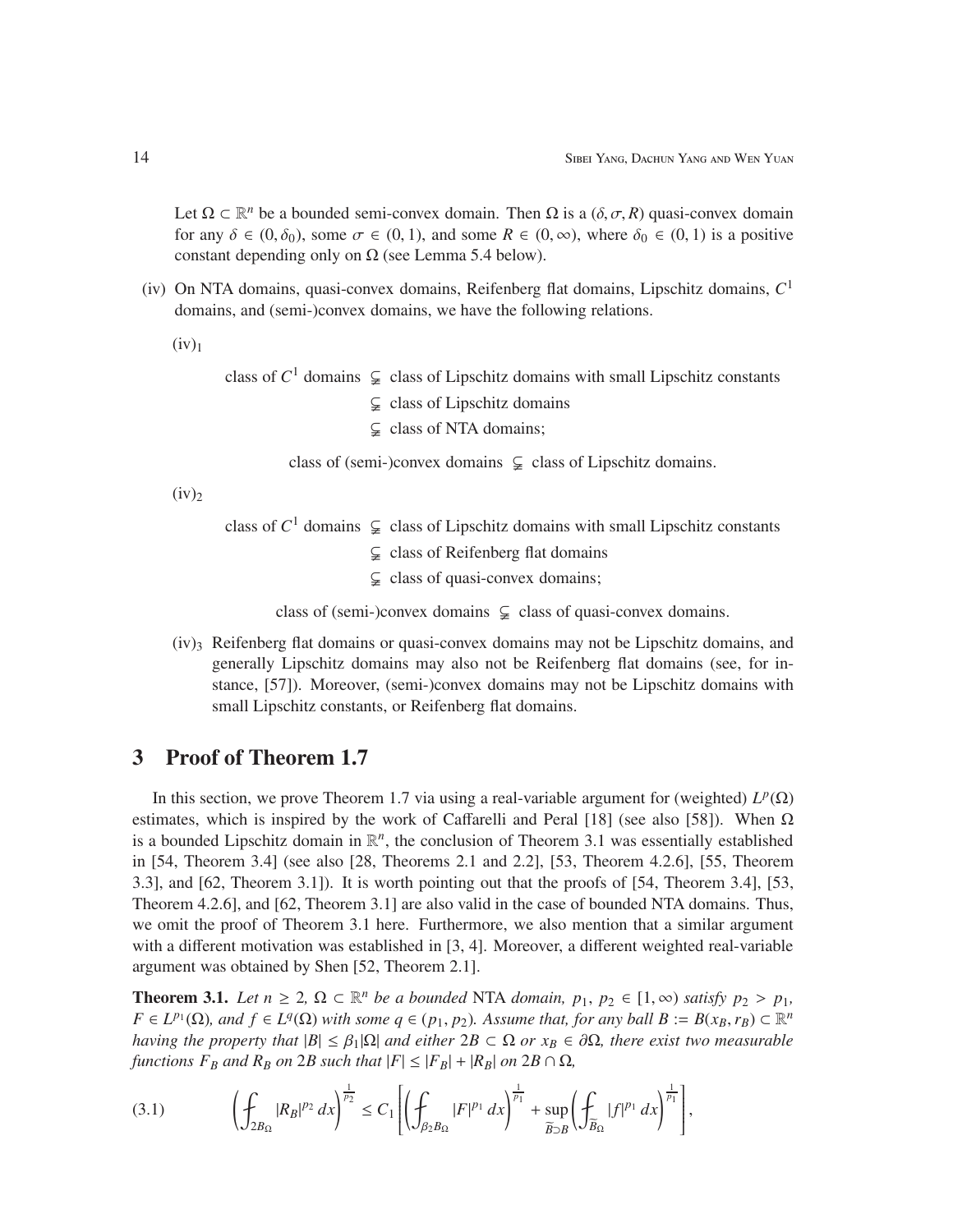Global Gradient Estimates for Dirichlet Problems 15

*and*

$$
(3.2) \qquad \left(\oint_{2B_{\Omega}} |F_B|^{p_1} dx\right)^{\frac{1}{p_1}} \leq \varepsilon \left(\oint_{\beta_2 B_{\Omega}} |F|^{p_1} dx\right)^{\frac{1}{p_1}} + C_2 \sup_{\widetilde{B}\supset B} \left(\oint_{\widetilde{B}_{\Omega}} |f|^{p_1} dx\right)^{\frac{1}{p_1}},
$$

*where*  $C_1$ ,  $C_2$ ,  $\varepsilon$ , and  $\beta_1$  < 1 <  $\beta_2$  are positive constants independent of F, f,  $R_B$ ,  $F_B$ , and B, and *the suprema are taken over all balls*  $\widetilde{B} \supset B$ .

*Then, for any*  $\omega \in A_{q/p_1}(\mathbb{R}^n) \cap RH_s(\mathbb{R}^n)$  *with*  $s \in ((\frac{p_2}{q})'$ ,  $\infty]$ *, there exists a positive constant*  $\varepsilon_0$ *,* depending only on  $C_1$ ,  $C_2$ , n,  $p_1$ ,  $p_2$ ,  $q$ ,  $\beta_1$ ,  $\beta_2$ ,  $[\omega]_{A_{q/p_1}(\mathbb{R}^n)}$ , and  $[\omega]_{RH_s(\mathbb{R}^n)}$ , such that, if  $\varepsilon \in [0, \varepsilon_0)$ , *then*

$$
\left[\frac{1}{\omega(\Omega)}\int_{\Omega}|F|^q\omega\,dx\right]^{\frac{1}{q}}\leq C\left\{\left(\frac{1}{|\Omega|}\int_{\Omega}|F|^{p_1}\,dx\right)^{\frac{1}{p_1}}+\left[\frac{1}{\omega(\Omega)}\int_{\Omega}|f|^q\omega\,dx\right]^{\frac{1}{q}}\right\},\,
$$

*where C is a positive constant depending only on*  $C_1$ *,*  $C_2$ *, n,*  $p_1$ *,*  $p_2$ *,*  $q$ *,*  $\beta_1$ *,*  $\beta_2$ *,*  $[\omega]_{A_{q/p_1}(\mathbb{R}^n)}$ *, and*  $[\omega]_{RH_s(\mathbb{R}^n)}$ .

To show Theorem 1.7 via using Theorem 3.1, we need the following auxiliary conclusion.

**Lemma 3.2.** *Let*  $n \ge 2$ ,  $\Omega \subset \mathbb{R}^n$  *be a bounded* NTA *domain,*  $p \in (1, ∞)$ *, and*  $p' \in (1, ∞)$  *be given by*  $1/p + 1/p' = 1$ *. Assume that, if the matrix A satisfies Assumption 1.4 and*  $f \in L^p(\Omega; \mathbb{R}^n)$ *, then the weak solution*  $u \in W_0^{1,p}$  $\int_0^{1,p}(\Omega)$  of the Dirichlet problem

(3.3) 
$$
\begin{cases} -\text{div}(A\nabla u) = \text{div}(\mathbf{f}) & \text{in } \Omega, \\ u = 0 & \text{on } \partial\Omega \end{cases}
$$

*satisfies the estimate*

$$
||\nabla u||_{L^p(\Omega;\mathbb{R}^n)} \leq C||\mathbf{f}||_{L^p(\Omega;\mathbb{R}^n)},
$$

*where C* is a positive constant independent of *u* and **f**. Let  $g \in L^{p'}(\Omega; \mathbb{R}^n)$  and  $v \in W_0^{1,p'}$  $\int_0^{1,p} (\Omega)$  *be the weak solution of the Dirichlet problem* (3.3) *with* f *replaced by* g*. Then*

$$
\|\nabla v\|_{L^{p'}(\Omega;\mathbb{R}^n)} \leq C \|g\|_{L^{p'}(\Omega;\mathbb{R}^n)},
$$

*where C is a positive constant independent of v and* g*.*

*Proof.* Let  $f \in L^p(\Omega; \mathbb{R}^n)$  and  $w \in W_0^{1,p}$  $0^{1,p}(\Omega)$  be the weak solution of the Dirichlet problem

(3.5) 
$$
\begin{cases}\n-\text{div}(A^*\nabla w) = \text{div}(\mathbf{f}) & \text{in } \Omega, \\
w = 0 & \text{on } \partial\Omega,\n\end{cases}
$$

where *A* <sup>∗</sup> denotes the transpose of *A*. By the assumption that *A* satisfies Assumption 1.4, we find that *A*<sup>∗</sup> also satisfies Assumption 1.4, which, combined with the assumption (3.4), further implies that (3.4) also holds true for the weak solution *w* of (3.5). Moreover, from the fact that *v* is the weak solution of  $(3.3)$  with **f** replaced by **g**, it follows that

$$
\int_{\Omega} \mathbf{g} \cdot \nabla w \, dx = -\int_{\Omega} A \nabla v \cdot \nabla w \, dx = -\int_{\Omega} A^* \nabla w \cdot \nabla v \, dx = \int_{\Omega} \mathbf{f} \cdot \nabla v \, dx,
$$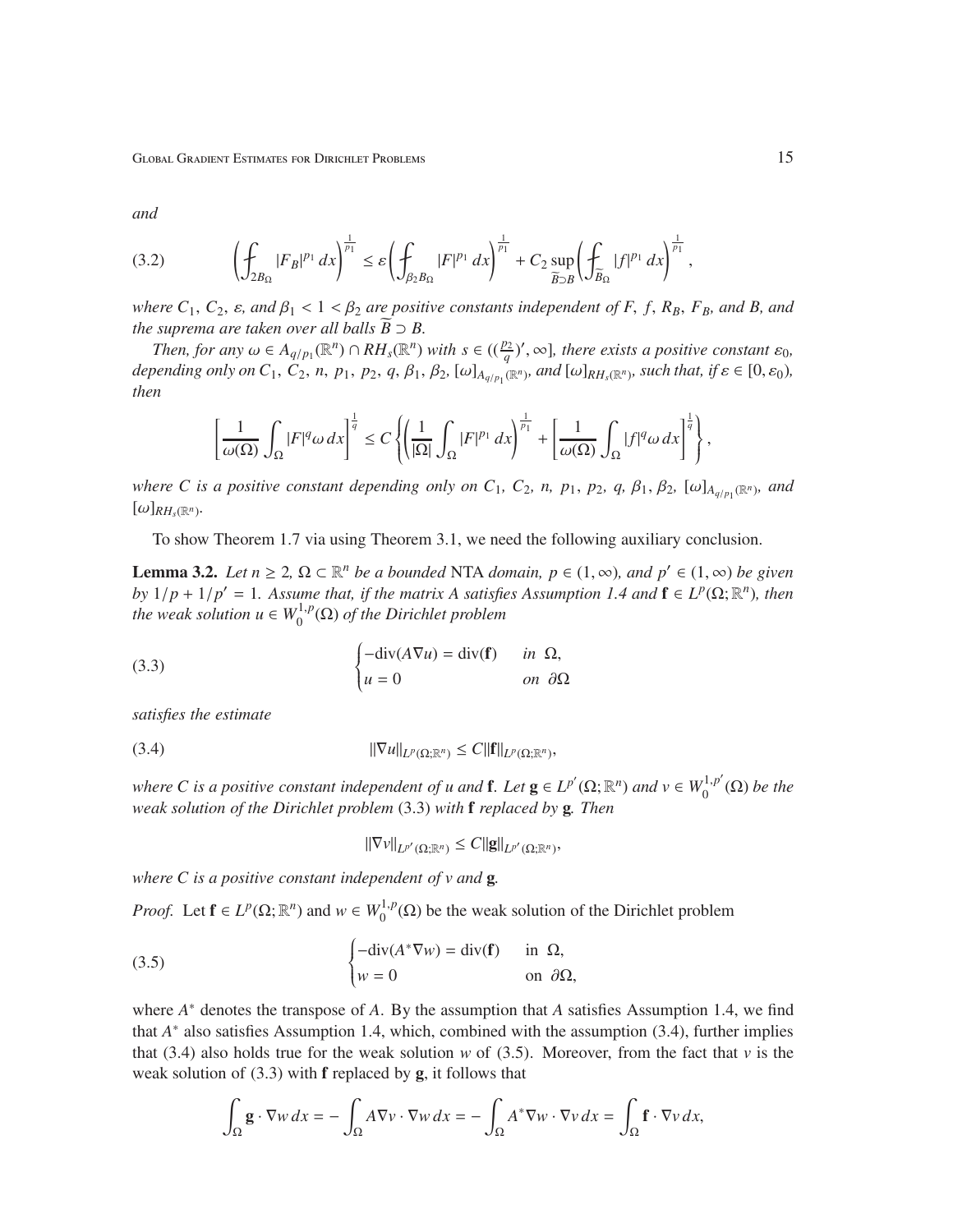which, together with  $(3.4)$  and the Hölder inequality, further implies that

$$
\begin{split} ||\nabla v||_{L^{p'}(\Omega;\mathbb{R}^n)} &= \sup_{||\mathbf{f}||_{L^p(\Omega;\mathbb{R}^n)} \leq 1} \left| \int_{\Omega} \mathbf{f} \cdot \nabla v \, dx \right| = \sup_{||\mathbf{f}||_{L^p(\Omega;\mathbb{R}^n)} \leq 1} \left| \int_{\Omega} \mathbf{g} \cdot \nabla w \, dx \right| \\ &\leq \sup_{||\mathbf{f}||_{L^p(\Omega;\mathbb{R}^n)} \leq 1} ||\mathbf{g}||_{L^{p'}(\Omega;\mathbb{R}^n)} ||\nabla w||_{L^p(\Omega;\mathbb{R}^n)} \\ &\lesssim \sup_{||\mathbf{f}||_{L^p(\Omega;\mathbb{R}^n)} \leq 1} ||\mathbf{g}||_{L^{p'}(\Omega;\mathbb{R}^n)} ||\mathbf{f}||_{L^p(\Omega;\mathbb{R}^n)} \lesssim ||\mathbf{g}||_{L^{p'}(\Omega;\mathbb{R}^n)} .\end{split}
$$

This finishes the proof of Lemma 3.2.

Moreover, to prove Theorem 1.7, we need the following properties of  $A_p(\mathbb{R}^n)$  weights, which are well known (see, for instance, [32, Chapter 7] and [4, Proposition 2.1 and Lemma 4.4]).

**Lemma 3.3.** *Let*  $q \in (1, \infty)$ ,  $\omega \in A_q(\mathbb{R}^n)$ , and  $\Omega \subset \mathbb{R}^n$  *be a bounded domain.* 

- (i) *There exists a q*<sub>1</sub>  $\in$  (1, *q*)*, depending only on n, q, and*  $[\omega]_{A_q(\mathbb{R}^n)}$ *, such that*  $\omega \in A_{q_1}(\mathbb{R}^n)$ *.*
- (ii) *There exists a*  $\gamma \in (0, \infty)$ *, depending only on n, q, and*  $[\omega]_{A_q(\mathbb{R}^n)}$ *, such that*  $\omega \in RH_{1+\gamma}(\mathbb{R}^n)$ *.*
- (iii) If q' denotes the conjugate number of q, namely,  $1/q + 1/q' = 1$ , then  $\omega^{-q'/q} \in A_{q'}(\mathbb{R}^n)$  and  $[\omega^{-q'/q}]_{A_{q'}(\mathbb{R}^n)} = [\omega]_{A_q(\mathbb{R}^n)}^{q'/q}$ *Aq*(R*<sup>n</sup>* ) *.*
- (iv) If  $\omega \in RH_p(\mathbb{R}^n)$  with  $p \in (1,\infty)$ , then there exists a  $p_1 \in (p,\infty]$ , depending only on n, p, and  $[\omega]_{RH_p(\mathbb{R}^n)}$ *, such that*  $\omega \in RH_{p_1}(\mathbb{R}^n)$ *.*
- (v) Let  $p_0, q_0 \in (1, \infty)$ ,  $p \in (p_0, q_0)$ , and  $v \in L^1_{loc}(\mathbb{R}^n)$ . Then  $v \in A_{\frac{p}{p_0}}(\mathbb{R}^n) \cap RH_{(\frac{q_0}{p})'}(\mathbb{R}^n)$  if and *only if*  $v^{1-p'} \in A_{p'}$  $\frac{p'}{(q_0)'}(\mathbb{R}^n) \cap RH_{(\frac{(p_0)'}{p'})}$ <sup>*n*<sub>*p*</sub><sup>*l*</sup></sup>)<sup>*r*</sup>( $\mathbb{R}^n$ ).
- (vi) Let  $\omega \in A_p(\mathbb{R}^n)$  with some  $p \in [1, \infty)$  and  $\gamma \in (0, 1)$ . Then  $\omega^\gamma \in RH_{\gamma^{-1}}(\mathbb{R}^n)$  and there exists *a positive constant C, depending only on*  $[\omega]_{A_p(\mathbb{R}^n)}$  *and*  $\gamma$ *, such that*  $[\omega^{\gamma}]_{RH_{\gamma^{-1}}(\mathbb{R}^n)} \leq C$ .
- (vii) Let  $q_2 := q(1 + \frac{1}{\gamma})$  $\frac{1}{\gamma}$ ) with  $\gamma$  as in (ii) and let  $q_1$  be as in (i). Then  $L^{q_2}(\Omega) \subset L^q_\omega(\Omega) \subset L^{\frac{q}{q_1}}(\Omega)$ .

Furthermore, we also need the following Lemma 3.4, whose proof is similar to that of [7, Lemma 4.38], and we omit the details here.

**Lemma 3.4.** *Let*  $n \geq 2$ ,  $\Omega \subset \mathbb{R}^n$  *be a bounded* NTA *domain*,  $0 < p_0 < q \leq \infty$ , and  $r_0 \in$ (0, diam ( $\Omega$ )). Assume that  $x \in \overline{\Omega}$  and the weak reverse Hölder inequality

$$
\left[\oint_{B_{\Omega}(x,r)} |g|^q \, dx\right]^{\frac{1}{q}} \le C_3 \left[\oint_{B_{\Omega}(x,2r)} |g|^{p_0} \, dx\right]^{\frac{1}{p_0}}
$$

*holds true for a given measurable function g on*  $\Omega$  *and any*  $r \in (0,r_0)$ *, where*  $C_3$  *is a positive constant, independent of x and r, which may depend on g. Then, for any given*  $p \in (0, \infty]$ *, there exists a positive constant C, depending only on p, p<sub>0</sub>, q, and C<sub>3</sub>, such that* 

$$
\left[\oint_{B_{\Omega}(x,r)}|g|^q\,dx\right]^{\frac{1}{q}} \le C\left[\oint_{B_{\Omega}(x,2r)}|g|^p\,dx\right]^{\frac{1}{p}}
$$

*holds true for any r*  $\in$   $(0, r_0)$ *.*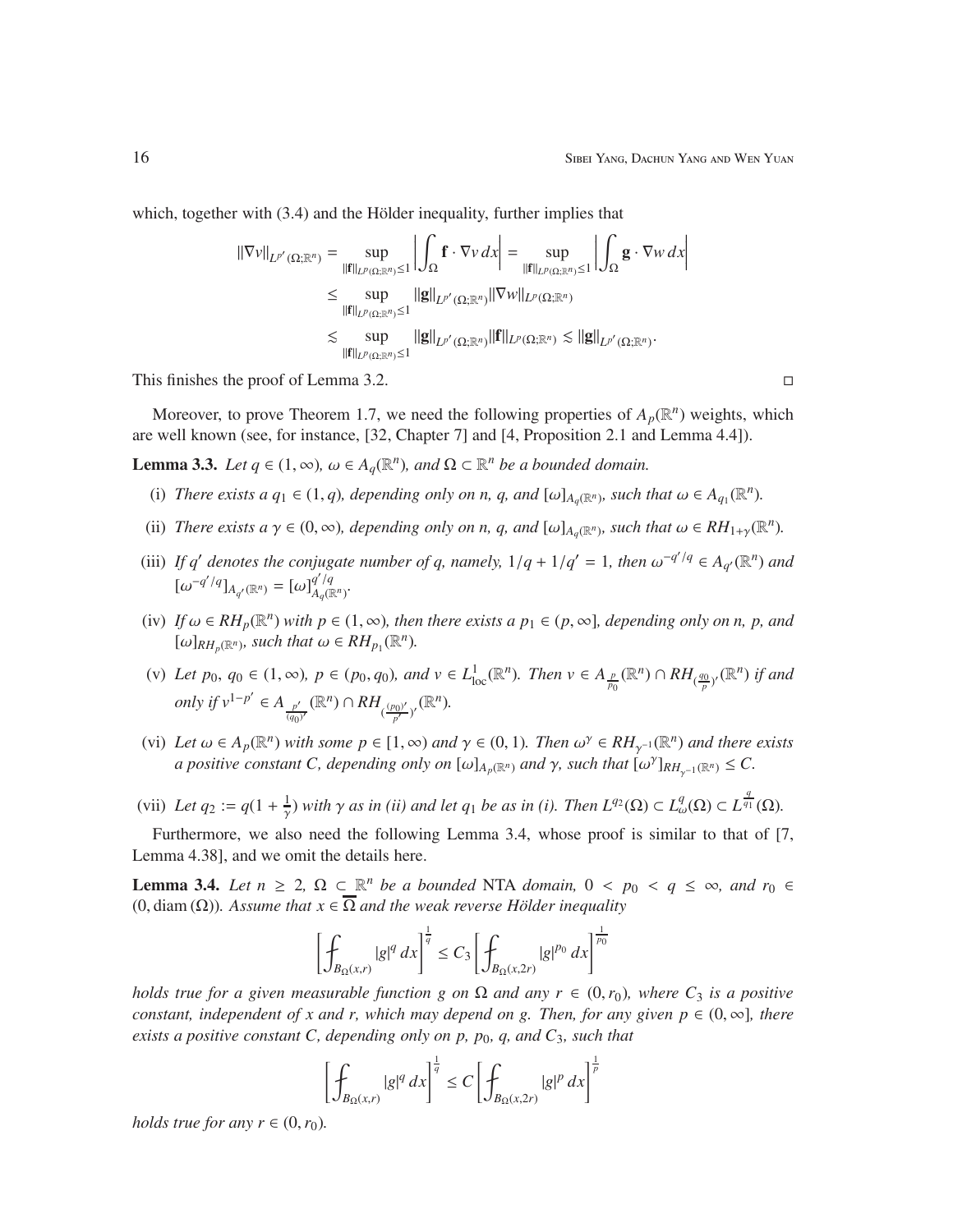Now, we prove Theorem 1.7 by using Theorem 3.1 and Lemmas 3.2, 3.3, and 3.4.

*Proof of Theorem 1.7.* We first show (i). Let  $B := B(x_B, r_B) \subset \mathbb{R}^n$  be a ball satisfying  $r_B \in (0, r_0/4)$ and either  $2B \subset \Omega$  or  $x_B \in \partial \Omega$ . Take  $\phi \in C_c^{\infty}(\mathbb{R}^n)$  such that  $\phi \equiv 1$  on  $2B$ ,  $0 \le \phi \le 1$ , and supp ( $\phi$ )  $\subset$  4*B*. Let *w*,  $v \in W_0^{1,2}$  $0^{1,2}(\Omega)$  be respectively the weak solutions of the Dirichlet problems

(3.6) 
$$
\begin{cases} -\text{div}(A\nabla w) = \text{div}(\phi \mathbf{f}) & \text{in } \Omega, \\ w = 0 & \text{on } \partial \Omega \end{cases}
$$

and

(3.7) 
$$
\begin{cases}\n-\text{div}(A\nabla v) = \text{div}((1 - \phi)\mathbf{f}) & \text{in } \Omega, \\
v = 0 & \text{on } \partial\Omega.\n\end{cases}
$$

Then  $u = w + v$  and  $\nabla u = \nabla w + \nabla v$ . Let  $F := |\nabla u|, f := |f|, F_B := |\nabla w|$ , and  $R_B := |\nabla v|$ . It is easy to see that  $0 \le F \le F_B + R_B$ . By  $f \in L^2(\Omega; \mathbb{R}^n)$ , (3.6), and the fact that (1.9) holds true for  $p = 2$ (see Remark 1.6), we conclude that

$$
(3.8)\qquad \int_{2B_{\Omega}} F_B^2 dx = \int_{2B_{\Omega}} |\nabla w|^2 dx \lesssim \frac{1}{|2B_{\Omega}|} \int_{\Omega} |\mathbf{f}\phi|^2 dx \lesssim \int_{4B_{\Omega}} |\mathbf{f}|^2 dx \sim \int_{4B_{\Omega}} f^2 dx.
$$

Moreover, from  $(3.7)$  and the assumption  $(1.8)$  of this theorem, it follows that  $(1.8)$  holds true for the above  $v$ , which, together with the self-improvement property of the weak reverse Hölder inequality (see, for instance, [30, pp. 122-123]), further implies that there exists an  $\varepsilon_0 \in (0, \infty)$ such that the inequality (1.8) holds true with *p* replaced by  $p + \varepsilon_0$ . By this and Lemma 3.4, we conclude that, for any  $q \in (0, 2]$ , the weak reverse Hölder inequality

(3.9) 
$$
\left(\oint_{B_{\Omega}}|\nabla v|^{p+\varepsilon_0} dx\right)^{1/(p+\varepsilon_0)} \lesssim \left(\oint_{2B_{\Omega}}|\nabla v|^q dx\right)^{1/q}
$$

holds true, which, combined with (3.8), further implies that

$$
(3.10) \qquad \left(\oint_{B_{\Omega}} R_{B}^{p+\varepsilon_{0}} dx\right)^{1/(p+\varepsilon_{0})} \lesssim \left(\oint_{2B_{\Omega}} |\nabla v|^{2} dx\right)^{1/2} \lesssim \left(\oint_{4B_{\Omega}} |\nabla u|^{2} dx\right)^{1/2} + \left(\oint_{4B_{\Omega}} f^{2} dx\right)^{1/2}
$$

$$
\sim \left(\oint_{4B_{\Omega}} F^{2} dx\right)^{1/2} + \left(\oint_{4B_{\Omega}} f^{2} dx\right)^{1/2}.
$$

From (3.8) and (3.10), we deduce that (3.1) and (3.2) hold true with  $p_2 := p + \varepsilon_0$  and  $p_1 := 2$ . Thus, by Theorem 3.1 with  $\omega \equiv 1$  and  $q := p$ , and the Hölder inequality, we conclude that

$$
\left(\oint_{\Omega}|\nabla u|^p\,dx\right)^{1/p} \lesssim \left(\oint_{\Omega}|\nabla u|^2\,dx\right)^{1/2} + \left(\oint_{\Omega}|\mathbf{f}|^p\,dx\right)^{1/p}
$$

$$
\lesssim \left(\oint_{\Omega}|\mathbf{f}|^2\,dx\right)^{1/2} + \left(\oint_{\Omega}|\mathbf{f}|^p\,dx\right)^{1/p} \lesssim \left(\oint_{\Omega}|\mathbf{f}|^p\,dx\right)^{1/p},
$$

which implies that  $(1.9)$  holds true. Thus,  $(i)$  holds true.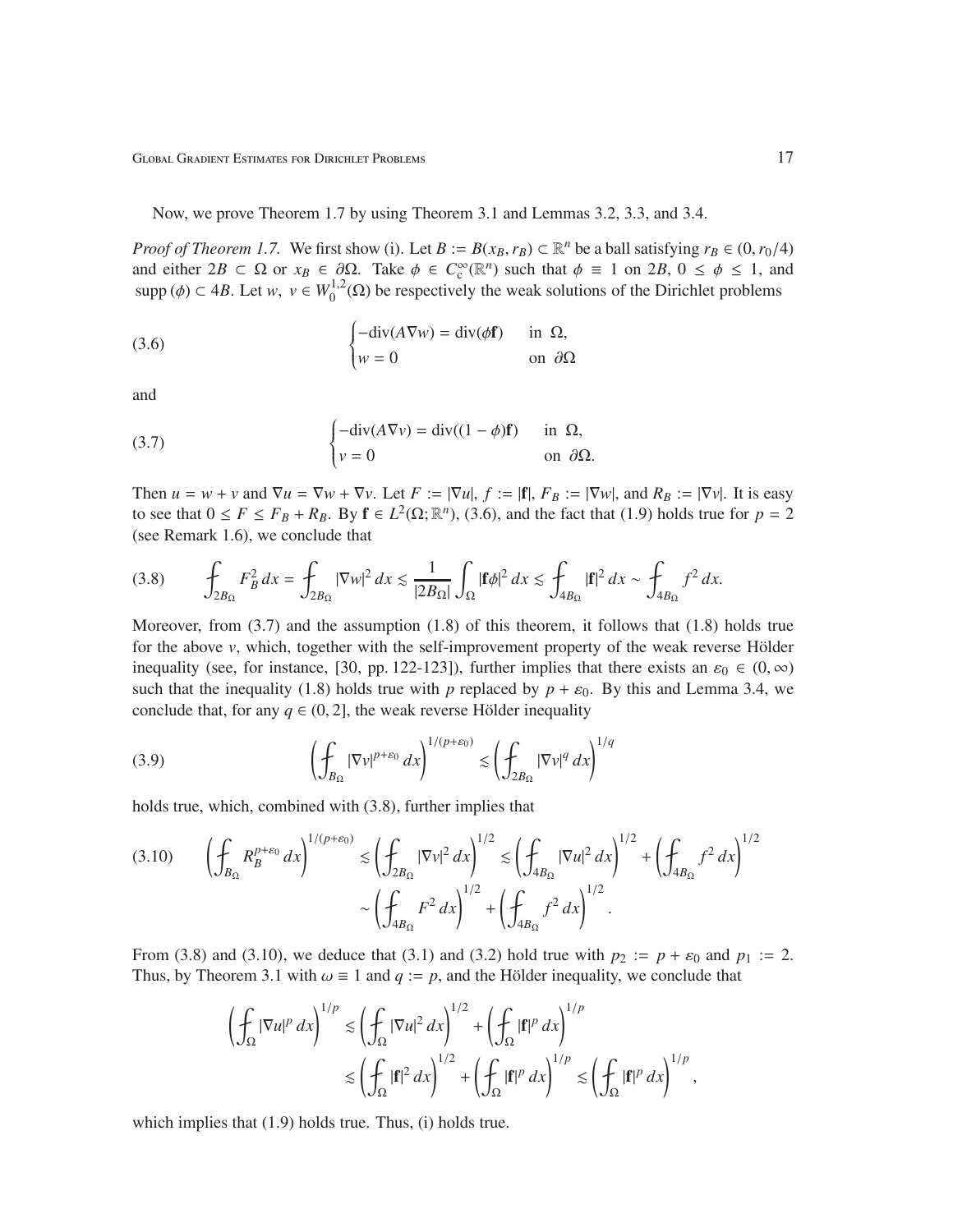Next, we prove (ii). Let  $q \in [2, p]$ ,  $q_0 \in [1, \frac{q}{p'}]$  $\frac{q}{p'}$ ],  $r_0 \in [(\frac{p}{q})', \infty]$ , and  $\omega \in A_{q_0}(\mathbb{R}^n) \cap RH_{r_0}(\mathbb{R}^n)$ . Assume that  $\varepsilon_0 \in (0, \infty)$  is as in (3.9). Then  $\omega \in A_{\frac{q}{(p+\varepsilon_0)^r}}(\mathbb{R}^n) \cap RH_s(\mathbb{R}^n)$  with  $s \in ((\frac{p+\varepsilon_0}{q})'$ ,  $\infty]$ . Let *u* be the weak solution of the Dirichlet problem  $(D)_{q,\omega}$  with  $f \in L^q_\omega(\Omega;\mathbb{R}^n)$ . Then, from Lemma 3.3(vii), it follows that

$$
(3.11) \t\t\t L_{\omega}^q(\Omega) \subset L^{q/q_0}(\Omega).
$$

By the fact that  $q_0 \le q/p' < q/(p + \varepsilon_0)'$ , we find that  $(p + \varepsilon_0)' < q/q_0$ , which, together with the Hölder inequality and the assumption that  $\Omega$  is bounded, implies that  $L^{q/q_0}(\Omega) \subset L^{(p+\varepsilon_0)'}(\Omega)$ . From this and (3.11), we deduce that  $\mathbf{f} \in L^{q/q_0}(\Omega; \mathbb{R}^n) \subset L^{(p+\varepsilon_0)'}(\Omega; \mathbb{R}^n)$ .

Let  $B := B(x_B, r_B) \subset \mathbb{R}^n$  be a ball satisfying  $|B| \leq \beta_1 |\Omega|$  and either  $2B \subset \Omega$  or  $x_B \in \partial \Omega$ , where  $\beta_1 \in (0, 1)$  is as in Theorem 3.1. Take  $\phi \in C_c^{\infty}(\mathbb{R}^n)$  such that  $\phi \equiv 1$  on 2*B*,  $0 \le \phi \le 1$ , and supp ( $\phi$ )  $\subset$  4*B*. Let *w* and *v* be, respectively, as in (3.6) and (3.7). Then  $u = w + v$  and  $\nabla u = \nabla w + \nabla v$ . Recall that  $F := |\nabla u|, f := |f|, F_B := |\nabla w|$ , and  $R_B := |\nabla v|$ . By the proof of (i), we know that (1.9) holds true with *p* replaced by  $p + \varepsilon_0$ , which, combined with Lemma 3.2 and (3.6), further implies that

$$
\left\|\nabla w\right\|_{L^{(p+\varepsilon_0)'}(\Omega;\mathbb{R}^n)} \lesssim \left\|\phi\mathbf{f}\right\|_{L^{(p+\varepsilon_0)'}(\Omega;\mathbb{R}^n)} \lesssim \left\|\mathbf{f}\right\|_{L^{(p+\varepsilon_0)'}(4B_\Omega;\mathbb{R}^n)}.
$$

From this, it follows that

(3.12) 
$$
\int_{2B_{\Omega}} F_B^{(p+\varepsilon_0)'} dx \lesssim \int_{4B_{\Omega}} f^{(p+\varepsilon_0)'} dx.
$$

Furthermore, by the assumption (1.8) of this theorem and (3.7), we conclude that (1.8) holds true for the above *v*. Thus,  $(3.10)$  holds true for the above *v*, which, together with  $(3.12)$ , further implies that

$$
(3.13) \qquad \left[\int_{B_{\Omega}} R_{B}^{p+\varepsilon_{0}} dx\right]^{1/(p+\varepsilon_{0})} = \left[\int_{B_{\Omega}} |\nabla v|^{p+\varepsilon_{0}} dx\right]^{1/(p+\varepsilon_{0})} \lesssim \left[\int_{2B_{\Omega}} |\nabla v|^{(p+\varepsilon_{0})'} dx\right]^{1/(p+\varepsilon_{0})'}
$$

$$
\lesssim \left[\int_{2B_{\Omega}} |\nabla u|^{(p+\varepsilon_{0})'} dx\right]^{1/(p+\varepsilon_{0})'} + \left[\int_{4B_{\Omega}} |\mathbf{f}|^{(p+\varepsilon_{0})'} dx\right]^{1/(p+\varepsilon_{0})'}
$$

$$
\lesssim \left[\int_{4B_{\Omega}} F^{(p+\varepsilon_{0})'} dx\right]^{1/(p+\varepsilon_{0})'} + \left[\int_{4B_{\Omega}} f^{(p+\varepsilon_{0})'} dx\right]^{1/(p+\varepsilon_{0})'}.
$$

From (3.12) and (3.13), we deduce that (3.1) and (3.2) hold true with  $p_2 := p + \varepsilon_0$  and  $p_1 :=$  $(p + \varepsilon_0)'$ , which, combined with  $q < p + \varepsilon_0$ , Theorem 3.1, and (3.11), further implies that

$$
\left[\frac{1}{\omega(\Omega)} \int_{\Omega} |\nabla u|^q \omega \, dx\right]^{1/q} = \left[\frac{1}{\omega(\Omega)} \int_{\Omega} F^q \omega \, dx\right]^{1/q}
$$

$$
\lesssim \left[\frac{1}{|\Omega|} \int_{\Omega} |F|^{(p+\varepsilon_0)'} \, dx\right]^{1/(p+\varepsilon_0)'} + \left[\frac{1}{\omega(\Omega)} \int_{\Omega} |\mathbf{f}|^q \omega \, dx\right]^{1/q}
$$

$$
\sim \left[\frac{1}{|\Omega|} \int_{\Omega} |\nabla u|^{(p+\varepsilon_0)'} \, dx\right]^{1/(p+\varepsilon_0)'} + \left[\frac{1}{\omega(\Omega)} \int_{\Omega} |\mathbf{f}|^q \omega \, dx\right]^{1/q}
$$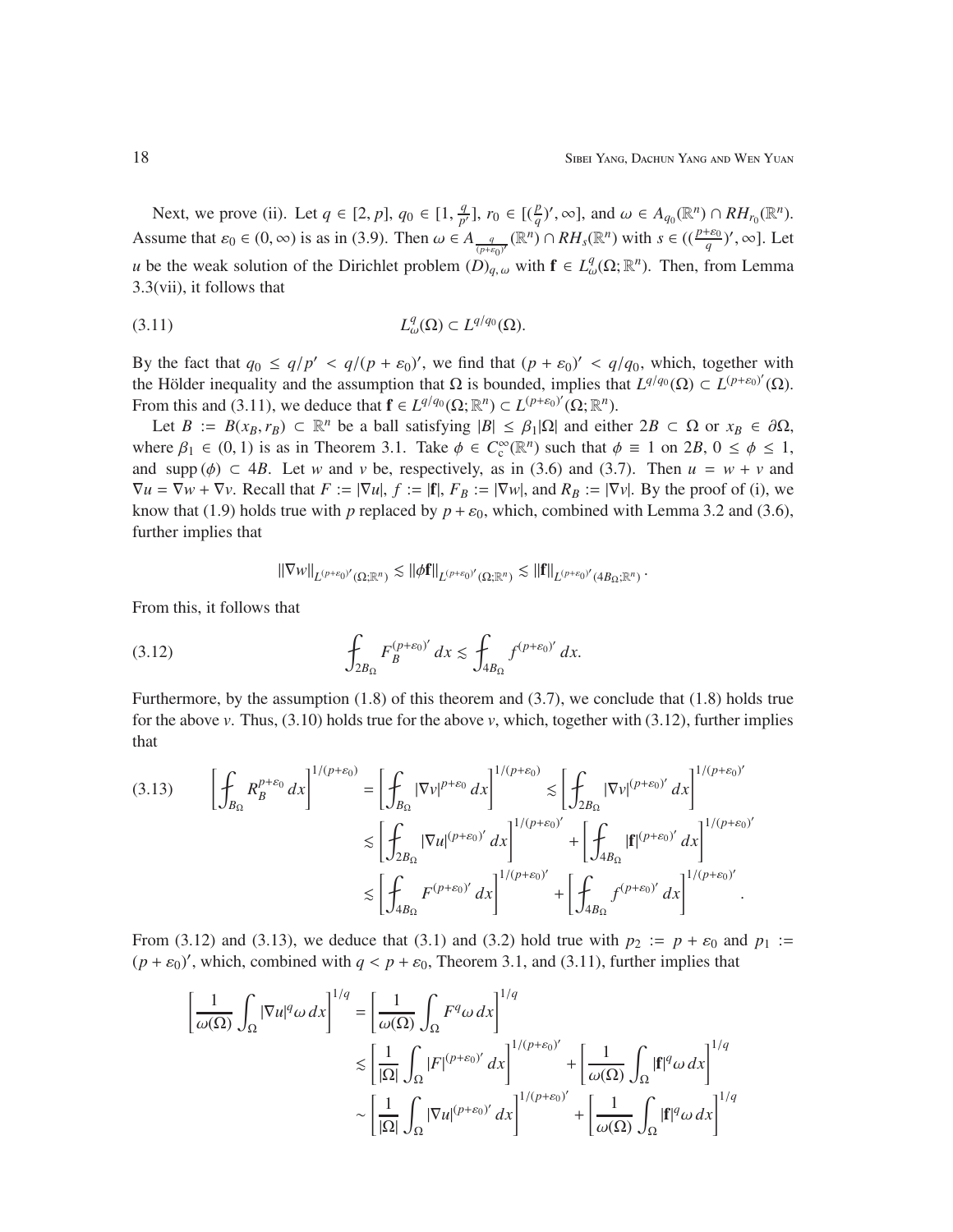$$
\leq \left[\frac{1}{|\Omega|}\int_{\Omega}|\mathbf{f}|^{(p+\varepsilon_0)'}\,dx\right]^{1/(p+\varepsilon_0)'} + \left[\frac{1}{\omega(\Omega)}\int_{\Omega}|\mathbf{f}|^q\omega\,dx\right]^{1/q}
$$
  

$$
\leq \left[\frac{1}{\omega(\Omega)}\int_{\Omega}|\mathbf{f}|^q\omega\,dx\right]^{1/q}.
$$

Therefore,  $(1.10)$  holds true, which shows (ii). This finishes the proof of Theorem 1.7.

## 4 Proof of Theorem 1.8

In this section, we prove Theorem 1.8 by using Theorem 1.7 and the method of perturbation. We begin with the following reverse Hölder inequality established in [42, Lemma 3.2 and Corollary 4.1].

**Lemma 4.1.** *Let*  $\Omega \subset \mathbb{R}^n$  *be a bounded* NTA *domain,*  $B(x_0, r)$  *a ball such that*  $r \in (0, r_0/4)$  *and either*  $x_0 \in \partial \Omega$  *or*  $B(x_0, 2r) \subset \Omega$ *, where*  $r_0 \in (0, \text{diam}(\Omega))$  *is a constant. Assume that the matrix*  $A := a + b$  satisfies Assumption 1.4 and  $u \in W^{1,2}(B_{\Omega}(x_0, 2r))$  is the weak solution of the following *Dirichlet problem*

$$
\begin{cases}\n-\text{div}(A\nabla u) = 0 & \text{in } B_{\Omega}(x_0, 2r), \\
u = 0 & \text{on } B(x_0, 2r) \cap \partial\Omega.\n\end{cases}
$$

*Then there exists a positive constant*  $p \in (2, \infty)$ *, depending on*  $\Omega$ *, n, and*  $\mu_0$  *in* (1.3)*, such that* 

$$
\left[\int_{B_{\Omega}(x_0,r)} |\nabla u|^p\,dx\right]^{1/p} \le C\left[1+||b||_{\text{BMO}(\Omega)}\right]\left[\int_{B_{\Omega}(x_0,2r)} |\nabla u|^2\,dx\right]^{1/2},
$$

*where C is a positive constant depending only on n,* Ω*, and p.*

To show Theorem 1.8, we need the following perturbation argument which is motivated by [18].

**Lemma 4.2.** *Let*  $n \geq 2$ ,  $\Omega \subset \mathbb{R}^n$  *be a bounded* NTA *domain, and*  $r_0 \in (0, \text{diam}(\Omega))$  *a constant. Assume that the matrix A satisfies Assumption 1.4. Let u* ∈ *W*1,<sup>2</sup> (*B*Ω(*x*0, 4*r*)) *be a solution of the equation* div( $A\nabla u$ ) = 0 *in*  $B_{\Omega}(x_0, 4r)$  *with*  $u = 0$  *on*  $B(x_0, 4r) \cap \partial \Omega$ *, where*  $x_0 \in \overline{\Omega}$  *and*  $r \in (0, r_0/4)$ *. Then there exist a function*  $\theta := \theta(r)$ *,*  $p \in (2, \infty)$ *, and a function*  $v \in W^{1,p}(B_{\Omega}(x_0, r))$  *such that* 

(4.1) 
$$
\left[\int_{B_{\Omega}(x_0,r)} |\nabla v|^p dx\right]^{1/p} \le C \left[\int_{B_{\Omega}(x_0,4r)} |\nabla u|^2 dx\right]^{1/2}
$$

*and*

(4.2) 
$$
\left[\int_{B_{\Omega}(x_0,r)} |\nabla (u-v)|^2 dx\right]^{1/2} \leq \theta(r) \left[\int_{B_{\Omega}(x_0,4r)} |\nabla u|^2 dx\right]^{1/2},
$$

*where C is a positive constant independent of u, v,*  $x_0$ *, and r.*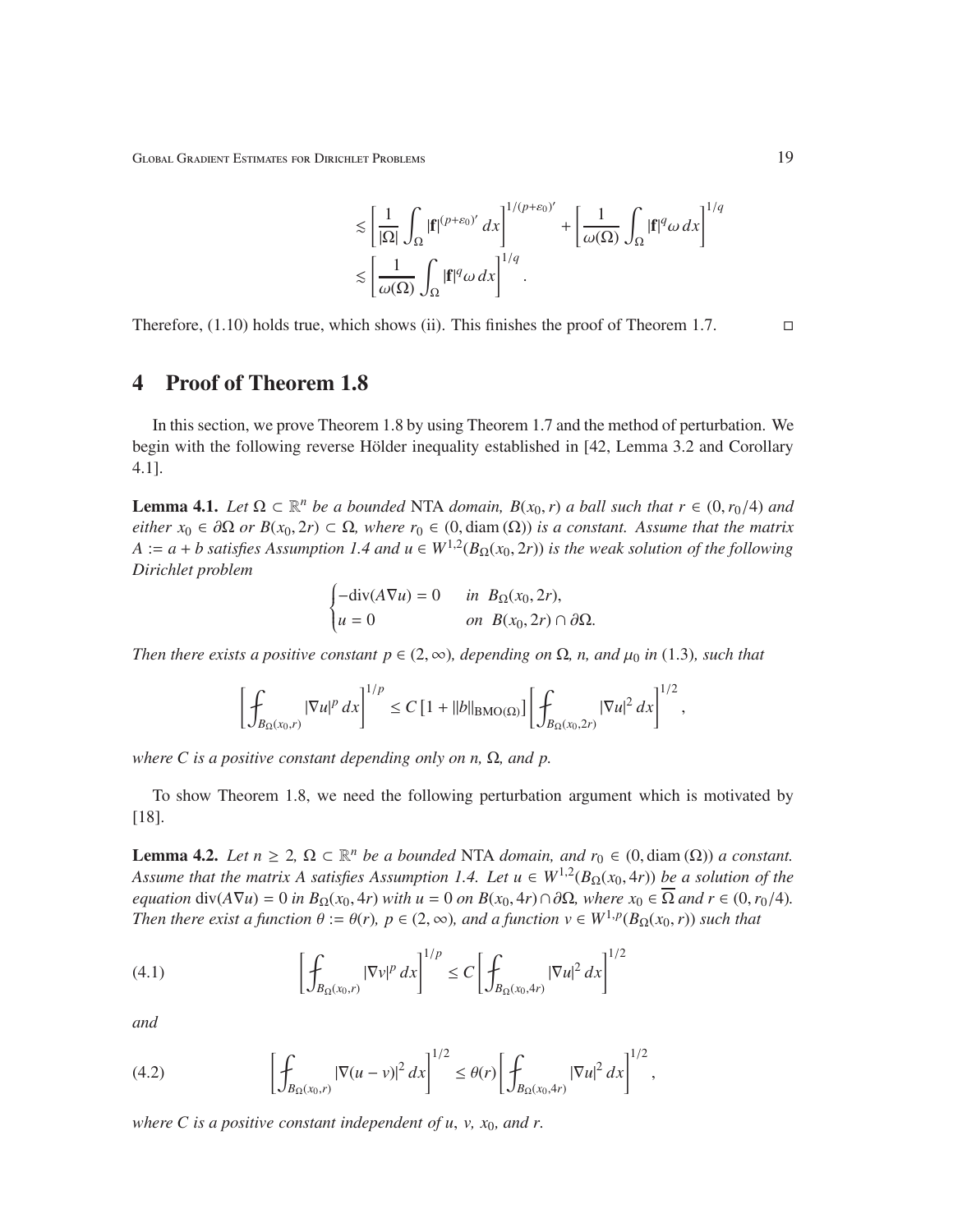*Proof.* By the assumption that *A* satisfies Assumption 1.4, we find that  $A = a + b$ , where  $a :=$  ${a_{ij}}_{i,j=1}^n$  is real-valued, symmetric, and measurable, and satisfies (1.3), and  $b := {b_{ij}}_{i,j=1}^n$  is realvalued, anti-symmetric, and measurable, and satisfies *b*<sup>*i*</sup> ∈ BMO(Ω) for any *i*, *j* ∈ {1, ..., *n*}.

Let  $a_0 := \{c_{ij}\}_{i,j=1}^n$ , where, for any  $i, j \in \{1, ..., n\}$ ,

$$
c_{ij} := \int_{B_{\Omega}(x_0, 2r)} a_{ij} dx.
$$

Assume that  $v \in W^{1,2}(B_{\Omega}(x_0, 2r))$  is the solution of the following boundary value problem

(4.3) 
$$
\begin{cases} \operatorname{div}(a_0 \nabla v) = 0 & \text{in } B_{\Omega}(x_0, 2r), \\ v = u & \text{on } \partial B_{\Omega}(x_0, 2r). \end{cases}
$$

Then, from (4.3) and the fact that  $u - v \in W_0^{1,2}$  $^{(1,2)}_{0}(B_{\Omega}(x_0, 2r))$ , we deduce that

(4.4) 
$$
\int_{B_{\Omega}(x_0,2r)} a_0 \nabla (u-v) \cdot \nabla (u-v) dx = \int_{B_{\Omega}(x_0,2r)} (a_0-A) \nabla u \cdot \nabla (u-v) dx.
$$

Denote by  $\widetilde{u}$  the  $W^{1,2}$ -extension of *u* to  $\mathbb{R}^n$ ; namely,  $\widetilde{u} \in W^{1,2}(\mathbb{R}^n)$  and  $\widetilde{u}|_{B_{\Omega}(x_0,2r)} = u$ . Furthermore, denote by  $\widetilde{u-v}$  the zero extension of  $(u-v)|_{B_{\Omega}(x_0,2r)}$  to  $\mathbb{R}^n$ . Obviously,  $\widetilde{u-v} \in W^{1,2}(\mathbb{R}^n)$  and supp  $(\widetilde{u-v}) \subset B_{\Omega}(x_0, 2r)$ , which, combined with the divergence theorem and the assumption that

$$
b_{B_\Omega(x_0,2r)}:=\left\{\int_{B_\Omega(x_0,2r)} b_{ij}\,dx\right\}_{i,j=1}^n
$$

is anti-symmetric, further implies that

$$
\int_{B_{\Omega}(x_0,2r)} b_{B_{\Omega}(x_0,2r)} \nabla u \cdot \nabla (u-v) dx = \int_{B(x_0,2r)} b_{B_{\Omega}(x_0,2r)} \nabla \overline{u} \cdot \nabla (\overline{u-v}) dx
$$
\n
$$
= \int_{B(x_0,2r)} \text{div} (b_{B_{\Omega}(x_0,2r)} \nabla \overline{u}) (\overline{u-v}) dx
$$
\n
$$
- \int_{\partial B(x_0,2r)} b_{B_{\Omega}(x_0,2r)} \nabla \overline{u} \cdot \nu (\overline{u-v}) d\sigma(x)
$$
\n
$$
= 0,
$$

where *v* denotes the *outward unit normal* to  $\partial B(x_0, 2r)$ . By this, (4.4), and the definitions of *a*<sub>0</sub> and  $b_{B_\Omega(x_0, 2r)}$ , we find that

(4.5) 
$$
\int_{B_{\Omega}(x_0, 2r)} a_0 \nabla (u - v) \cdot \nabla (u - v) dx = \int_{B_{\Omega}(x_0, 2r)} (a_0 - A + b_{B_{\Omega}(x_0, 2r)}) \nabla u \cdot \nabla (u - v) dx
$$

$$
= \int_{B_{\Omega}(x_0, 2r)} (A_{B_{\Omega}(x_0, 2r)} - A) \nabla u \cdot \nabla (u - v) dx,
$$

where

$$
A_{B_{\Omega}(x_0,2r)} := \left\{ \int_{B_{\Omega}(x_0,2r)} (a_{ij} + b_{ij}) \, dx \right\}_{i,j=1}^n.
$$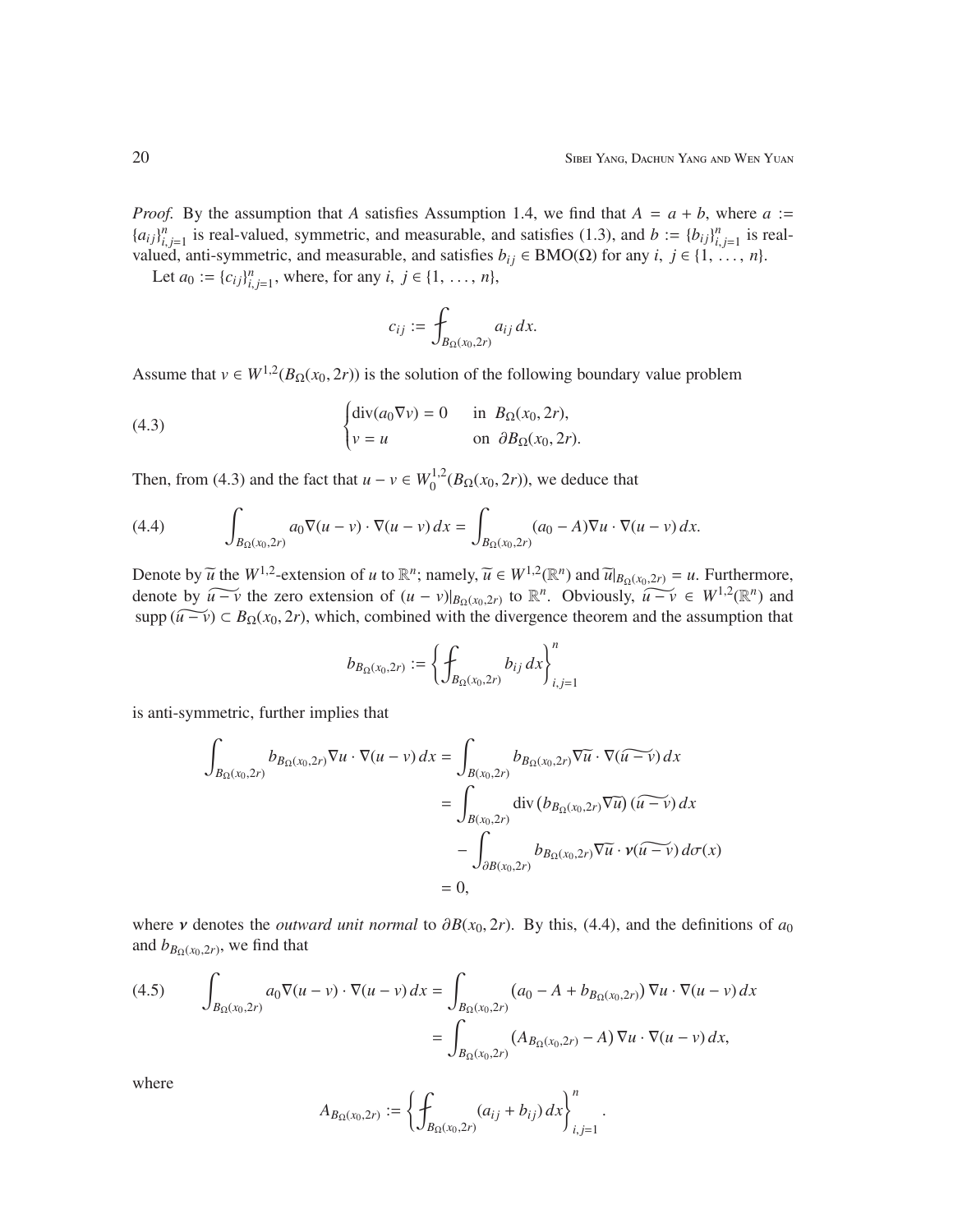Therefore, from (4.5), (1.3), and the Hölder inequality, it follows that, for any given  $\varepsilon \in (0, \infty)$ , there exists a positive constant  $C_{(\varepsilon)}$ , depending on  $\varepsilon$ , such that

$$
(4.6) \qquad \mu_0 \int_{B_{\Omega}(x_0, 2r)} |\nabla (u - v)|^2 dx
$$
  
\n
$$
\leq \int_{B_{\Omega}(x_0, 2r)} |A - A_{B_{\Omega}(x_0, 2r)}| |\nabla u|| \nabla (u - v)| dx
$$
  
\n
$$
\leq \varepsilon \int_{B_{\Omega}(x_0, 2r)} |\nabla (u - v)|^2 dx + C_{\varepsilon} \int_{B_{\Omega}(x_0, 2r)} |A - A_{B_{\Omega}(x_0, 2r)}|^2 |\nabla u|^2 dx,
$$

where  $\mu_0 \in (0, 1)$  is as in (1.3). Take  $\varepsilon := \mu_0/2$  in (4.6). Then, by (4.6), we conclude that

$$
(4.7) \qquad \left[ \int_{B_{\Omega}(x_0,2r)} |\nabla (u-v)|^2\,dx \right]^{1/2} \le C_4 \left[ \int_{B_{\Omega}(x_0,2r)} \left| A-A_{B_{\Omega}(x_0,2r)} \right|^2 |\nabla u|^2\,dx \right]^{1/2}.
$$

Moreover, from Lemma 4.1, we deduce that there exist positive constants  $\tilde{p} \in (1, \infty)$  and  $C_5 \in (0, \infty)$ , independent of *u*, *x*<sub>0</sub>, and *r*, such that

$$
(4.8)\qquad \left[\int_{B_{\Omega}(x_0,2r)} |\nabla u|^{2\widetilde{p}} dx\right]^{1/(2\widetilde{p})} \leq C_5 \left[1 + ||b||_{\text{BMO}(\Omega)}\right] \left[\int_{B_{\Omega}(x_0,4r)} |\nabla u|^2 dx\right]^{1/2}.
$$

Furthermore, by [38, Theorem 1], we know that there exist an  $\widetilde{A} \in BMO(\mathbb{R}^n; \mathbb{R}^{n^2})$  and a positive constant *C*, independent of  $x_0$  and *r*, such that

(4.9) 
$$
\widetilde{A}|_{B_{\Omega}(x_0,2r)} = A \quad \text{and} \quad ||\widetilde{A}||_{\text{BMO}(\mathbb{R}^n;\mathbb{R}^{n^2})} \leq C||A||_{\text{BMO}(B_{\Omega}(x_0,2r);\mathbb{R}^{n^2})}.
$$

From the Hölder inequality and the well-known John–Nirenberg inequality on BMO( $\mathbb{R}^n$ ) (see, for instance, [33, 56]), it follows that

$$
\begin{split}\n&\left[\int_{B_{\Omega}(x_0,2r)} \left| A - A_{B_{\Omega}(x_0,2r)} \right|^{2\overline{\rho}'} dx \right]^{1/(2\overline{\rho}')} \\
&\lesssim \left[ \int_{B(x_0,2r)} \left| \widetilde{A} - \widetilde{A}_{B(x_0,2r)} \right|^{2\overline{\rho}'} dx \right]^{1/(2\overline{\rho}')} + \left[ \int_{B(x_0,2r)} \left| \widetilde{A}_{B(x_0,2r)} - A_{B_{\Omega}(x_0,2r)} \right|^{2\overline{\rho}'} dx \right]^{1/(2\overline{\rho}')} \\
&\lesssim ||\widetilde{A}||_{\text{BMO}(\mathbb{R}^n;\mathbb{R}^{n^2})} + |\widetilde{A}_{B(x_0,2r)} - A_{B_{\Omega}(x_0,2r)}| \\
&\lesssim ||\widetilde{A}||_{\text{BMO}(\mathbb{R}^n;\mathbb{R}^{n^2})} + \int_{B_{\Omega}(x_0,2r)} \left| A - \widetilde{A}_{B(x_0,2r)} \right| dx \\
&\lesssim ||\widetilde{A}||_{\text{BMO}(\mathbb{R}^n;\mathbb{R}^{n^2})} + \int_{B(x_0,2r)} \left| \widetilde{A} - \widetilde{A}_{B(x_0,2r)} \right| dx \lesssim ||\widetilde{A}||_{\text{BMO}(\mathbb{R}^n;\mathbb{R}^{n^2})},\n\end{split}
$$

where  $\overline{p}' \in (1, \infty)$  is given by  $1/\overline{p} + 1/\overline{p}' = 1$ , which, together with (4.9), further implies that there exists a positive constant  $C_6$ , independent of  $x_0$ ,  $r$ , and  $A$ , such that

$$
\left[\int_{B_{\Omega}(x_0,2r)}\left|A-A_{B_{\Omega}(x_0,2r)}\right|^{2\overline{p}'}\,dx\right]^{1/(2\overline{p}')}\leq C_6\|A\|_{{\rm BMO}(B_{\Omega}(x_0,2r);\mathbb{R}^{n^2})}.
$$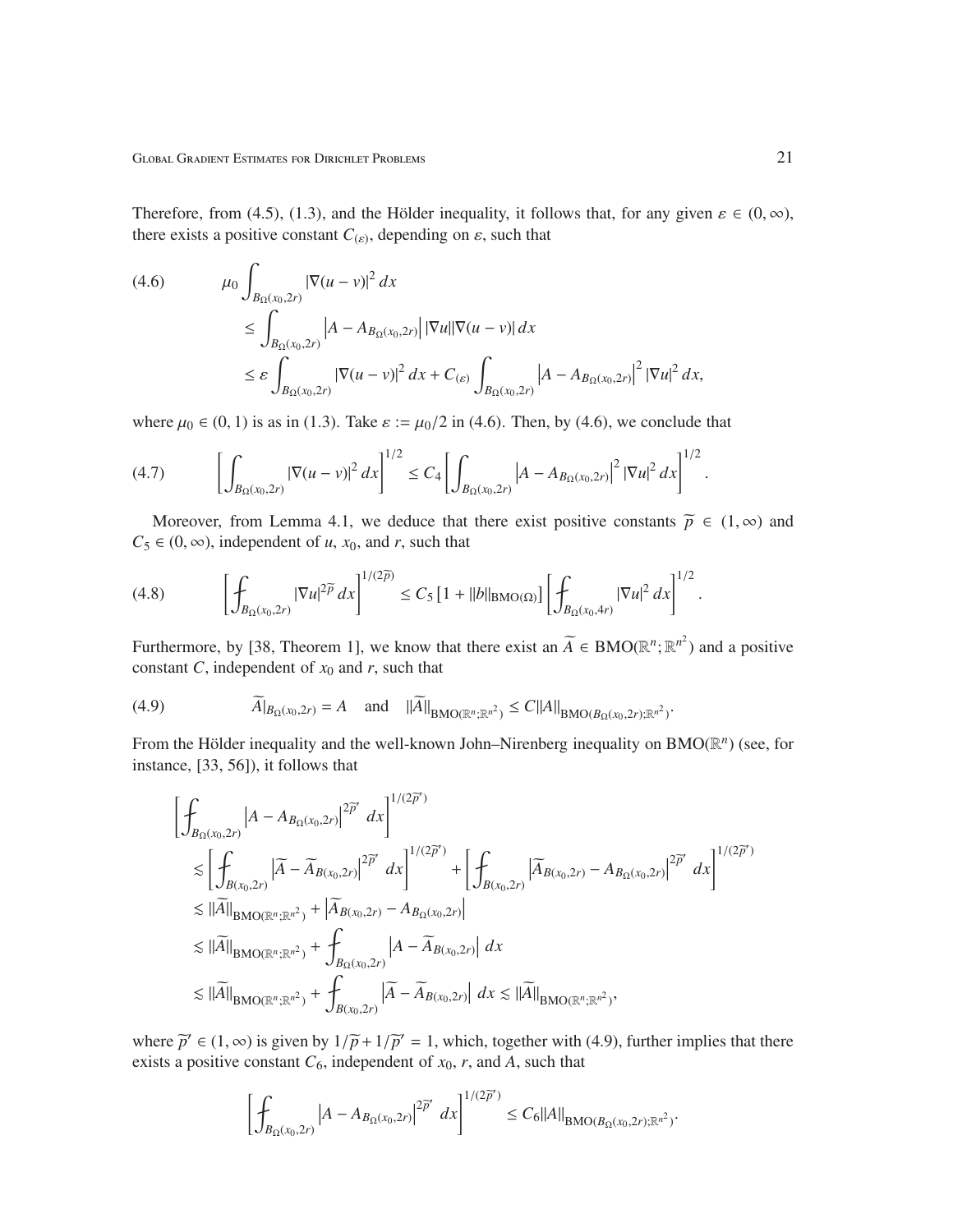By this, (4.7) and (4.8), we conclude that

$$
(4.10) \qquad \left[\int_{B_{\Omega}(x_0,2r)} |\nabla(u-v)|^2 dx\right]^{1/2} \n\leq C_4 \left[\int_{B_{\Omega}(x_0,2r)} |A-A_{B_{\Omega}(x_0,2r)}|^{2\overline{\rho}'} dx\right]^{1/(2\overline{\rho}')} \left[\int_{B_{\Omega}(x_0,2r)} |\nabla u|^{2\overline{\rho}} dx\right]^{1/(2\overline{\rho})} \n\leq C_4 C_5 C_6 \left[1+||b||_{\text{BMO}(\Omega)}\right] ||A||_{\text{BMO}(B_{\Omega}(x_0,2r);\mathbb{R}^{n^2})} \left[\int_{B_{\Omega}(x_0,4r)} |\nabla u|^2 dx\right]^{1/2} \n\leq \theta(r) \left[\int_{B_{\Omega}(x_0,4r)} |\nabla u|^2 dx\right]^{1/2},
$$

where

(4.11) 
$$
\theta(r) := C_4 C_5 C_6 \left[ 1 + ||b||_{\text{BMO}(\Omega)} \right] \sup_{B(x, 2t) \subset \Omega, t \in (0, r]} \int_{B(x, 2t)} \left| A - \int_{B(x, 2t)} A \, dz \right| \, dy.
$$

Thus, (4.2) holds true. Furthermore, from the known regularity theory of second order elliptic equations (see, for instance, [39, Chapter 1] and [30, Chapter V]), we deduce that there exists a  $p \in (2, \infty)$  such that

$$
\left[\int_{B_{\Omega}(x_0,2r)}|\nabla v|^p\,dx\right]^{1/p}\lesssim \left[\int_{B_{\Omega}(x_0,4r)}|\nabla v|^2\,dx\right]^{1/2},
$$

which, combined with (4.10), (4.11), and the fact that  $A \in BMO(\Omega; \mathbb{R}^{n^2})$ , further implies that (4.1) holds true. This finishes the proof of Lemma 4.2.

Furthermore, to prove Theorem 1.8, we need the following conclusion for the constant coefficient boundary value problems, which was established in [55, Lemma 4.1] (see also [28, Lemma 4.1]).

**Lemma 4.3.** *Let*  $n \geq 2$ ,  $\Omega \subset \mathbb{R}^n$  *be a bounded Lipschitz domain, and*  $a_0 := \{a_{ij}\}_{i,j=1}^n$  *a symmetric constant coefficient matrix that satisfies* (1.3). Assume that  $v \in W^{1,2}(B_{\Omega}(x_0, 2r))$  is a weak solution *of the equation* div( $a_0∇v$ ) = 0 *in*  $B_Ω(x_0, 2r)$  *with*  $v = 0$  *on*  $B(x_0, 2r) ∩ ∂Ω$ *, where*  $B(x_0, r)$  *is a ball such that*  $r \in (0, r_0/4)$  *and either*  $x_0 \in \partial\Omega$  *or*  $B(x_0, 2r) \subset \Omega$ *, and*  $r_0 \in (0, \text{diam}(\Omega))$  *is a constant. Then the weak reverse Hölder inequality* 

$$
\left[\int_{B_{\Omega}(x_0,r)}|\nabla v|^p\,dx\right]^{\frac{1}{p}}\leq C\left[\int_{B_{\Omega}(x_0,2r)}|\nabla v|^2\,dx\right]^{\frac{1}{2}}
$$

*holds true for p* :=  $3 + \varepsilon$  *when*  $n \geq 3$ *, or p* :=  $4 + \varepsilon$  *when*  $n = 2$ *, where C and*  $\varepsilon$  *are positive constants depending only on n, the Lipschitz constant of*  $\Omega$ *, and*  $\mu_0$  *in* (1.3)*.* 

Now, we prove Theorem 1.8 via using Theorem 3.1 and Lemmas 4.2 and 4.3.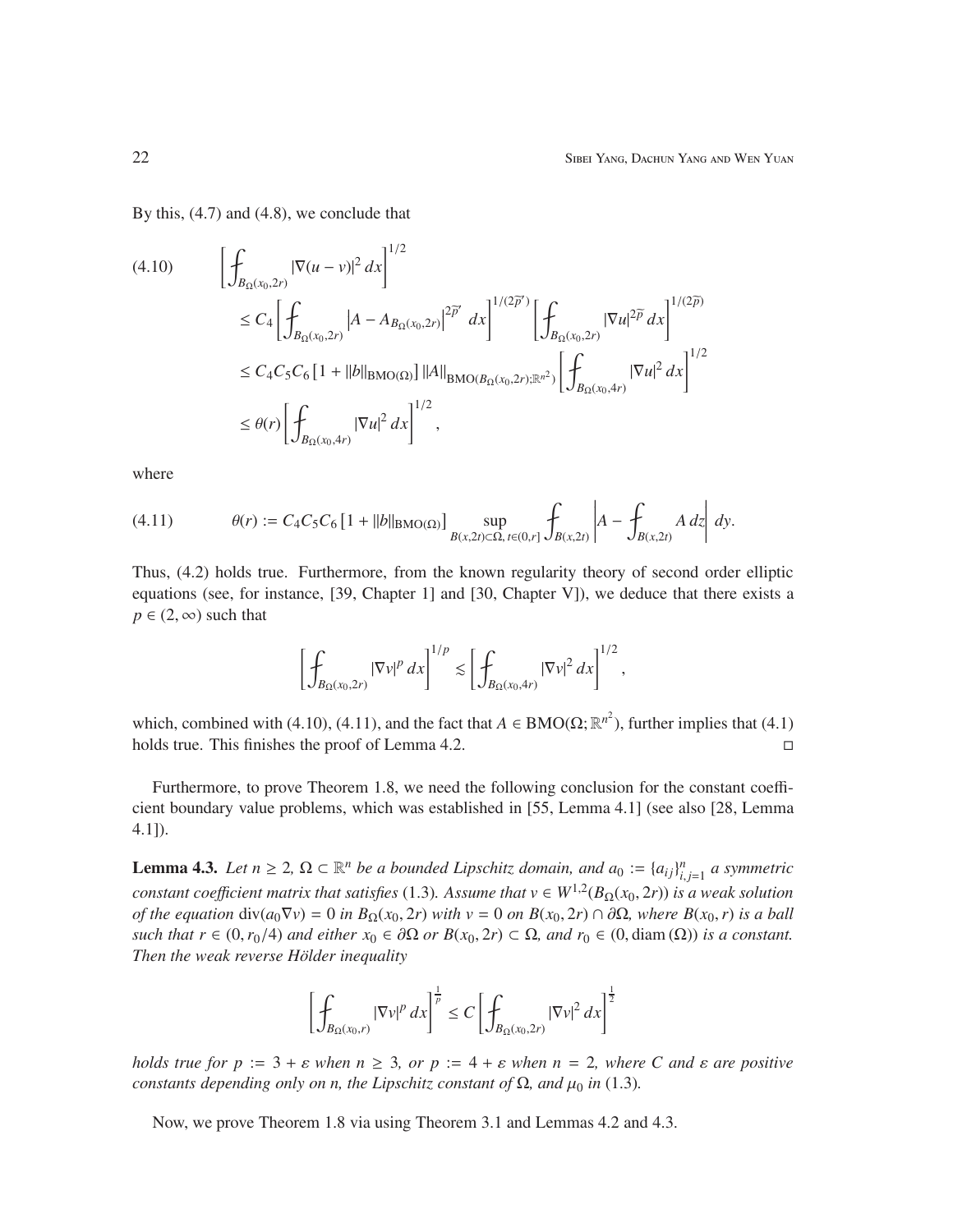*Proof of Theorem 1.8.* We first show (i). Let *A* satisfy Assumption 1.4 and *u* be the weak solution of the following Dirichlet problem

(4.12) 
$$
\begin{cases} -\operatorname{div}(A\nabla u) = \operatorname{div}(\mathbf{f}) & \text{in } \Omega, \\ u = 0 & \text{on } \partial\Omega. \end{cases}
$$

Based on Lemma 3.2, to prove (1.11), it suffices to show that there exists a positive constant  $\varepsilon_0 \in$ (0, ∞), depending only on *n* and the Lipschitz constant of Ω, such that, for any given  $p \in [2, 3 + \varepsilon_0)$ when  $n \ge 3$ , or  $p \in [2, 4 + \varepsilon_0)$  when  $n = 2$ , there exists a  $\delta_0 \in (0, \infty)$ , depending only on *n*, *p*, and the Lipschitz constant of  $\Omega$ , such that, if *A* satisfies the ( $\delta$ , *R*)-BMO condition for some  $\delta \in (0, \delta_0)$ and  $R \in (0, \infty)$ , or  $A \in VMO(\Omega)$ , then (1.11) holds true.

By the definition of VMO(Ω), we conclude that, if  $A \in VMO(\Omega)$ , then there exists an  $r_1 \in$  $(0, \infty)$  such that, for any  $r \in (0, r_1)$ ,  $\theta(r) < \varepsilon_0/2$ , where  $\theta(r)$  and  $\varepsilon_0$  are, respectively, as in (4.11) and Theorem 3.1. Let  $B(x_0, r) \subset \mathbb{R}^n$  be such that  $r \in (0, \min\{r_0, r_1\}/4)$  and either  $x_0 \in \partial\Omega$  or  $B(x_0, 2r) \subset \Omega$ , where  $r_0 \in (0, \text{diam}(\Omega))$  is as in Lemma 4.3. Assume that  $v \in W^{1,2}(B_{\Omega}(x_0, 2r))$ is a weak solution of the equation div( $A\nabla v$ ) = 0 in  $B_{\Omega}(x_0, 2r)$  with  $v = 0$  on  $B(x_0, 2r) \cap \partial \Omega$ . Let  $w \in W^{1,2}(B_{\Omega}(x_0, 2r))$  be a weak solution of the equation div( $a_0 \nabla w$ ) = 0 in  $B_{\Omega}(x_0, 2r)$  with  $w = v$ on  $\partial B_{\Omega}(x_0, 2r)$ , where  $a_0 := \{c_{ij}\}_{i,j=1}^n$  with  $c_{ij} := \int_{B_{\Omega}(x_0, 2r)} a_{ij} dx$  for any  $i, j \in \{1, ..., n\}$ . Then, from Lemmas 4.2 and 4.3, it follows that

(4.13) 
$$
\left[\int_{B_{\Omega}(x_0,r)} |\nabla w|^p dx\right]^{\frac{1}{p}} \lesssim \left[\int_{B_{\Omega}(x_0,2r)} |\nabla v|^2 dx\right]^{\frac{1}{2}}
$$

and

(4.14) 
$$
\left[\int_{B_{\Omega}(x_0,r)} |\nabla(v-w)|^2 dx\right]^{\frac{1}{2}} \leq \theta(r) \left[\int_{B_{\Omega}(x_0,2r)} |\nabla v|^2 dx\right]^{\frac{1}{2}},
$$

where  $\theta(r)$  is as in (4.11). By the well-known John–Nirenberg inequality on BMO( $\Omega$ ) (see, for instance, [33, 56]), we conclude that there exists a  $\delta_0 \in (0, \infty)$  sufficiently small such that, if *A* satisfies the  $(\delta, R)$ -BMO condition for some  $\delta \in (0, \delta_0)$  and  $R \in (0, \infty)$ , then, for any  $r \in (0, r_0)$ ,  $\theta(r) < \varepsilon_0/2$ , where  $\varepsilon_0$  is as in Theorem 3.1. From this, (4.13), (4.14),  $r \in (0, \min\{r_0, r_1\}/4)$ , and Theorem 3.1 with  $\omega \equiv 1$ , we deduce that, if *A* satisfies the  $(\delta, R)$ -BMO condition for some  $\delta \in (0, \delta_0)$  and  $R \in (0, \infty)$ , or  $A \in VMO(\Omega)$ , then  $|\nabla v| \in L^p(B_{\Omega}(x_0, 2r))$  and

(4.15) 
$$
\left[\int_{B_{\Omega}(x_0,r)} |\nabla v|^p dx\right]^{\frac{1}{p}} \lesssim \left[\int_{B_{\Omega}(x_0,2r)} |\nabla v|^2 dx\right]^{\frac{1}{2}},
$$

which, together with Theorem 1.7 and the fact that the Dirichlet problem  $(D)_2$  is uniquely solvable, further implies that (1.11) holds true in the case  $p \in [2, 3 + \varepsilon_0)$  when  $n \ge 3$ , or  $p \in [2, 4 + \varepsilon_0)$  when  $n = 2$ . This finishes the proof of (i).

Now, we prove (ii). Let  $\varepsilon_0$  be as in (i) and *u* the weak solution of the Dirichlet problem (4.12) with  $f \in L^p_\omega(\Omega; \mathbb{R}^n)$ . We first assume that  $p \in [2, p_0)$  and  $\omega \in A_{\frac{p}{p'_0}}(\mathbb{R}^n) \cap RH_{(\frac{p_0}{p})'}(\mathbb{R}^n)$ , where  $p_0 := 3 + \varepsilon_0$  when  $n \ge 3$ , or  $p_0 := 4 + \varepsilon_0$  when  $n = 2$ . Then, by (4.15) and Theorem 1.7, we conclude that there exists a  $\delta_0 \in (0, \infty)$ , depending only on *n*, *p*,  $[\omega]_{A_{\frac{p}{p'_0}}}$  $(\mathbb{R}^n)$ ,  $[\omega]_{RH_{(\frac{p_0}{p})'}(\mathbb{R}^n)}$ , and the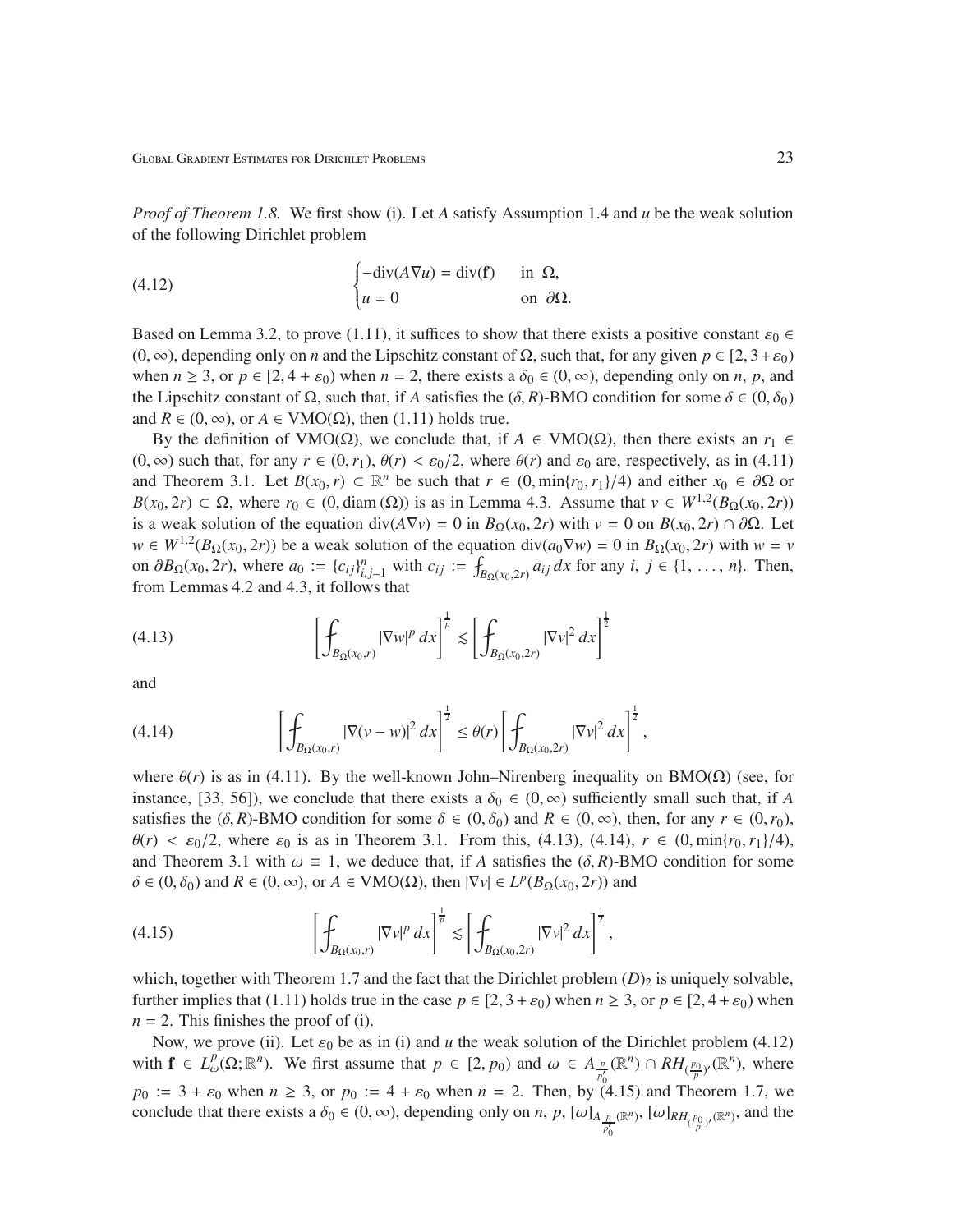Lipschitz constant of  $\Omega$ , such that, if *A* satisfies the  $(\delta, R)$ -BMO condition for some  $\delta \in (0, \delta_0)$  and  $R \in (0, \infty)$ , or  $A \in VMO(\Omega)$ , then (1.12) holds true.

Next, we assume that  $p \in (p'_0)$  $'_{0}$ , 2) and  $ω ∈ A_{\frac{p}{p_{0}}}(ℝ^{n}) ∩ RH_{(\frac{p_{0}}{p})'}(ℝ^{n})$ . Then, from Lemma 3.3(v),  $\boldsymbol{0}$ we deduce that  $p' \in (2, p_0)$  and  $\omega^{1-p'} \in A_{p'}$ *p* ′ 0  $(\mathbb{R}^n) \cap RH_{(\frac{p_0}{p'})'}(\mathbb{R}^n)$ . Let  $\mathbf{g} \in L^{p'}_{\omega}$  $_{\omega^{1-p'}}^{p'}(\Omega;\mathbb{R}^n)$  and *v* be the weak solution of the following Dirichlet problem

$$
\begin{cases}\n-\text{div}(A^*\nabla v) = \text{div}(\mathbf{g}) & \text{in } \Omega, \\
v = 0 & \text{on } \partial\Omega,\n\end{cases}
$$

where *A* <sup>∗</sup> denotes the transpose of *A*. By the assumption that *A* satisfies Assumption 1.4, we find that  $A^*$  also satisfies Assumption 1.4. Thus, we have

(4.16) 
$$
\|\nabla v\|_{L^{p'}_{\omega^{1-p'}}(\Omega;\mathbb{R}^n)} \lesssim \|g\|_{L^{p'}_{\omega^{1-p'}}(\Omega;\mathbb{R}^n)}.
$$

Moreover,

$$
\int_{\Omega} \mathbf{g} \cdot \nabla u \, dx = -\int_{\Omega} A^* \nabla v \cdot \nabla u \, dx = -\int_{\Omega} A \nabla u \cdot \nabla v \, dx = \int_{\Omega} \mathbf{f} \cdot \nabla v \, dx,
$$

which, combined with  $(4.16)$  and the Hölder inequality, further implies that

$$
(4.17) \qquad ||\nabla u||_{L^{p}_{\omega}(\Omega;\mathbb{R}^{n})} = \sup_{\|\mathbf{g}\|_{L^{p'}_{\omega^{1-p'}}(\Omega;\mathbb{R}^{n})} \leq 1} \left| \int_{\Omega} \mathbf{g} \cdot \nabla u \, dx \right| = \sup_{\|\mathbf{g}\|_{L^{p'}_{\omega^{1-p'}}(\Omega;\mathbb{R}^{n})} \leq 1} \left| \int_{\Omega} \mathbf{f} \cdot \nabla v \, dx \right|
$$

$$
\leq \sup_{\|\mathbf{g}\|_{L^{p'}_{\omega^{1-p'}}(\Omega;\mathbb{R}^{n})} \leq 1} ||\mathbf{f}||_{L^{p}_{\omega}(\Omega;\mathbb{R}^{n})} ||\nabla v||_{L^{p'}_{\omega^{1-p'}}(\Omega;\mathbb{R}^{n})}
$$

$$
\lesssim \sup_{\|\mathbf{g}\|_{L^{p'}_{\omega^{1-p'}}(\Omega;\mathbb{R}^{n})} \leq 1} ||\mathbf{f}||_{L^{p}_{\omega}(\Omega;\mathbb{R}^{n})} ||\mathbf{g}||_{L^{p'}_{\omega^{1-p'}}(\Omega;\mathbb{R}^{n})} \lesssim ||\mathbf{f}||_{L^{p}_{\omega}(\Omega;\mathbb{R}^{n})}.
$$

From this, it follows that (1.12) holds true when  $p \in (p'_0)$  $v_0$ , 2). This finishes the proof of (ii) and hence of Theorem 1.8.

## 5 Proof of Theorem 1.10

In this section, we give the proofs of Theorem 1.10 and Corollary 1.11 by using Theorem 1.7 and some properties of quasi-convex domains. We begin with the following Lemma 5.1.

**Lemma 5.1.** *Let*  $n \geq 2$  *and*  $\Omega \subset \mathbb{R}^n$  *be a bounded* NTA *domain. Assume that*  $p \in (2, \infty)$ *,*  $\Omega$  *is a* (δ, σ, R) *quasi-convex domain for some* δ,  $σ ∈ (0, 1)$  *and*  $R ∈ (0, ∞)$ ,  $a_0 := {a_{ij}}_{i,j=1}^n$  *a symmetric constant coefficient matrix that satisfies* (1.3). Let  $v \in W^{1,2}(B_{\Omega}(x_0, 2r))$  be a weak solution of the *equation* div( $a_0∇ν$ ) = 0 *in*  $B_Ω(x_0, 2r)$  *with*  $ν$  = 0 *on*  $B(x_0, 2r) ∩ ∂Ω$ *, where*  $B(x_0, r)$  *is a ball such that*  $r \in (0, r_0/4)$  *and either*  $x_0 \in \partial\Omega$  *or*  $B(x_0, 2r) \subset \Omega$ *, and*  $r_0 \in (0, R)$  *is a constant. Then there exists a positive constant*  $\delta_0 \in (0, 1)$ *, depending only on n, p, and*  $\Omega$ *, such that, if*  $\Omega$  *is a*  $(\delta, \sigma, R)$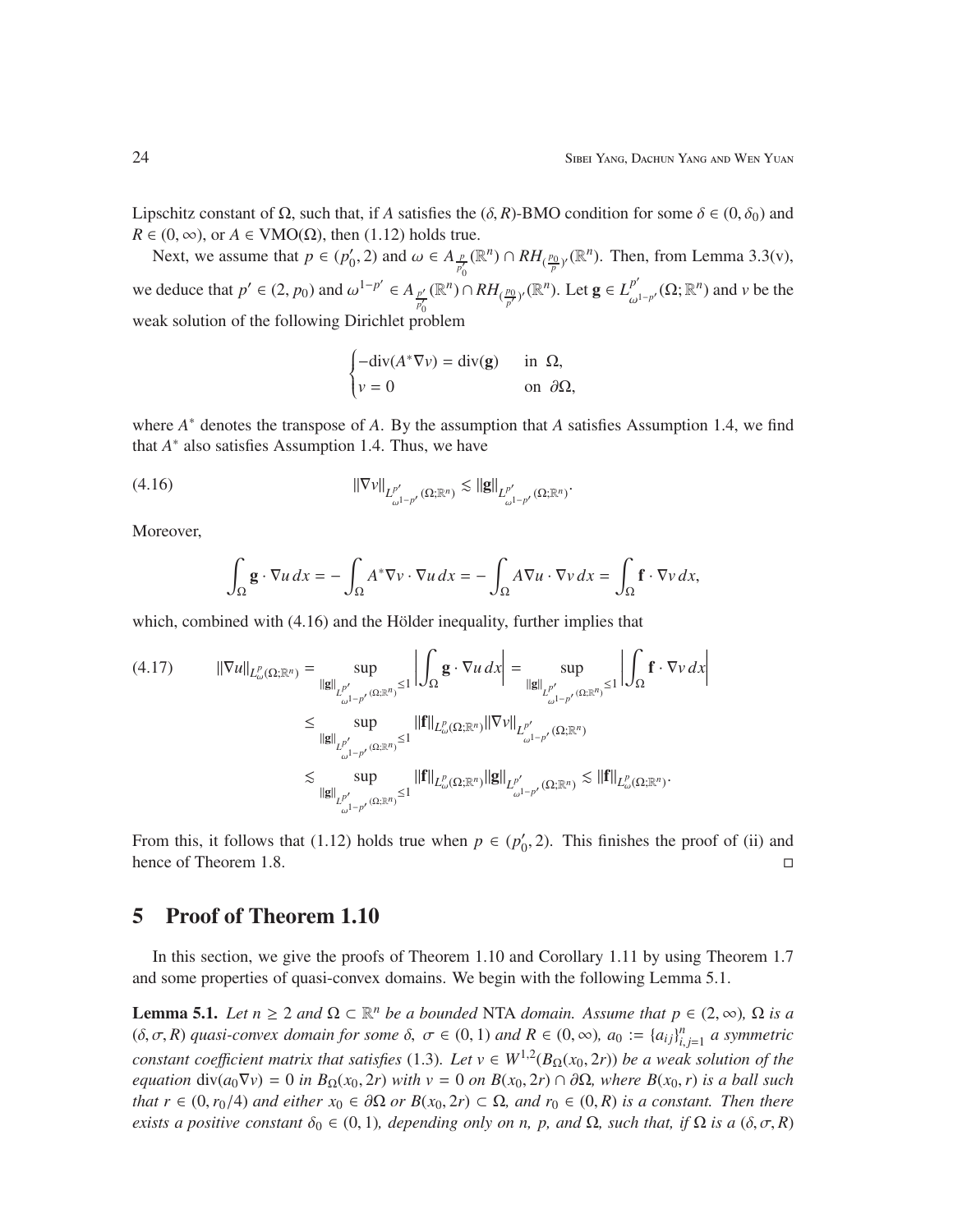Global Gradient Estimates for Dirichlet Problems 25

*quasi-convex domain for some*  $\delta \in (0, \delta_0)$ ,  $\sigma \in (0, 1)$ *, and*  $R \in (0, \infty)$ *, then the weak reverse Hölder inequality*

(5.1) 
$$
\left[\int_{B_{\Omega}(x_0,r)} |\nabla v|^p dx\right]^{\frac{1}{p}} \leq C \left[\int_{B_{\Omega}(x_0,2r)} |\nabla v|^2 dx\right]^{\frac{1}{2}}
$$

*holds true, where C is a positive constant depending only on n,*  $\delta$ *,*  $\sigma$ *, R, and diam (* $\Omega$ *).* 

To show Lemma 5.1, we need the following Lemma 5.2, which is a special case of Theorem 3.1.

**Lemma 5.2.** Let  $n \geq 2$ ,  $\Omega \subset \mathbb{R}^n$  be a bounded NTA domain,  $p_1, p_2 \in [1, \infty)$  with  $p_2 > p_1$ ,  $F \in L^{p_1}(\Omega)$ , and  $q \in (p_1, p_2)$ . Suppose that, for any ball  $B := B(x_B, r_B) \subset \mathbb{R}^n$  having the property *that*  $|B| \leq \beta_1 |\Omega|$  *and either*  $2B \subset \Omega$  *or*  $x_B \in \partial \Omega$ *, there exist two measurable functions*  $F_B$  *and*  $R_B$ *on* 2*B such that*  $|F| \leq |F_B| + |R_B|$  *on* 2*B*  $\cap \Omega$ *,* 

$$
\left(\oint_{2B_{\Omega}} |R_B|^{p_2} \, dx\right)^{\frac{1}{p_2}} \le C_7 \left(\oint_{\beta_2 B_{\Omega}} |F|^{p_1} \, dx\right)^{\frac{1}{p_1}}
$$

*and*

$$
\left(\oint_{2B_{\Omega}}|F_B|^{p_1} dx\right)^{\frac{1}{p_1}} \leq \varepsilon \left(\oint_{\beta_2 B_{\Omega}}|F|^{p_1} dx\right)^{\frac{1}{p_1}},
$$

*where*  $C_7$ ,  $\varepsilon$ , and  $\beta_1 < 1 < \beta_2$  are positive constants independent of F,  $R_B$ ,  $F_B$ , and B. Then *there exists a positive constant*  $\varepsilon_0$ *, depending only on*  $C_7$ *, n, p<sub>1</sub>, p<sub>2</sub>, q,*  $\beta_1$ *<i>, and*  $\beta_2$ *, such that, if*  $\varepsilon \in [0, \varepsilon_0)$ , then

$$
\left(\oint_{\Omega} |F|^q dx\right)^{\frac{1}{q}} \leq C \left(\oint_{\Omega} |F|^{p_1} dx\right)^{\frac{1}{p_1}},
$$

*where C is a positive constant depending only on*  $C_7$ *,*  $\varepsilon_0$ *, n,*  $p_1$ *,*  $p_2$ *,*  $q$ *,*  $\beta_1$ *, and*  $\beta_2$ *.* 

Moreover, we also need the following Lemma 5.3, which was established in [67, Lemmas 3.4 and 3.5].

**Lemma 5.3.** Let  $n \geq 2$  and  $\Omega \subset \mathbb{R}^n$  be a bounded  $(\delta, \sigma, R)$  quasi-convex domain for some  $\delta, \sigma \in \mathbb{R}^n$ (0, 1) and  $R \in (0, ∞)$ . Assume that  $x_0 \in \partial \Omega$ ,  $r \in (0, R/4)$ , and  $V_{4r}$  is the convex hull of  $B_{\Omega}(x_0, 4r)$ . *For any*  $t \in (0, 1)$ *, let* 

(5.2) 
$$
\Omega_{tr} := \{x \in \Omega : \text{ dist}(x, \partial \Omega) < tr\}
$$

*and*

(5.3) 
$$
W_{r,t} := \{x \in V_{4r} : \text{ dist}(x, \partial V_{4r} \cap B(x_0, 3r)) \le (t + \delta)r\}.
$$

(i) *Then, for any t*  $\in$  (0, 1),  $\Omega_{tr} \cap B(x_0, r) \subset W_{r,t}$ *. Moreover, there exists a positive constant C*, *depending only on n and*  $\sigma$ *, such that*  $|W_{r,t}| \leq C(t+\delta)r^n$ *.*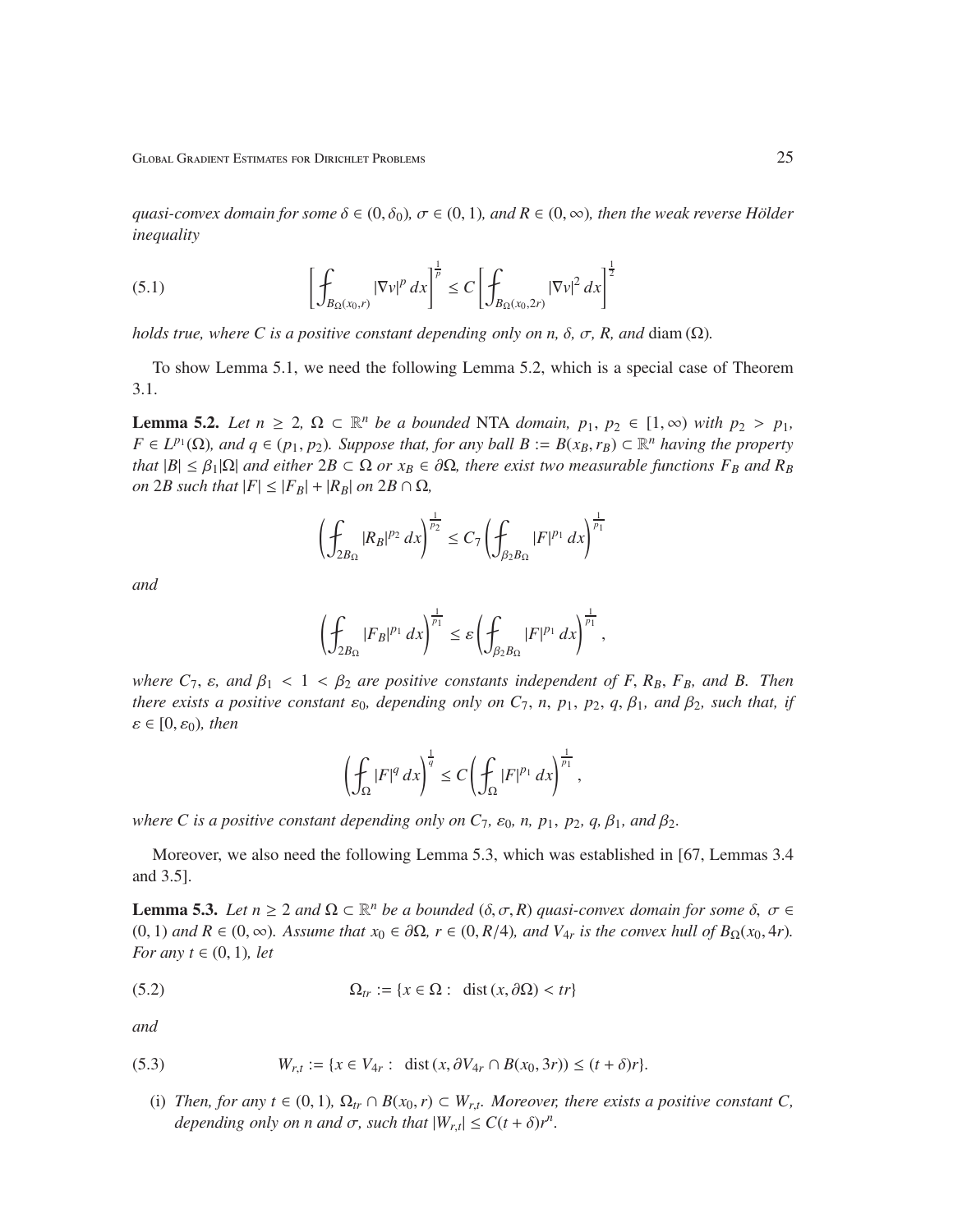(ii) Let  $u \in W^{1,2}(B(x_0, 4r))$  *satisfy*  $u = 0$  *on*  $B(x_0, 4r) \setminus V_{4r}$ *. Then, for any*  $t \in (0, 1 - \delta)$ *, there exists a positive constant C, depending only on n and* σ*, such that*

$$
\int_{B(x_0,r)\cap\Omega_{tr}}u^2\,dx\leq C(t+\delta)^2r^2\int_{W_{r,t}}|\nabla u|^2\,dx.
$$

Now, we prove Lemma 5.1 via using Lemmas 4.1, 5.2, and 5.3.

*Proof of Lemma 5.1.* We borrow some ideas from [67]. Observing that the matrix  $a_0$  is symmetric and elliptic, and has constant coefficients, without loss of generality, by a change of the coordinate system, we may assume that  $a_0 = I$  (the unit matrix), namely,  $\Delta v = 0$  in  $B(x_0, 2r) \cap \Omega$  and  $v = 0$ on  $B(x_0, 2r) \cap \partial \Omega$ . If  $B(x_0, 2r) \subset \Omega$ , from the interior gradient estimates of harmonic functions (see, for instance, [31, Theorem 2.10]), it follows that (5.1) holds true for any given  $p \in (2, \infty)$ .

Next, we assume that *x*<sup>0</sup> ∈ ∂Ω. By the assumption that *v* = 0 on *B*(*x*<sub>0</sub>, 2*r*) ∩∂Ω, we know that *v* can be extended to a function  $\tilde{v} \in W^{1,2}(B(x_0, 2r))$  by zero-extension. Let  $s \in (0, r/16)$ . Since  $\Omega$  is a bounded  $(\delta, \sigma, R)$  quasi-convex domain, from Definition 2.3 and Remark 2.4(ii), it follows that the convex hull of  $B_{\Omega}(x_0, s)$ , denoted by  $V_s$ , satisfies that

$$
V_s \cap \Omega = B(x_0, s) \cap \Omega \quad \text{and} \quad d_H(\partial V_s, \partial(B(x_0, s) \cap \Omega)) \le \delta s.
$$

Let  $w \in W^{1,2}(V_s)$  be the weak solution of the following Dirichlet problem

$$
\begin{cases}\n-\Delta w = 0 & \text{in } V_s, \\
w = \widetilde{v} & \text{on } \partial V_s.\n\end{cases}
$$

By the assumptions that  $\tilde{v} = 0$  on  $\partial V_s \cap B(x_0, s)$  and that  $V_s$  is convex, and the well known result for the boundary gradient estimates of harmonic functions in convex domains (see, for instance, [6, Theorem 1.1]), we find that

(5.4) 
$$
\|\nabla w\|_{L^{\infty}(B_{\Omega}(x_0,s))} \lesssim \left[\int_{B_{\Omega}(x_0,2s)} |\nabla w|^2 dx\right]^{1/2}.
$$

We now clam that there exists a positive constant  $\epsilon$  such that

(5.5) 
$$
\left[\int_{B_{\Omega}(x_0,s)} |\nabla(v-w)|^2 dx\right]^{1/2} \leq C\delta^{\epsilon} \left[\int_{B_{\Omega}(x_0,2s)} |\nabla v|^2 dx\right]^{1/2},
$$

where *C* is a positive constant independent of  $x_0$ ,  $s$ ,  $\delta$ , and  $v$ . If (5.5) holds true, then, from (5.5), (5.4), and Lemma 5.2, we deduce that there exists a  $\delta_0 \in (0, 1)$  such that, if  $\Omega$  is a  $(\delta, \sigma, R)$ quasi-convex domain for some  $\delta \in (0, \delta_0)$ ,  $\sigma \in (0, 1)$ , and  $R \in (0, \infty)$ , then (5.1) holds true.

Next, we prove (5.5). For any given  $t \in (0, 1)$ , let  $\Omega_{ts}$  be as in (5.2). Meanwhile, take  $\theta_{\delta s} \in$  $C_c^{\infty}(\mathbb{R}^n)$  satisfying that  $0 \le \theta_{\delta s} \le 1$ ,  $\theta_{\delta s} \equiv 1$  on  $\Omega \setminus \Omega_{2\delta s}$ ,  $\theta_{\delta s} = 0$  in  $\Omega_{\delta s}$ , and  $|\nabla \theta_{\delta s}| \le (\delta s)^{-1}$ . Then

(5.6) 
$$
\int_{V_s} |\nabla (w - \widetilde{v})|^2 dx = \int_{V_s} \nabla w \cdot \nabla (w - \widetilde{v}) dx - \int_{V_s} \nabla \widetilde{v} \cdot \nabla (w - \widetilde{v}) dx
$$

$$
= - \int_{V_s} \nabla \widetilde{v} \cdot \nabla (w - \widetilde{v}) dx = - \int_{B_{\Omega}(x_0, s)} \nabla v \cdot \nabla (w - v) dx
$$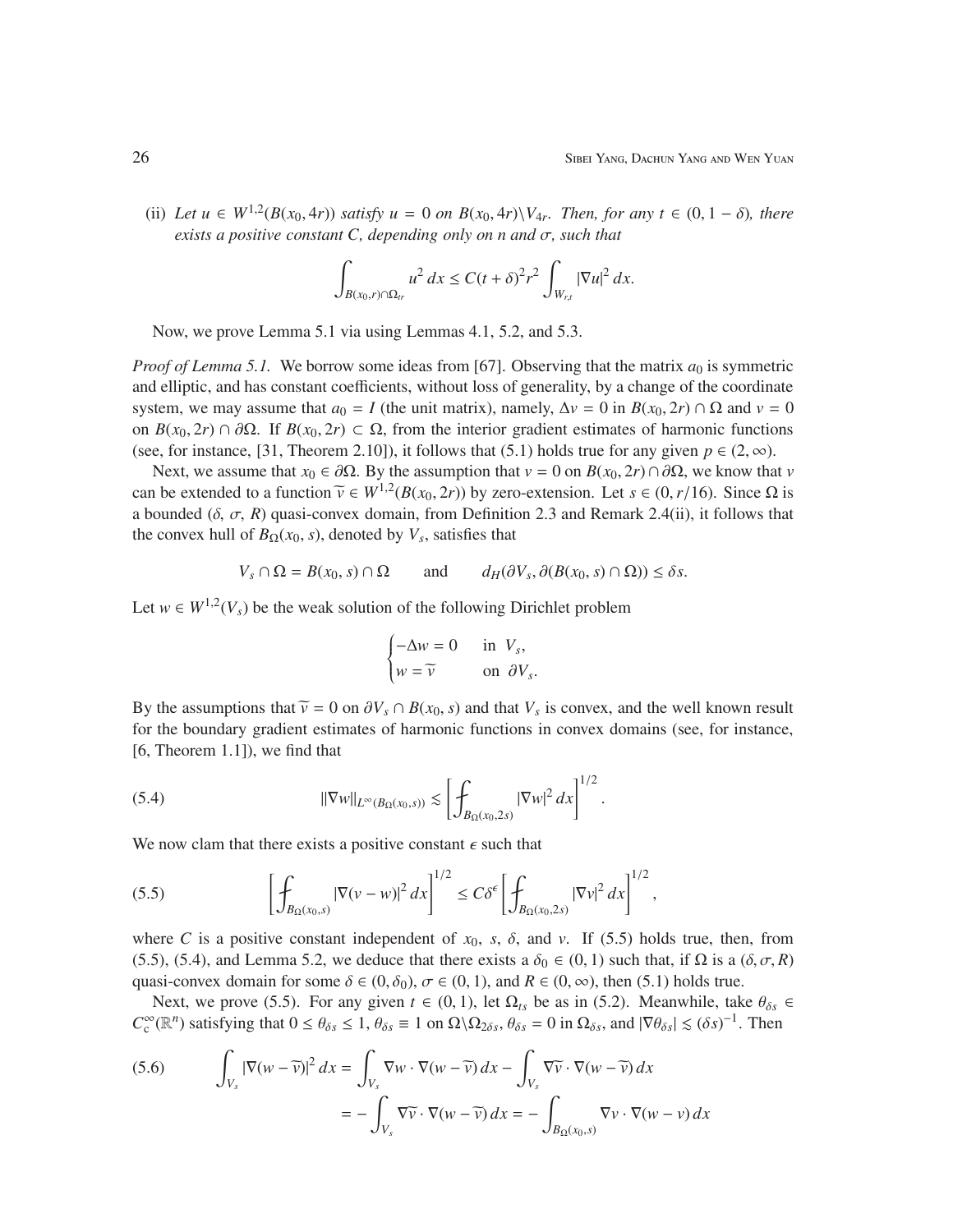Global Gradient Estimates for Dirichlet Problems 27

$$
= -\int_{B_{\Omega}(x_0,s)} \nabla(\theta_{\delta s} \nu) \cdot \nabla(w - v) dx - \int_{B_{\Omega}(x_0,s)} \nabla ((1 - \theta_{\delta s}) \nu) \cdot \nabla(w - v) dx.
$$

By the assumptions that  $\Delta v = 0$  in *B*<sub>Ω</sub>(*x*<sub>0</sub>, *s*), and that  $v = 0$  on *B*(*x*<sub>0</sub>, 2*s*) ∩ ∂Ω, and Lemma 5.3, we conclude that

$$
\left[\int_{B_{\Omega}(x_0,s)\cap\Omega_{2\delta s}}|v|^2\,dx\right]^{1/2}\lesssim \delta s\left(\int_{W_{s,2\delta}}|\nabla v|^2\,dx\right)^{1/2}\lesssim \delta s(\delta s^n)^{\epsilon}\left[\int_{B_{\Omega}(x_0,2s)}|\nabla v|^p\,dx\right]^{1/p},
$$

where  $W_{s,2\delta}$  is as in (5.3),  $p \in (2,\infty)$  as in Lemma 4.1, and  $\epsilon := \frac{1}{2}$  $rac{1}{2} - \frac{1}{p}$  $\frac{1}{p}$ , which, combined with  $|\nabla \theta_{\delta s}| \lesssim (\delta s)^{-1}$  and the Hölder inequality, further implies that

$$
(5.7) \qquad \left| \int_{B_{\Omega}(x_0,s)} \nabla(\theta_{\delta s} \nu) \cdot \nabla(w - \nu) \, dx \right|
$$
  
\n
$$
\leq \left| \int_{B_{\Omega}(x_0,s)} \nu \nabla \theta_{\delta s} \cdot \nabla(w - \nu) \, dx \right| + \left| \int_{B_{\Omega}(x_0,s)} \theta_{\delta s} \nabla \nu \cdot \nabla(w - \nu) \, dx \right|
$$
  
\n
$$
\lesssim \left[ (\delta s)^{-1} ||\nu||_{L^2(B_{\Omega}(x_0,s) \cap \Omega_{2\delta s})} + ||\nabla \nu||_{L^2(B_{\Omega}(x_0,s) \cap \Omega_{2\delta s}; \mathbb{R}^n)} \right] ||\nabla(w - \nu)||_{L^2(B_{\Omega}(x_0,s); \mathbb{R}^n)}
$$
  
\n
$$
\lesssim (\delta s^n)^{\epsilon} ||\nabla \nu||_{L^p(B_{\Omega}(x_0,2s); \mathbb{R}^n)} ||\nabla(w - \nu)||_{L^2(B_{\Omega}(x_0,s); \mathbb{R}^n)}.
$$

Furthermore, similarly to (5.7), we have

(5.8) 
$$
\left| \int_{B_{\Omega}(x_0,s)} \nabla ((1-\theta_{\delta s})v) \cdot \nabla (w-v) dx \right|
$$
  
 
$$
\lesssim (\delta s^n)^{\epsilon} ||\nabla v||_{L^p(B_{\Omega}(x_0,2s);{\mathbb R}^n)} ||\nabla (w-v)||_{L^2(B_{\Omega}(x_0,s);{\mathbb R}^n)}.
$$

Thus, from  $(5.6)$ ,  $(5.7)$ , and  $(5.8)$ , it follows that

$$
\|\nabla(w-\widetilde{v})\|_{L^2(V_s;\mathbb{R}^n)}^2 \lesssim (\delta s^n)^{\epsilon} \|\nabla v\|_{L^p(B_{\Omega}(x_0,2s);\mathbb{R}^n)} \|\nabla(w-v)\|_{L^2(B_{\Omega}(x_0,s);\mathbb{R}^n)},
$$

which further implies that

$$
(5.9) \t\t ||\nabla(w-v)||_{L^2(B_{\Omega}(x_0,s);\mathbb{R}^n)} \lesssim (\delta s^n)^{\epsilon} ||\nabla v||_{L^p(B_{\Omega}(x_0,2s);\mathbb{R}^n)}.
$$

Then, by (5.9), Lemma 4.1, and  $\epsilon := \frac{1}{2}$  $rac{1}{2} - \frac{1}{p}$  $\frac{1}{p}$ , we find that

$$
\left[\int_{B_{\Omega}(x_0,s)}|\nabla(v-w)|^2\,dx\right]^{1/2}\lesssim \delta^{\epsilon}\left[\int_{B_{\Omega}(x_0,2s)}|\nabla v|^p\,dx\right]^{1/p}\lesssim \delta^{\epsilon}\left[\int_{B_{\Omega}(x_0,4s)}|\nabla v|^2\,dx\right]^{1/2}.
$$

This finishes the proof of  $(5.5)$  and hence of Lemma 5.1.

Now, we prove Theorem 1.10 via using Lemma 5.1 and Theorem 1.7.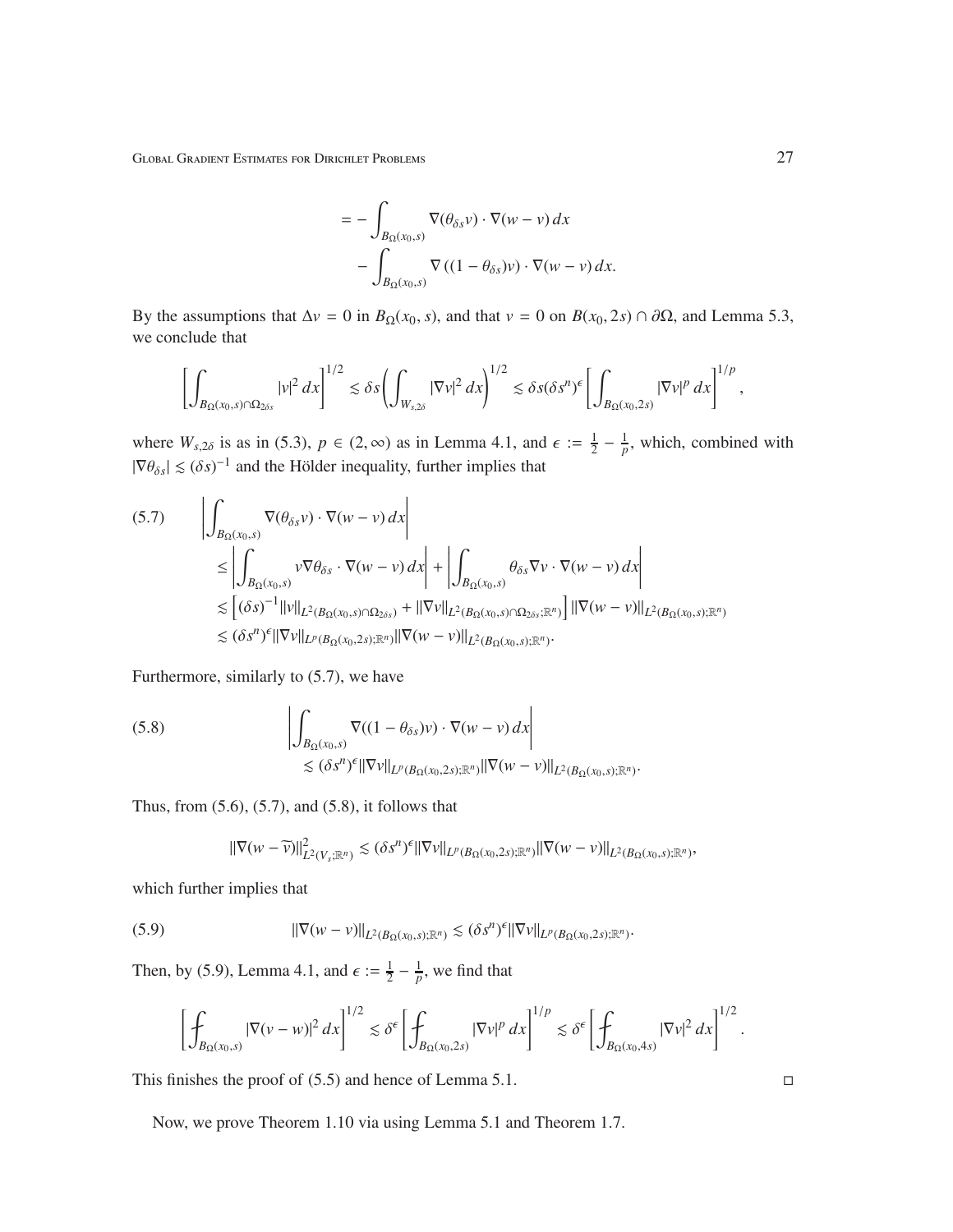*Proof of Theorem 1.10.* We first show (i). Via replacing Lemma 4.3 by Lemma 5.1, and repeating the proof of Theorem 1.8(i), we can prove (i). We omit the details here.

Next, we show (ii). Let  $p \in (1, \infty)$  and  $\omega \in A_p(\mathbb{R}^n)$ . Assume that *u* is the weak solution of the Dirichlet problem (4.12) with  $\mathbf{f} \in L^p_\omega(\Omega; \mathbb{R}^n)$ .

We first assume that  $p \in [2, \infty)$ . From  $\omega \in A_p(\mathbb{R}^n)$  and (i) and (ii) of Lemma 3.3, it follows that there exists a sufficiently large  $p_0 \in (p, \infty)$  such that

$$
\omega \in A_{\frac{p}{p'_0}}(\mathbb{R}^n) \cap RH_{(\frac{p_0}{p})'}(\mathbb{R}^n).
$$

Let  $\nu$  be as in (4.14). Using Lemmas 5.1 and 3.4, and repeating the proof of (4.15), we find that there exists a positive constant  $\delta_0 \in (0, 1)$ , depending only on *n*, *p*, and  $\Omega$ , such that, if  $\Omega$ is a  $(\delta, \sigma, R)$  quasi-convex domain and *A* satisfies the  $(\delta, R)$ -BMO condition for some  $\delta \in (0, \delta_0)$ ,  $\sigma \in (0, 1)$ , and  $R \in (0, \infty)$ , or  $A \in VMO(\Omega)$ , the inequality (4.15) holds true with *p* replaced by  $p_0$ , namely,

$$
(5.11) \qquad \qquad \left[\int_{B_{\Omega}(x_0,r)} |\nabla v|^{p_0} \, dx\right]^{\frac{1}{p_0}} \lesssim \left[\int_{B_{\Omega}(x_0,2r)} |\nabla v|^2 \, dx\right]^{\frac{1}{2}}.
$$

Then, by (5.10), (5.11), and Theorem 1.7(ii), we conclude that there exists a positive constant  $\delta_0 \in (0, 1)$ , depending only on *n*, *p*, and  $\Omega$ , such that, if  $\Omega$  is a  $(\delta, \sigma, R)$  quasi-convex domain and *A* satisfies the  $(\delta, R)$ -BMO condition for some  $\delta \in (0, \delta_0)$ ,  $\sigma \in (0, 1)$ , and  $R \in (0, \infty)$ , or  $A \in VMO(\Omega)$ , then the weighted Dirichlet problem  $(D)_{p,\omega}$  is uniquely solvable and (1.13) holds true in this case.

Now, let  $p \in (1, 2)$ . From this,  $\omega \in A_p(\mathbb{R}^n)$ , and Lemma 3.3(iii), we deduce that  $p' \in (2, \infty)$ and  $\omega^{1-p'} \in A_{p'}(\mathbb{R}^n)$ . Let  $\mathbf{g} \in L^{p'}_{\omega}$  $p'_{\omega^{1-p'}}(\Omega;\mathbb{R}^n)$  and *w* be the weak solution of the following Dirichlet problem

$$
\begin{cases}\n-\text{div}(A^*\nabla w) = \text{div}(\mathbf{g}) & \text{in } \Omega, \\
w = 0 & \text{on } \partial\Omega,\n\end{cases}
$$

where *A* <sup>∗</sup> denotes the transpose of *A*. By the assumption that *A* satisfies Assumption 1.4, we find that  $A^*$  also satisfies Assumption 1.4. Thus, we know that there exists a positive constant  $δ<sub>0</sub> ∈ (0, 1)$ , depending only on *n*, *p*, and Ω, such that, if Ω is a  $(δ, σ, R)$  quasi-convex domain and *A* satisfies the  $(\delta, R)$ -BMO condition for some  $\delta \in (0, \delta_0)$ ,  $\sigma \in (0, 1)$ , and  $R \in (0, \infty)$ , or  $A \in VMO(\Omega)$ , then

(5.12) 
$$
\|\nabla w\|_{L^{p'}_{\omega^{1-p'}}(\Omega;\mathbb{R}^n)} \lesssim \|g\|_{L^{p'}_{\omega^{1-p'}}(\Omega;\mathbb{R}^n)}.
$$

Using (5.12) and repeating the proof of (4.17), we conclude that, when  $p \in (1, 2)$  and  $\omega \in A_p(\mathbb{R}^n)$ , the weighted Dirichlet problem  $(D)_{p,\omega}$  is uniquely solvable and (1.13) holds true. This finishes the proof of (ii) and hence of Theorem 1.10.

To prove Corollary 1.11 by using Theorem 1.10, we need the following Lemma 5.4.

**Lemma 5.4.** *Let*  $n \geq 2$  *and*  $\Omega \subset \mathbb{R}^n$  *be a bounded semi-convex domain. Then there exists a*  $\delta_0 \in (0, 1)$  *such that*  $\Omega$  *is a*  $(\delta, \sigma, R)$  *quasi-convex domain for any*  $\delta \in (0, \delta_0)$ *, some*  $\sigma \in (0, 1)$ *, and some*  $R \in (0, \infty)$ *.*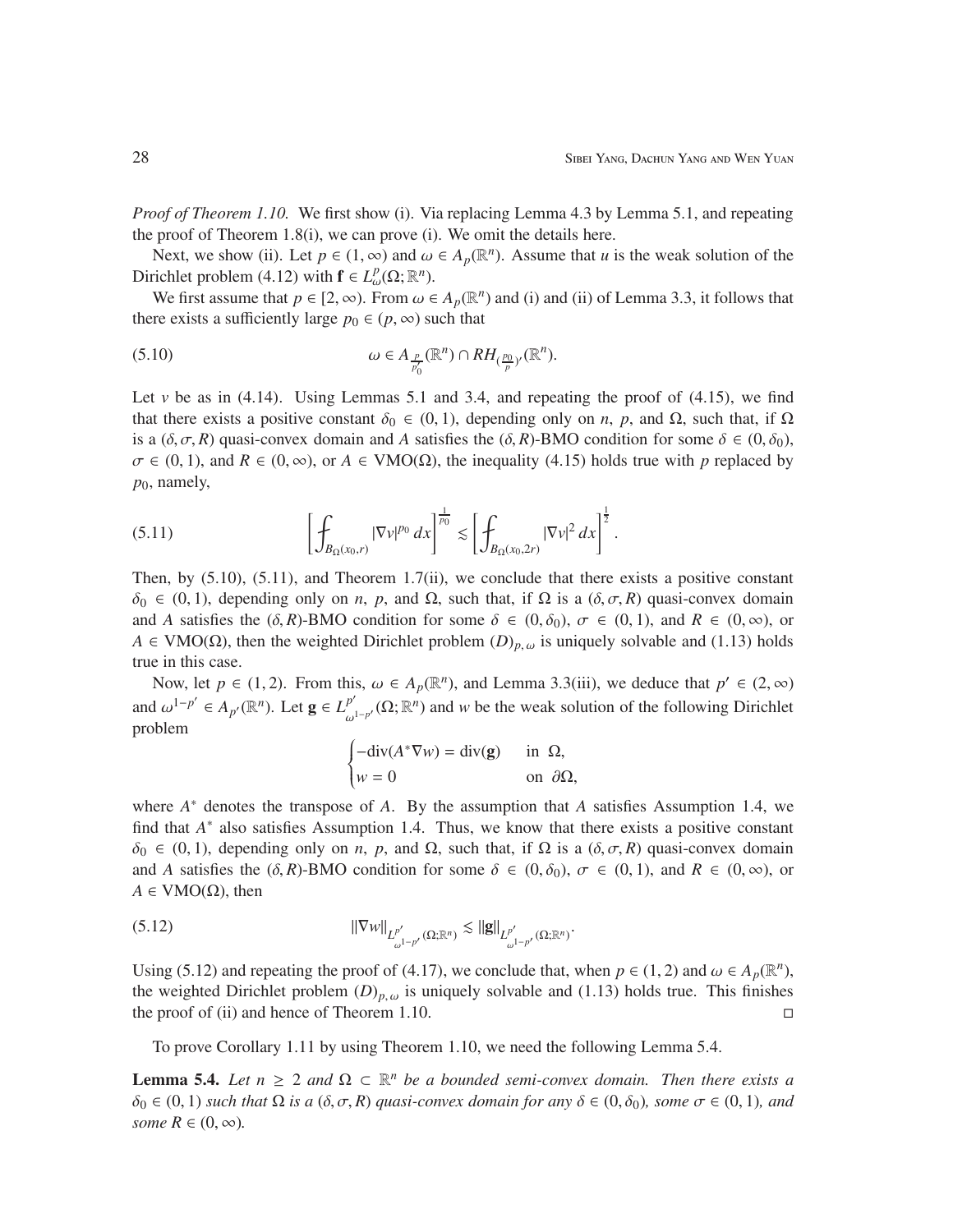Global Gradient Estimates for Dirichlet Problems 29

*Proof.* Assume that  $x \in \partial\Omega$  and  $\Omega$  has the UEBC constant  $R_0 \in (0, \infty)$ . Then there exists a  $v_x \in S^{n-1}$ , depending on *x*, such that  $B(x + R_0v_x, R_0) \subset \Omega^{\mathbb{C}}$ , which further implies that, for any  $r \in (0, R_0)$ ,

(5.13) 
$$
B(x + r\mathbf{v}_x, r) \subset B(x + R_0\mathbf{v}_x, R_0) \subset \Omega^{\mathbb{C}}.
$$

Denote by  $L_x$  the  $(n-1)$ -dimensional plane such that  $L_x$  contains x and has a unit normal direction  $v_x$ . For any given  $\delta \in (0, 1)$  and any  $r \in (0, 2R_0\delta)$ , let

$$
H(x, \delta, r) := \{ y + t(-\mathbf{v}_x) : y \in L_x, t \in [-\delta r, \infty) \}.
$$

Then, by (5.13) and a simple geometric observation, we conclude that, for any given  $\delta \in (0, 1)$  and any  $r \in (0, 2R_0\delta)$ ,

(5.14) 
$$
\Omega \cap B(x, r) \subset H(x, \delta, r) \cap B(x, r).
$$

Moreover, from Remark 2.5(i), it follows that  $\Omega$  is a Lipschitz domain, which, together with the fact that Lipschitz domains are NTA domains, implies that there exist a  $\sigma \in (0,1)$  and an  $R_1 \in (0, \infty)$  such that, for any  $x \in \partial\Omega$  and  $r \in (0, R_1)$ , there exists an  $x_0 \in \Omega$ , depending on *x*, such that  $B(x_0, \sigma r) \subset \Omega \cap B(x, r)$ . By this, (5.14), and Remark 2.4(iii), we conclude that there exists a  $\delta_0 \in (0, 1)$  such that  $\Omega$  is a  $(\delta, \sigma, R)$  quasi-convex domain for any  $\delta \in (0, \delta_0)$ , some  $\sigma \in (0, 1)$ , and some  $R \in (0, \infty)$ . This finishes the proof of Lemma 5.4.

Next, we show Corollary 1.11 via using Theorem 1.10(ii) and Lemma 5.4.

*Proof of Corollary 1.11.* By Remark 2.5(iii), we know that, for any given bounded  $C^1$  domain Ω,  $Ω$  is a  $(δ, σ, R)$  quasi-convex domain for any  $δ ∈ (0, δ_0)$ , some  $σ ∈ (0, 1)$ , and some  $R ∈ (0, ∞)$ , where  $\delta_0 \in (0, 1)$  is a constant depending on  $\Omega$ . Furthermore, from Lemma 5.4, it follows that, for any bounded semi-convex domain Ω, Ω is a  $(δ, σ, R)$  quasi-convex domain for any  $δ ∈ (0, δ<sub>0</sub>)$ , some  $\sigma \in (0, 1)$ , and some  $R \in (0, \infty)$ , where  $\delta_0 \in (0, 1)$  is a constant depending on  $\Omega$ . Thus, for any given bounded  $C^1$  domain or semi-convex domain Ω, Ω is a  $(δ, σ, R)$  quasi-convex domain for any  $\delta \in (0, \delta_0)$ , some  $\sigma \in (0, 1)$ , and some  $R \in (0, \infty)$ , where  $\delta_0 \in (0, 1)$  is a constant depending on  $\Omega$ . By this and Theorem 1.10(ii), we conclude that the conclusion of this corollary holds true, which completes the proof of Corollary 1.11.

## 6 Several applications of Theorems 1.8 and 1.10

In this section, we give several applications of the weighted global estimates obtained in Theorems 1.8 and 1.10. More precisely, using Theorems 1.8(ii) and 1.10(ii), we obtain the global gradient estimates, respectively, in (weighted) Lorentz spaces, (Lorentz–)Morrey spaces, (Musielak– )Orlicz spaces (also called generalized Orlicz spaces), and variable Lebesgue spaces. We begin with recalling the following notion of the weighted Lorentz space  $L_{\omega}^{q,r}(\Omega)$  on the domain  $\Omega$ .

**Definition 6.1.** Let  $n \ge 2$  and  $\Omega$  be a bounded NTA domain in  $\mathbb{R}^n$ . Assume that  $q \in [1, \infty)$ , *r* ∈ (0, ∞), and  $\omega$  ∈ *A*<sub>*p*</sub>( $\mathbb{R}^n$ ) with some *p* ∈ [1, ∞). The *weighted Lorentz space*  $L_{\omega}^{q,r}(\Omega)$  is defined by setting

$$
L_{\omega}^{q,r}(\Omega) := \left\{ f \text{ is measurable on } \Omega: \|f\|_{L_{\omega}^{q,r}(\Omega)} < \infty \right\},\
$$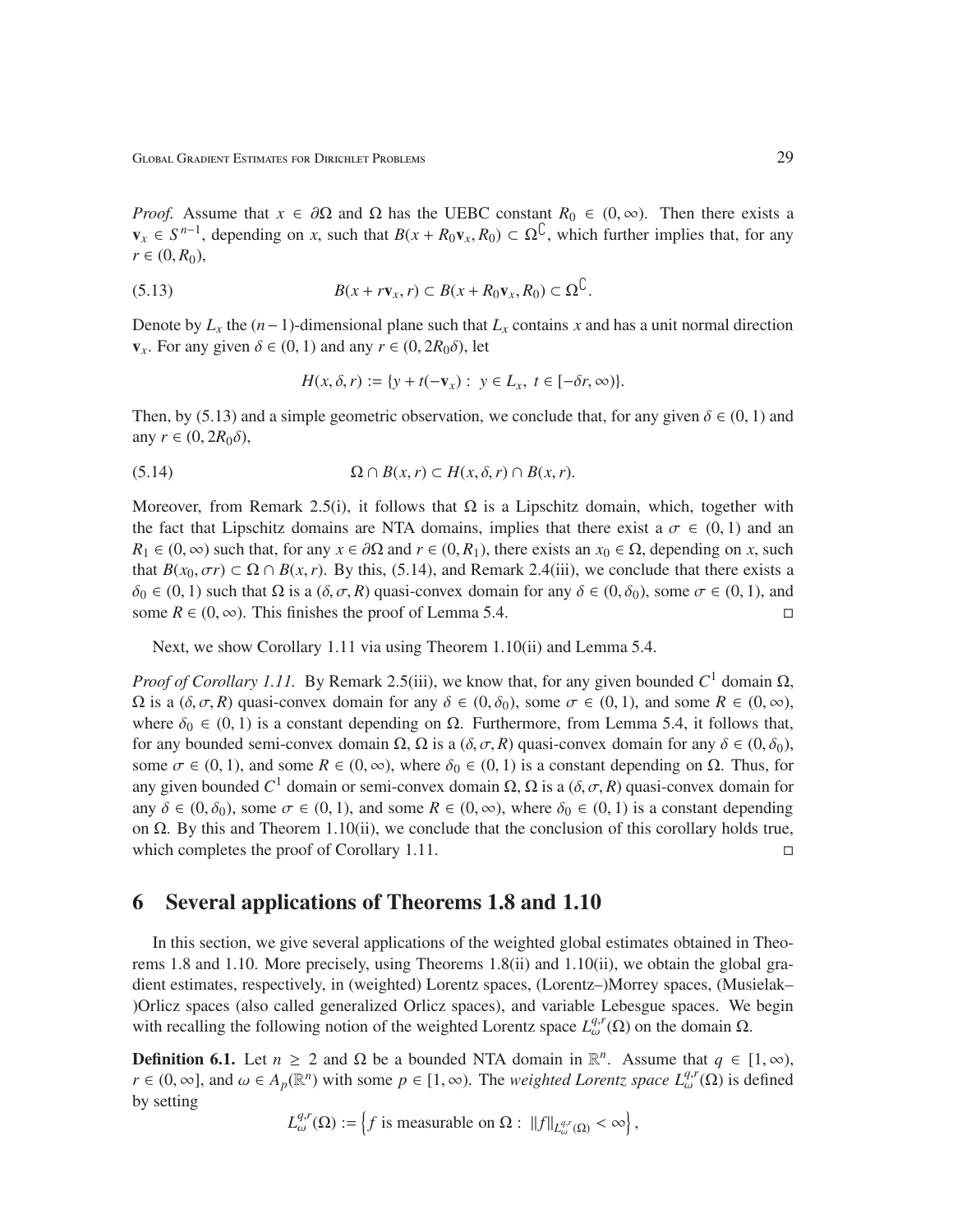,

where, when  $r \in (0, \infty)$ ,

$$
||f||_{L^{q,r}_{\omega}(\Omega)} := \left\{ q \int_0^{\infty} \left[ t^q \omega \left( \{ x \in \Omega : |f(x)| > t \} \right) \right]^{r/q} \frac{dt}{t} \right\}^{1/r}
$$

and

$$
||f||_{L^{q,\infty}_{\omega}(\Omega)} := \sup_{t \in (0,\infty)} t[\omega (\{x \in \Omega : |f(x)| > t\})]^{1/q}.
$$

Moreover, the *space*  $L^{q,r}_{\omega}(\Omega;\mathbb{R}^n)$  is defined via replacing  $L^p_{\omega}(\Omega)$  in (1.1) by the above  $L^{q,r}_{\omega}(\Omega)$  in the definition of  $L^p_\omega(\Omega; \mathbb{R}^n)$  in (1.2).

It is easy to see that, when  $q, r \in [1, \infty)$  and  $q = r, L_{\omega}^{q,r}(\Omega) = L_{\omega}^{q}(\Omega)$  and  $L_{\omega}^{q,r}(\Omega; \mathbb{R}^{n}) =$  $L^q_\omega(\Omega;\mathbb{R}^n)$ .

As applications of both Theorems 1.8(ii) and 1.10(ii) and the interpolation theorem of operators in the scale of (weighted) Lorentz spaces, we have the following global gradient estimates for the Dirichlet problem  $(D)_p$  in (weighted) Lorentz spaces.

**Theorem 6.2.** Let  $n \geq 2$ ,  $\Omega \subset \mathbb{R}^n$  be a bounded Lipschitz domain, and the matrix A satisfy *Assumption 1.4. Assume that*  $r \in (0, \infty]$ *,*  $\varepsilon_0$  *is as in Theorem 1.8(i),*  $p_0 := 3 + \varepsilon_0$  *when*  $n \ge 3$ *, or*  $p_0 := 4 + \varepsilon_0$  *when*  $n = 2$ *. Then, for any given*  $p \in (p'_0)$  $\alpha'$ <sub>0</sub>,  $p_0$ ) and any  $\omega \in A_{\frac{p}{p'_0}}$  $(\mathbb{R}^n) \cap RH_{(\frac{p_0}{p})'}(\mathbb{R}^n)$ *there exists a positive constant*  $\delta_0 \in (0, \infty)$ *, depending only on n, p, the Lipschitz constant of*  $\Omega$ *,*  $[\omega]_{A_{\frac{p}{p'_o}}(\mathbb{R}^n)}$ , and  $[\omega]_{RH_{(\frac{p_0}{p'})}(\mathbb{R}^n)}$ , such that, if A satisfies the  $(\delta, R)$ -BMO *condition for some*  $\delta \in (0, \delta_0)$ *and*  $R \in (0, ∞)$ *, or*  $A \in VMO(\Omega)$ *, then, for any weak solution*  $u \in W_0^{1,2}$  $\int_0^1$ <sup>(1,2</sup>( $\Omega$ ) *of the problem*  $(D)_2$  $with \mathbf{f} \in L_{\omega}^{p,r}(\Omega; \mathbb{R}^n), \nabla u \in L_{\omega}^{p,r}(\Omega; \mathbb{R}^n)$  and

$$
||\nabla u||_{L_{\omega}^{p,r}(\Omega;\mathbb{R}^n)} \leq C||\mathbf{f}||_{L_{\omega}^{p,r}(\Omega;\mathbb{R}^n)},
$$

*where C is a positive constant depending only on n, p, r,*  $[\omega]_{A_{\frac{p}{p'_0}}}$  $(\mathbb{R}^n)$ ,  $[\omega]_{RH_{(\frac{p_0}{p})'}(\mathbb{R}^n)}$ , and the Lips-

*chitz constant of* Ω*.*

*Proof.* Let  $p_0$  be as in Theorem 6.2,  $p \in (p'_0)$  $\alpha'$ <sub>*0</sub>*, *p*<sub>0</sub>), *r* ∈ (0, ∞], and ω ∈  $A_{\frac{p}{p_0}}(\mathbb{R}^n) \cap RH_{(\frac{p_0}{p})'}(\mathbb{R}^n)$ .</sub> By (i) and (iv) of Lemma 3.2, we know that there exists an  $\epsilon \in (0, \min\{p - p_0^{p_0}\})$  $(p_0, p_0 - p)$  such that  $\omega \in A_{\frac{p+\epsilon}{p'_0}}$  $(\mathbb{R}^n) \cap RH_{(\frac{p_0}{p+\epsilon})'}(\mathbb{R}^n)$  and  $\omega \in A_{\frac{p-\epsilon}{p'_0}}$  $(\mathbb{R}^n) \cap RH_{(\frac{p_0}{p-\epsilon})'}(\mathbb{R}^n)$ .

For any  $f \in L^2(\Omega;\mathbb{R}^n)$ , let  $T : f \mapsto \nabla u_f$ , where  $u_f$  is the weak solution of the following Dirichlet problem

(6.2) 
$$
\begin{cases}\n-\text{div}(A\nabla u_{\mathbf{f}}) = \text{div}(\mathbf{f}) & \text{in } \Omega, \\
u_{\mathbf{f}} = 0 & \text{on } \partial\Omega.\n\end{cases}
$$

From (1.12), it follows that *T* is a well-defined linear operator on both the spaces  $L^{p+\epsilon}_{\omega}(\Omega;\mathbb{R}^n)$  and  $L_{\omega}^{p-\epsilon}(\Omega;\mathbb{R}^n)$ . Let  $\theta_0 := \frac{p+\epsilon}{2p}$  $\frac{p+\epsilon}{2p}$ . Then  $\theta_0 \in (0, 1)$  and  $\frac{1}{p} = \frac{\overline{1}-\theta_0}{p-\epsilon}$  $\frac{\bar{\rho}-\theta_0}{p-\epsilon}+\frac{\theta_0}{p+1}$  $\frac{\theta_0}{p+\epsilon}$ , which, together with (1.12) and the interpolation theorem of operators on Lorentz spaces (see, for instance, [32, Theorem 1.4.19]), further implies that, for any  $\mathbf{f} \in L_{\omega}^{p,r}(\Omega; \mathbb{R}^n)$ ,

$$
\|\nabla u_{\mathbf{f}}\|_{L^{p,r}_{\omega}(\Omega;\mathbb{R}^n)} = \|T(\mathbf{f})\|_{L^{p,r}_{\omega}(\Omega;\mathbb{R}^n)} \lesssim \| \mathbf{f} \|_{L^{p,r}_{\omega}(\Omega;\mathbb{R}^n)},
$$

where  $u_f$  is as in (6.2). This finishes the proof of (6.1) and hence of Theorem 6.2.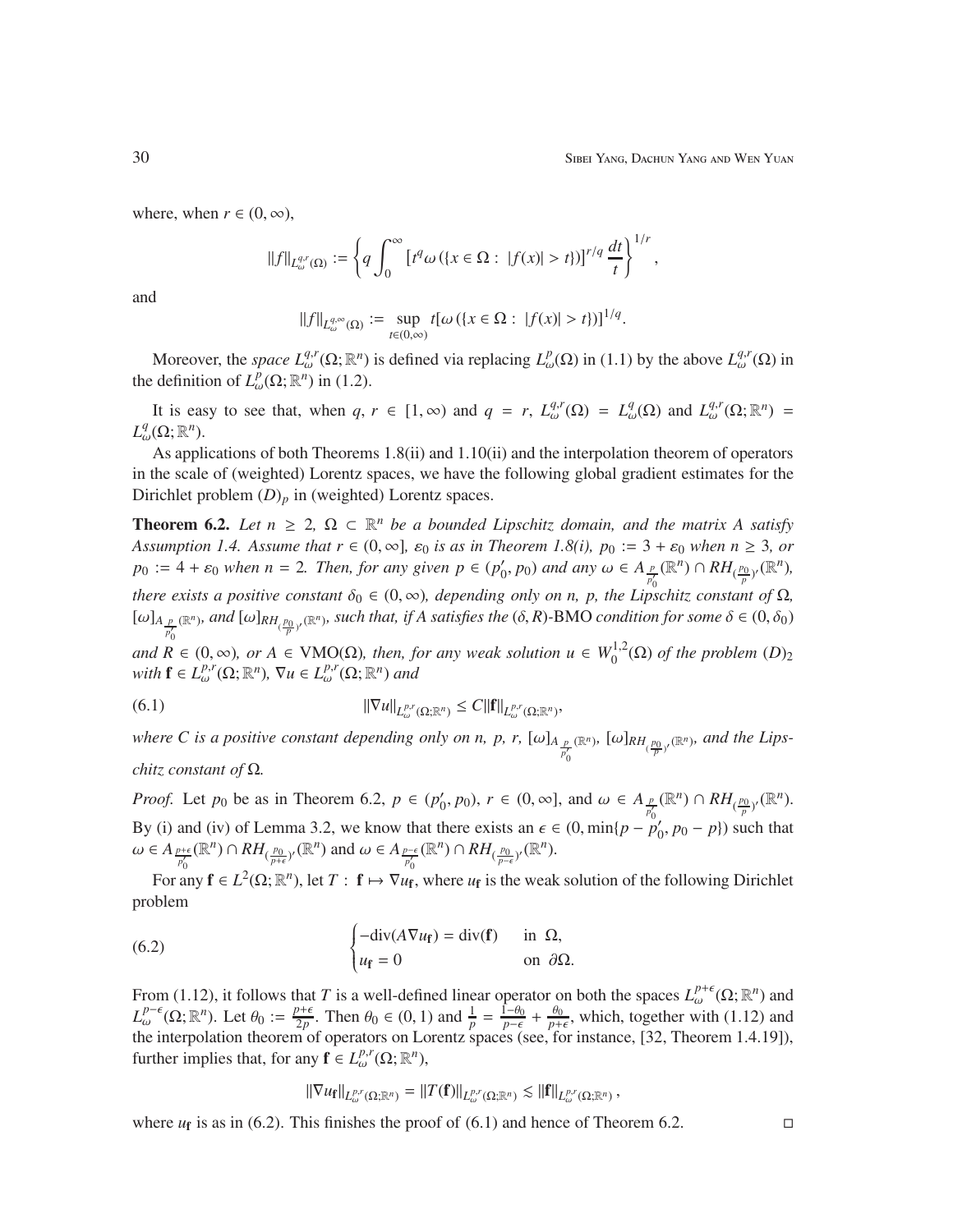Global Gradient Estimates for Dirichlet Problems 31

**Theorem 6.3.** Let  $n \geq 2$ ,  $\Omega \subset \mathbb{R}^n$  be a bounded NTA domain,  $p \in (1, \infty)$ ,  $r \in (0, \infty]$ , and  $\omega \in A_p(\mathbb{R}^n)$ . Assume that the matrix A satisfies Assumption 1.4 and  $\Omega$  *is a*  $(\delta, \sigma, R)$  *quasi-convex domain with some*  $\delta$ ,  $\sigma \in (0, 1)$  *and*  $R \in (0, \infty)$ *. Then there exists a positive constant*  $\delta_0 \in (0, 1)$ *, depending only on n, p,*  $\Omega$ *, and*  $[\omega]_{A_p(\mathbb{R}^n)}$ , such that, if  $\Omega$  is a  $(\delta, \sigma, R)$  quasi-convex domain and *A satisfies the*  $(\delta, R)$ -BMO *condition for some*  $\delta \in (0, \delta_0)$ *,*  $\sigma \in (0, 1)$ *, and*  $R \in (0, \infty)$ *, or*  $A \in$ VMO(Ω)*, then, for any weak solution*  $u \in W_0^{1,2}$  $\int_0^{1,2} (\Omega) \text{ of the problem } (D)_2 \text{ with } \mathbf{f} \in L_{\omega}^{p,r}(\Omega; \mathbb{R}^n),$  $\nabla u \in L^{p,r}_{\omega}(\Omega; \mathbb{R}^n)$  and

$$
||\nabla u||_{L_{\omega}^{p,r}(\Omega;\mathbb{R}^n)} \leq C||\mathbf{f}||_{L_{\omega}^{p,r}(\Omega;\mathbb{R}^n)},
$$

*where C is a positive constant depending only on n, p, r,*  $[\omega]_{A_p(\mathbb{R}^n)}$ , and  $\Omega$ *.* 

The proof of Theorem 6.3 is similar to that of Theorem 6.2. We omit the details here. Next, we recall the definition of the (Lorentz–)Morrey space on the domain  $\Omega$  as follows.

**Definition 6.4.** Assume that  $n \ge 2$  and  $\Omega$  is a bounded NTA domain in  $\mathbb{R}^n$ . Let  $p \in (1, \infty)$ ,  $r \in (0, \infty]$ , and  $\theta \in [0, n]$ . The *Lorentz–Morrey space*  $L^{p,r;\theta}(\Omega)$  is defined by setting

$$
L^{p,r;\theta}(\Omega) := \left\{ f \text{ is measurable on } \Omega: ||f||_{L^{p,r;\theta}(\Omega)} < \infty \right\},\
$$

where

$$
||f||_{L^{p,r;\theta}(\Omega)} := \sup_{s \in (0,\text{diam}(\Omega)]} \sup_{x \in \Omega} \left\{ s^{\frac{\theta-n}{p}} ||f||_{L^{p,r}(B(x,s) \cap \Omega)} \right\}.
$$

Moreover, the *space*  $L^{p,r;\theta}(\Omega;\mathbb{R}^n)$  is defined via replacing  $L^p_\omega(\Omega)$  in (1.1) by the above  $L^{p,r;\theta}(\Omega)$ in the definition of  $L^p_\omega(\Omega; \mathbb{R}^n)$  in (1.2).

It is worth pointing out that, when  $\theta = n$ , the Lorentz–Morrey space  $L^{p,r;\theta}(\Omega)$  is just the Lorentz space; in this case, we denote the spaces  $L^{p,r;\theta}(\Omega)$  and  $L^{p,r;\theta}(\Omega;\mathbb{R}^n)$  simply, respectively, by  $L^{p,r}(\Omega)$ and  $L^{p,r}(\Omega;\mathbb{R}^n)$ . Moreover, when  $p = r$ , the space  $L^{p,r;\theta}(\Omega)$  is just the *Morrey space*; in this case, we denote the spaces  $L^{p,r;\theta}(\Omega)$  and  $L^{p,r;\theta}(\Omega;\mathbb{R}^n)$  simply by  $\mathcal{M}_p^{\theta}(\Omega)$  and  $\mathcal{M}_p^{\theta}(\Omega;\mathbb{R}^n)$ , respectively.

Applying Theorems 6.2 and 6.3, we further obtain the global gradient estimates for the Dirichlet problem (*D*)*<sup>p</sup>* in Lorentz–Morrey spaces as follows.

**Theorem 6.5.** Let A and  $\Omega$  be as in Theorem 6.2,  $\varepsilon_0$  as in Theorem 1.8(i),  $p_0 := 3 + \varepsilon_0$  when  $n \geq 3$ *, or p*<sub>0</sub> := 4 +  $\varepsilon_0$  *when*  $n = 2$ ,  $p \in (p_0')$  $(0, p_0)$ ,  $r \in (0, \infty]$ , and  $\theta \in (pn/p_0, n]$ . Then there *exists a positive constant*  $\delta_0 \in (0, \infty)$ *, depending on n, p, r,*  $\theta$ *, and*  $\Omega$ *, such that, if A satisfies the*  $(\delta, R)$ -BMO *condition for some*  $\delta \in (0, \delta_0)$  *and*  $R \in (0, \infty)$ *, or*  $A \in VMO(\Omega)$ *, then there exists a positive constant C, depending only on n, p, r,* θ*, and the Lipschitz constant of* Ω*, such that, for any weak solution*  $u \in W_0^{1,2}$  $\int_0^{1,2}(\Omega)$  *of the problem*  $(D)_2$  *with*  $\mathbf{f} \in L^{p,r;\theta}(\Omega;\mathbb{R}^n)$ ,  $\nabla u \in L^{p,r;\theta}(\Omega;\mathbb{R}^n)$  and

$$
||\nabla u||_{L^{p,r;\theta}(\Omega;\mathbb{R}^n)} \leq C||\mathbf{f}||_{L^{p,r;\theta}(\Omega;\mathbb{R}^n)}.
$$

**Theorem 6.6.** *Let*  $n \geq 2$ ,  $\Omega \subset \mathbb{R}^n$  *be a bounded* NTA *domain,*  $p \in (1, \infty)$ *,*  $r \in (0, \infty]$ *, and*  $\theta \in (0, n]$ *. Assume that the matrix A satisfies Assumption 1.4 and* Ω *is a* (δ, σ, *R*) *quasi-convex domain with some*  $\delta$ ,  $\sigma \in (0, 1)$  *and*  $R \in (0, \infty)$ *. Then there exists a positive constant*  $\delta_0 \in (0, 1)$ *, depending only on n, p, r,*  $\theta$ *, and*  $\Omega$ *, such that, if*  $\Omega$  *is a* ( $\delta$ ,  $\sigma$ ,  $R$ ) *quasi-convex domain and* A satisfies the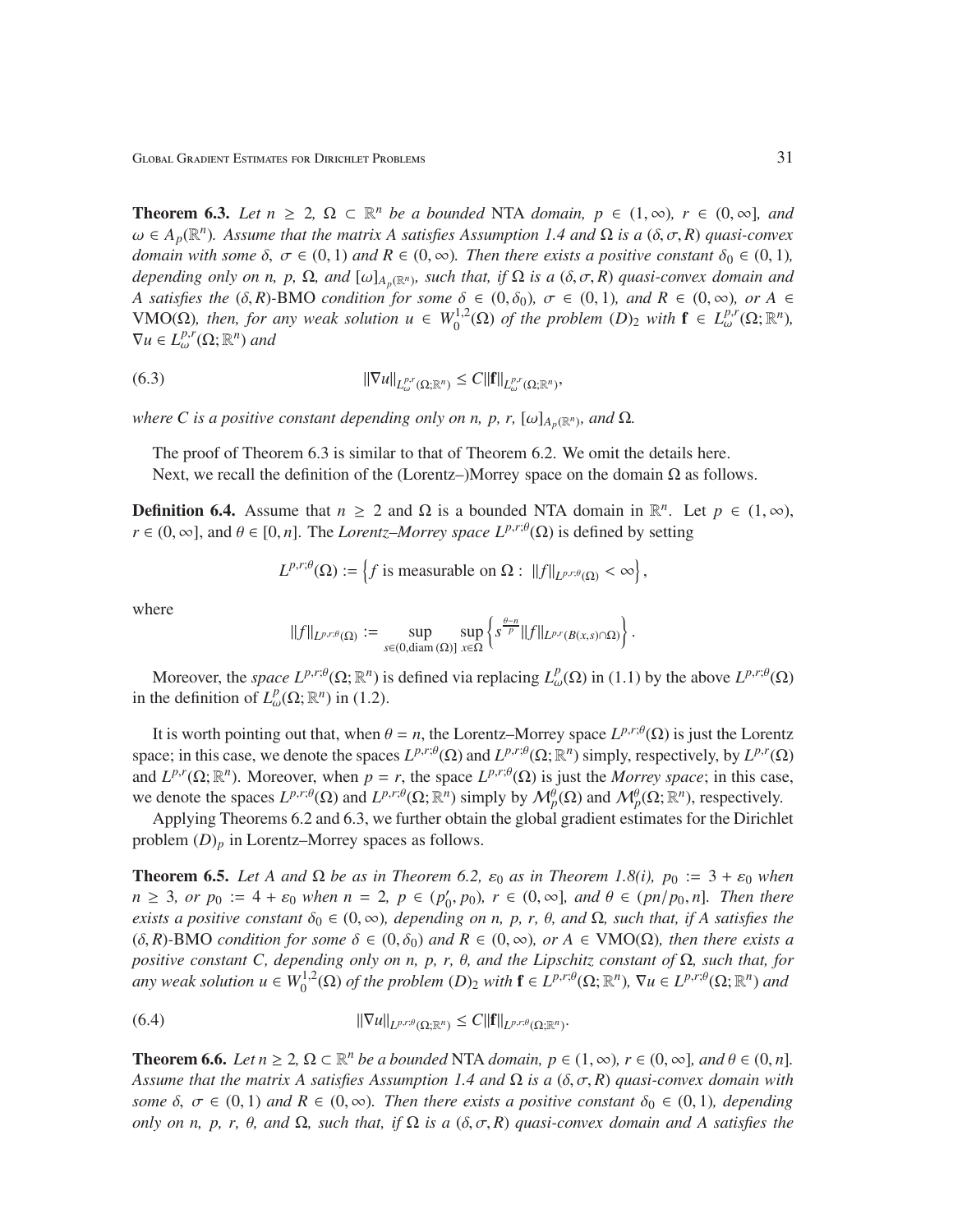$(\delta, R)$ -BMO *condition for some*  $\delta \in (0, \delta_0)$ ,  $\sigma \in (0, 1)$ *, and*  $R \in (0, \infty)$ *, or*  $A \in VMO(\Omega)$ *, then, for any weak solution*  $u \in W_0^{1,2}$  $\int_0^{1,2}(\Omega)$  *of the problem*  $(D)_2$  *with*  $\mathbf{f} \in L^{p,r;\theta}(\Omega;\mathbb{R}^n)$ ,  $\nabla u \in L^{p,r;\theta}(\Omega;\mathbb{R}^n)$  and

 $\|\nabla u\|_{L^{p,r;\theta}(\Omega;\mathbb{R}^n)} \leq C \|\mathbf{f}\|_{L^{p,r;\theta}(\Omega;\mathbb{R}^n)},$ 

*where C is a positive constant depending only on n, p, r,* θ*, and* Ω*.*

As corollaries of Theorems 6.5 and 6.6, we have the following global gradient estimates in Morrey spaces.

Corollary 6.7. *Let* Ω ⊂  $\mathbb{R}^n$  *be a bounded* NTA *domain and A satisfy Assumption 1.4.* 

(i) *Assume further that*  $\Omega$  *is a bounded Lipschitz domain,*  $\varepsilon_0$  *is as in Theorem 1.8(i), p*<sub>0</sub> := 3+ $\varepsilon_0$ *when*  $n \ge 3$ *, or*  $p_0 := 4 + \varepsilon_0$  *when*  $n = 2$ *,*  $p \in (p'_0)$  $(0, p_0)$ , and  $\theta \in (pn/p_0, n]$ . Then there exists *a positive constant*  $\delta_0 \in (0, \infty)$ *, depending on n, p, θ, and the Lipschitz constant of*  $\Omega$ *, such that, if A satisfies the*  $(\delta, R)$ -BMO *condition for some*  $\delta \in (0, \delta_0)$  *and*  $R \in (0, \infty)$ *, or*  $A \in VMO(\Omega)$ *, then there exists a positive constant C, depending only on n, p,*  $\theta$ *<i>, and the Lipschitz constant of*  $\Omega$ *, such that, for any weak solution u*  $\in W_0^{1,2}$  $\int_0^1 P^{(1,2)}(\Omega)$  *of the problem*  $(D)_2$  $with \mathbf{f} \in \mathcal{M}_p^{\theta}(\Omega; \mathbb{R}^n), \nabla u \in \mathcal{M}_p^{\theta}(\Omega; \mathbb{R}^n)$  and

 $\|\nabla u\|_{\mathcal{M}_p^{\theta}(\Omega;\mathbb{R}^n)} \leq C\|\mathbf{f}\|_{\mathcal{M}_p^{\theta}(\Omega;\mathbb{R}^n)}$ .

(ii) Let  $p \in (1, \infty)$  and  $\theta \in (0, n]$ . Then there exists a positive constant  $\delta_0 \in (0, 1)$ , depending *only on n, p, θ, and*  $\Omega$ *, such that, if*  $\Omega$  *is a* ( $\delta$ ,  $\sigma$ ,  $R$ ) *quasi-convex domain and* A satisfies the  $(\delta, R)$ -BMO *condition for some*  $\delta \in (0, \delta_0)$ ,  $\sigma \in (0, 1)$ *, and*  $R \in (0, \infty)$ *, or*  $A \in VMO(\Omega)$ *, then, for any weak solution*  $u \in W_0^{1,2}$  $\mathcal{M}_p^{1,2}(\Omega)$  *of the problem*  $(D)_2$  *with*  $\mathbf{f} \in \mathcal{M}_p^{\theta}(\Omega;\mathbb{R}^n)$ ,  $\nabla u \in$  $\mathcal{M}_p^{\theta}(\Omega;\mathbb{R}^n)$  and

 $\|\nabla u\|_{\mathcal{M}_p^{\theta}(\Omega;\mathbb{R}^n)} \leq C\|\mathbf{f}\|_{\mathcal{M}_p^{\theta}(\Omega;\mathbb{R}^n)},$ 

*where C is a positive constant depending only on n, p,* θ*, and* Ω*.*

**Remark 6.8.** Let  $\Omega \subset \mathbb{R}^n$  be a bounded NTA domain and  $A := a + b$  satisfy Assumption 1.4. For the Dirichlet problem (1.4), the estimates (6.3) and (6.5) were established in [1, Corollary 2.2 and Theorem 2.3] under the assumptions that *a* satisfies the  $(\delta, R)$ -BMO condition for some small  $\delta \in (0, \infty)$  and some  $R \in (0, \infty)$ ,  $b \equiv 0$ , and  $\Omega$  is a bounded Lipschitz domain with small Lipschitz constants. Thus, the estimates (6.3) and (6.5) improve [1, Corollary 2.2 and Theorem 2.3] via weakening the assumptions on the matrix *A* and the domain Ω.

Moreover, some estimates similar to (6.3) and (6.5) for the Dirichlet problem of some nonlinear elliptic or parabolic equations on Reifenberg flat domains were obtained in [2, 10, 11, 44, 45].

To show Theorem 6.5 via using Theorem 6.2, we need the following lemma, which is well known (see, for instance, [32, Section 7.1.2] and [44, Lemma 3.4]).

**Lemma 6.9.** (i) Let  $s \in [1, \infty)$ ,  $\omega \in A_s(\mathbb{R}^n)$ ,  $z \in \mathbb{R}^n$ , and  $k \in (0, \infty)$  be a constant. Assume that  $\tau^{z}(\omega)(\cdot) := \omega(\cdot - z)$  and  $\omega_k := \min\{\omega, k\}$ . Then  $\tau^{z}(\omega) \in A_s(\mathbb{R}^n)$  and  $[\tau^{z}(\omega)]_{A_s(\mathbb{R}^n)} = [\omega]_{A_s(\mathbb{R}^n)}$ ,  $\omega_k \in A_s(\mathbb{R}^n)$  *and*  $[\omega_k]_{A_s(\mathbb{R}^n)} \leq c_{(s)}[\omega]_{A_s(\mathbb{R}^n)}$ , where  $c_{(s)} := 1$  when  $s \in [1,2]$ *, and*  $c_{(s)}$  := 2<sup>*s*−1</sup> *when s* ∈ (2, ∞).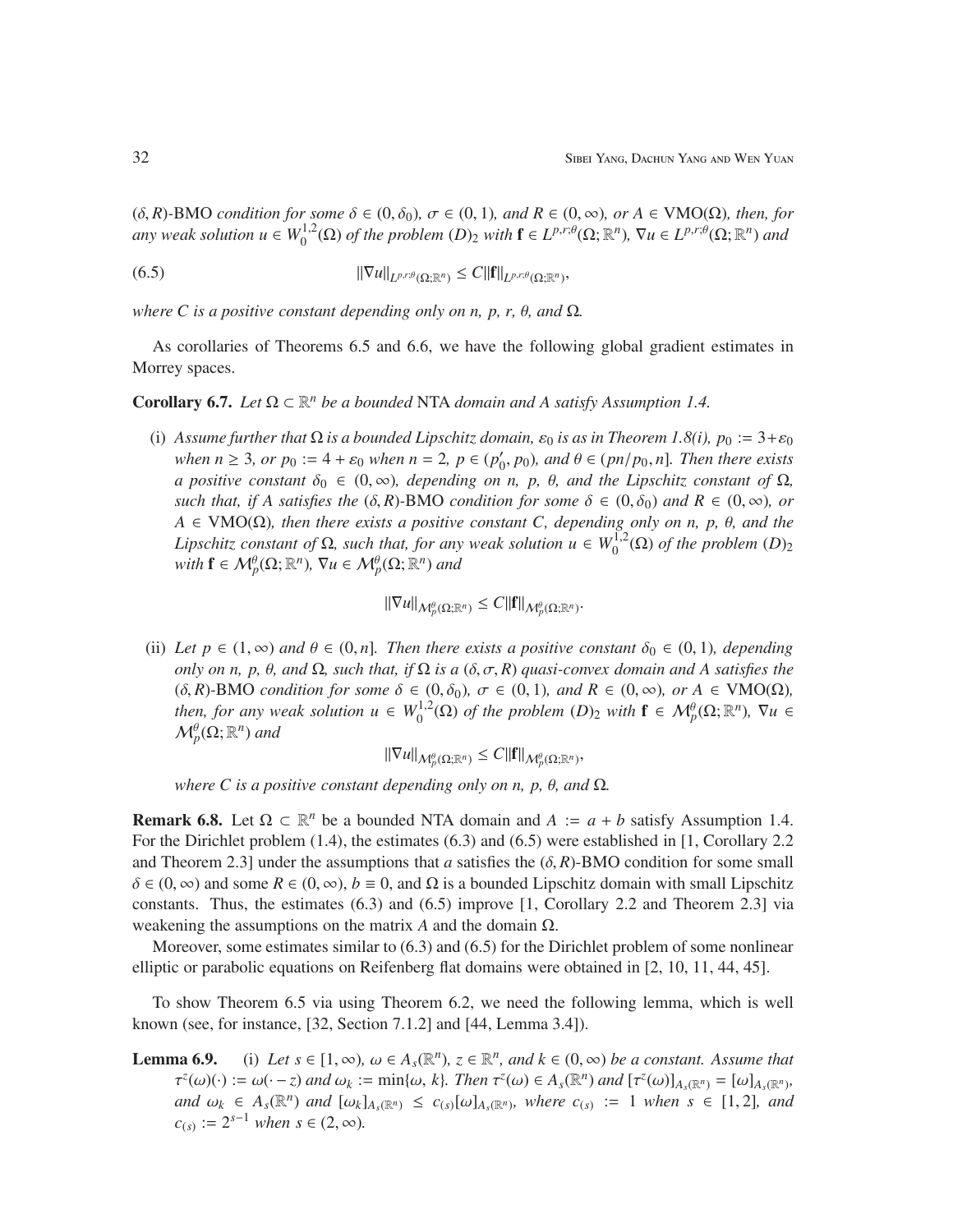(ii) *For any*  $x \in \mathbb{R}^n$ , let  $\omega_\gamma(x) := |x|^\gamma$ , where  $\gamma \in \mathbb{R}$  is a constant. Then, for any given  $s \in (1, \infty)$ ,  $\omega_{\gamma} \in A_{s}(\mathbb{R}^{n})$  *if and only if*  $\gamma \in (-n, n[s-1])$ *. Moreover,*  $[\omega_{\gamma}]_{A_{s}(\mathbb{R}^{n})} \leq C_{(n, s, \gamma)}$ *, where*  $C_{(n, s, \gamma)}$ *is a positive constant depending only on n, s, and* γ*.*

Now, we show Theorem 6.5 by using Theorem 6.2 and Lemma 6.9.

*Proof of Theorem 6.5.* We prove this theorem via borrowing some ideas from [44, 45]. Let *p* ∈ (*p* ′  $(0, p_0)$ ,  $r \in (0, \infty]$ , and  $\theta \in (pn/p_0, n]$ , where  $p_0$  is as in Theorem 6.5. Assume that *u* is the weak solution of the Dirichlet problem (1.4) with  $f \in L^{q,r;\theta}(\Omega;\mathbb{R}^n)$ . For any  $x, z \in \Omega, \rho \in (0, \text{diam}(\Omega))$ , and  $\epsilon \in (0, \theta - \frac{pn}{n_0})$  $\frac{pn}{p_0}$ ), let

$$
\omega_z(x) := \min\left\{|x-z|^{-n+\theta-\epsilon}, \, \rho^{-n+\theta-\epsilon}\right\}.
$$

Then, by Lemma 6.9, we conclude that, for any given  $z \in \Omega$ ,  $\omega_z \in A_s(\mathbb{R}^n)$  for any given  $s \in (1, \infty)$ , and there exists a positive constant  $C_{(n, s, \theta)}$ , depending only on *n*, *s*, and  $\theta$ , such that  $[\omega_z]_{A_s(\mathbb{R}^n)} \leq$  $C_{(n, s, \theta)}$ . Moreover, from the assumptions  $\theta > np/p_0$  and  $\epsilon \in (0, \theta - \frac{pn_0}{p_0})$  $\frac{pn}{p_0}$ ), it follows that  $\theta - n \epsilon$  >  $-n/(\frac{p_0}{n})$  $\frac{p_0}{p}$ <sup>)</sup>. By this, and Lemmas 3.3(vi) and 6.9, we conclude that, for any given  $z \in \Omega$ ,  $\omega_z \in RH_{(\frac{p_0}{p})'}(\mathbb{R}^n)$  and  $[\omega_z]_{RH_{(\frac{p_0}{p})'}(\mathbb{R}^n)} \leq 1$ , which, combined with Theorem 6.2 and the assumption that, for any  $x \in B(z, \rho)$ ,  $\omega_z(x) = \rho^{-n+\theta-\epsilon}$ , further implies that, for any  $z \in \Omega$  and  $\rho \in (0, \text{diam}(\Omega))$ ,

$$
(6.6) \t\t ||\nabla u||_{L^{p,r}(B(z,\rho)\cap\Omega;\mathbb{R}^n)} = \rho^{\frac{n-\theta+\epsilon}{p}}||\nabla u||_{L^{p,r}_{\omega_z}(B(z,\rho)\cap\Omega;\mathbb{R}^n)} \lesssim \rho^{\frac{n-\theta+\epsilon}{p}}||\mathbf{f}||_{L^{p,r}_{\omega_z}(\Omega;\mathbb{R}^n)}.
$$

Moreover, similarly to the proofs of [44, (5.12) and (5.14)], we know that, for any  $z \in \Omega$  and  $\rho \in (0, \text{diam}(\Omega)),$ 

$$
\|{\bf f}\|_{L^{p,r}_{\omega_{z}}(\Omega;\mathbb{R}^{n})}\lesssim\|{\bf f}\|_{L^{p,r;\theta}(\Omega;\mathbb{R}^{n})}\rho^{-\frac{\epsilon}{p}},
$$

which, together with (6.6), implies that, for any  $z \in \Omega$  and  $\rho \in (0, \text{diam}(\Omega))$ ,

$$
\|\nabla u\|_{L^{p,r}(B(z,\rho)\cap\Omega;\mathbb{R}^n)}\lesssim \rho^{\frac{n-\theta}{p}}\|{\bf f}\|_{L^{p,r;\theta}(\Omega;\mathbb{R}^n)}.
$$

From this and the definition of  $L^{p,r;\theta}(\Omega;\mathbb{R}^n)$ , we deduce that (6.4) holds true, which completes the proof of Theorem 6.5.

*Proof of Theorem 6.6.* The proof of this theorem is similar to that of Theorem 6.5. We omit the details here.

In what follows, a function  $f : [0, \infty) \to [0, \infty]$  is said to be *almost increasing* (resp., *almost decreasing*) if there exists a positive constant  $L \in [1, \infty)$  such that, for any *s*,  $t \in [0, \infty)$  satisfying  $s \leq t$ ,  $f(s) \leq Lf(t)$  [resp.,  $f(s) \geq Lf(t)$ ]; in particular, if  $L := 1$ , then *f* is said to be increasing (resp., decreasing). Now, we recall the definitions of weak Φ-functions and Musielak–Orlicz spaces (also called generalized Orlicz spaces) as follows (see, for instance, [20, 59]). Recall that the *symbol*  $t \to 0^+$  means  $t \in (0, \infty)$  and  $t \to 0$ .

**Definition 6.10.** Let  $\varphi : [0, \infty) \to [0, \infty]$  be an increasing function satisfying that

$$
\varphi(0) = \lim_{t \to 0^+} \varphi(t) = 0 \quad \text{and} \quad \lim_{t \to \infty} \varphi(t) = \infty.
$$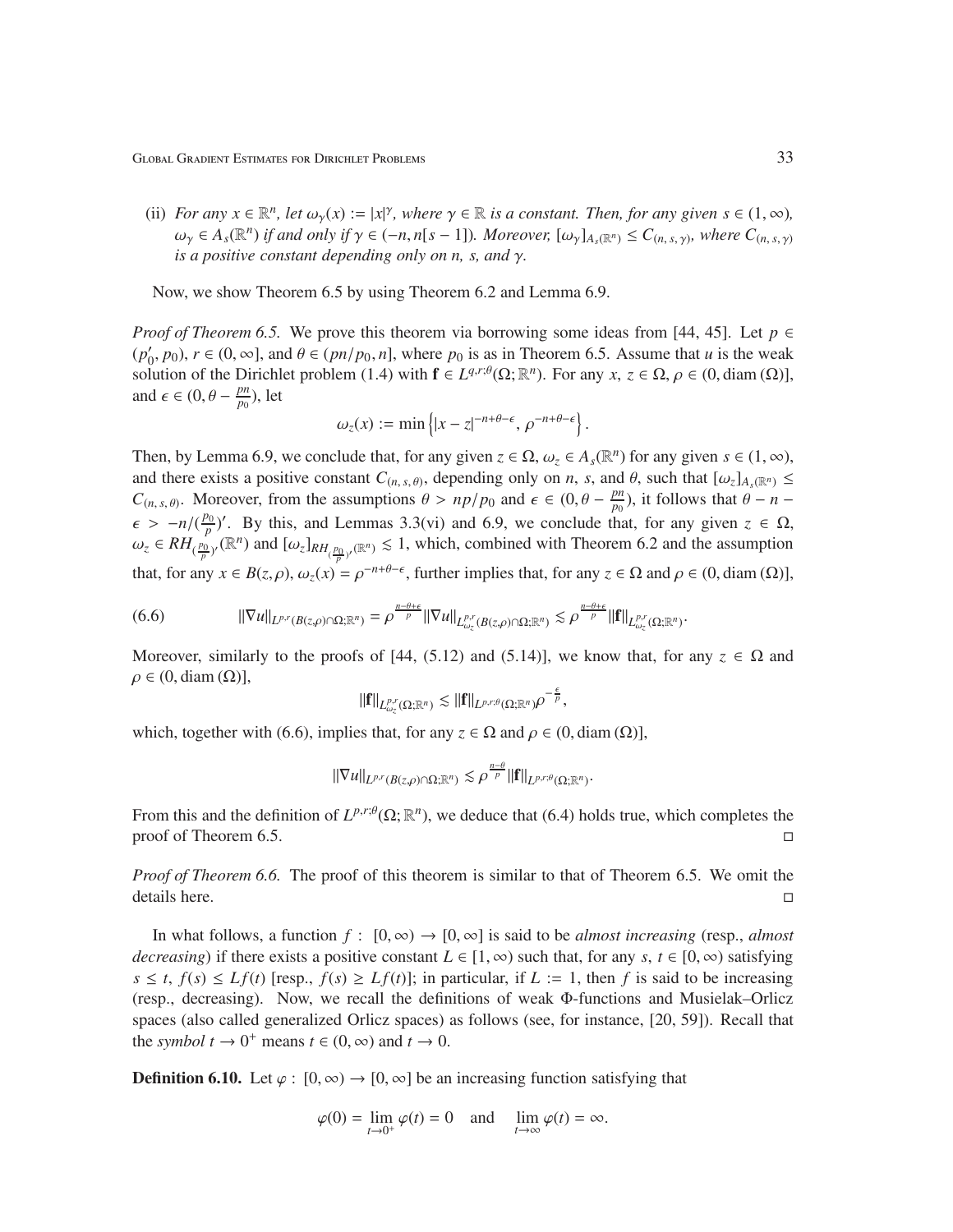- (i) Then  $\varphi$  is called a *weak*  $\Phi$ -function, denoted by  $\varphi \in \Phi_w$ , if  $t \to \frac{\varphi(t)}{t}$  $\frac{u}{t}$  is almost increasing on  $(0, \infty)$ .
- (ii) The *left-continuous generalized inverse* of  $\varphi$ , denoted by  $\varphi^{-1}$ , is defined by setting, for any  $s \in [0, \infty]$ ,

$$
\varphi^{-1}(s) := \inf \{ t \in [0, \infty) : \varphi(t) \ge s \}.
$$

(iii) The *conjugate*  $\Phi$ -function of  $\varphi$ , denoted by  $\varphi^*$ , is defined by setting, for any  $t \in [0, \infty)$ ,

$$
\varphi^*(t) := \sup_{s \in [0,\infty)} \{st - \varphi(s)\}.
$$

- (iv) Let  $E \subset \mathbb{R}^n$  be a measurable set. A function  $\varphi : E \times [0, \infty) \to [0, \infty]$  is called a *Musielak Orlicz function* (or a *generalized* Φ*-function*) on *E* if it satisfies
	- (iv)<sub>1</sub> for any  $t \in [0, \infty)$ ,  $\varphi(\cdot, t)$  is measurable;
	- (iv)<sub>2</sub> for almost every  $x \in E$ ,  $\varphi(x, \cdot) \in \Phi_w$ .

Then the set  $\Phi_w(E)$  is defined to be the collection of all Musielak–Orlicz functions on *E*.

**Definition 6.11.** Let  $E \subset \mathbb{R}^n$  be a measurable set and  $\varphi \in \Phi_w(E)$ . For any given  $f \in L^1_{loc}(E)$ , the *Musielak–Orlicz modular* of *f* is defined by setting

$$
\rho_{\varphi}(f) := \int_{E} \varphi(x, |f(x)|) \, dx.
$$

Then the *Musielak–Orlicz space* (also called *generalized Orlicz space*) *L* ϕ (*E*) is defined by setting

$$
L^{\varphi}(E) := \{u \text{ is measurable on } E :
$$

there exists a  $\lambda \in (0, \infty)$  such that  $\rho_{\varphi}(\lambda f) < \infty$ 

equipped with the *Luxembourg* (also called the *Luxembourg–Nakano*) *norm*

$$
\|u\|_{L^\varphi(E)}:=\inf\left\{\lambda\in(0,\infty):\ \rho_\varphi\left(\frac{u}{\lambda}\right)\leq 1\right\}.
$$

To obtain the global gradient estimates for the Dirichlet problem in the scale of Musielak– Orlicz spaces, we need several additional assumptions for the Musielak–Orlicz function  $\varphi$ . Let *E*  $\subset \mathbb{R}^n$  be a measurable set,  $\varphi \in \Phi_w(E)$ , and  $p \in (0, \infty)$ .

**Assumption (A0).** There exist positive constants  $\beta \in (0, 1)$  and  $\gamma \in (0, \infty)$  such that, for any  $x \in E$ ,  $\varphi(x, \beta\gamma) \leq 1 \leq \varphi(x, \gamma)$ .

Assumption (A1). There exists  $a \beta \in (0, 1)$  such that, for any  $x, y \in E$  satisfying  $|x - y| \le 1$ , and any  $t \in [1, |x - y|^{-n}], \beta \varphi^{-1}(x, t) \leq \varphi^{-1}(y, t).$ 

Assumption (A2). There exist  $\beta$ ,  $\sigma \in (0, \infty)$  and  $h \in L^1(E) \cap L^{\infty}(E)$  such that, for any  $t \in [0, \sigma]$ and  $x, y \in E$ ,

$$
\varphi(x,\beta t) \le \varphi(y,t) + h(x) + h(y).
$$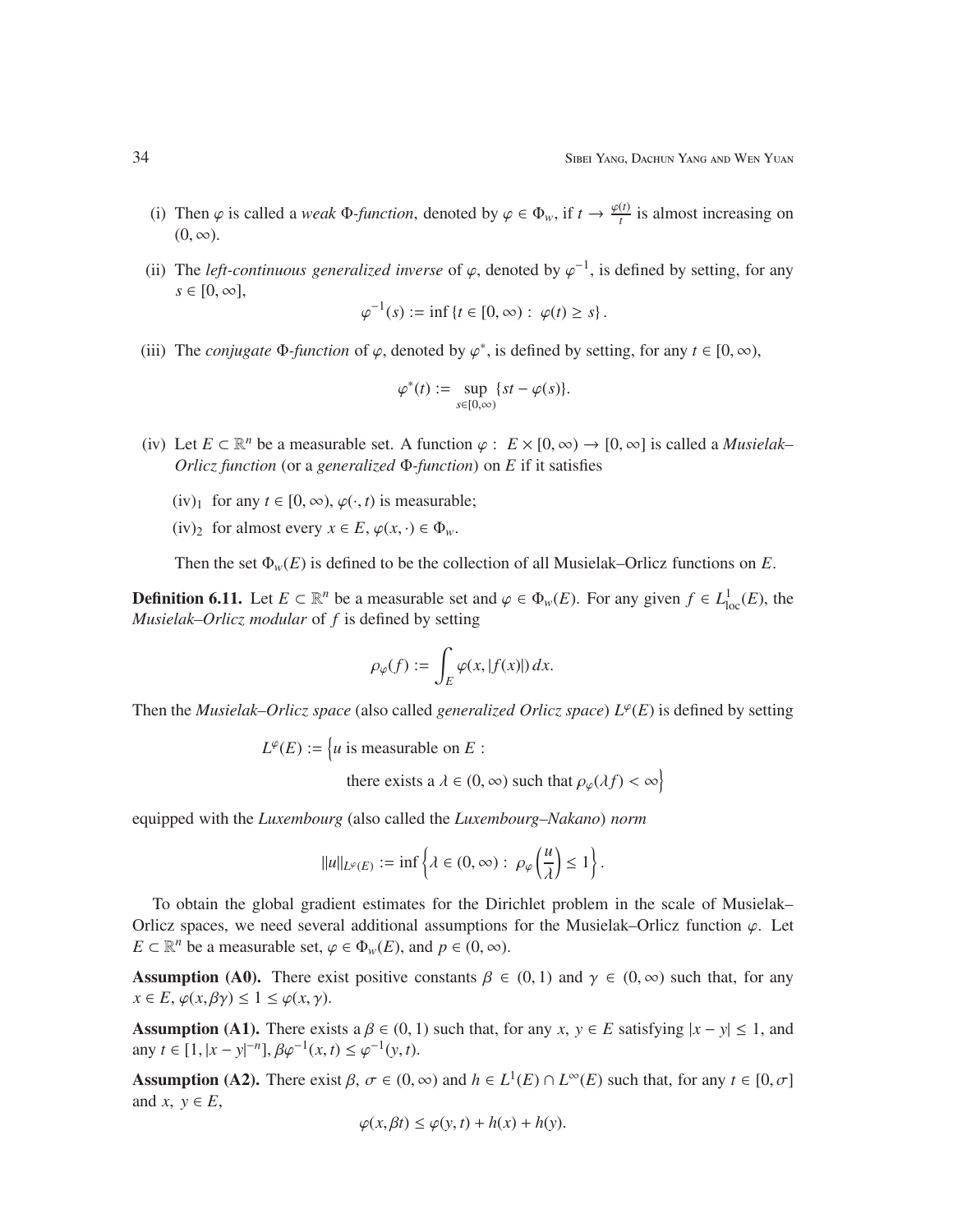**Assumption (aInc)**<sub>p</sub>. The function  $s \to \frac{\varphi(x,s)}{s^p}$  $\frac{x,s}{s^p}$  is almost increasing uniformly in  $x \in E$ . **Assumption (aDec)**<sub>p</sub>. The function  $s \to \frac{\varphi(x,s)}{s^p}$  $\frac{x,s}{s^p}$  is almost decreasing uniformly in  $x \in E$ .

Using the weighted global gradient estimates obtained in Theorems 1.8(ii) and 1.10(ii), and the limited range extrapolation theorem established in [20, Theorem 4.18 and Corollary 4.21] in the scale of Musielak–Orlicz spaces, we obtain the following global gradient estimates in Musielak– Orlicz spaces for the Dirichlet problem  $(D)_p$  on bounded Lipschitz domains and  $(\delta, \sigma, R)$  quasiconvex domains.

**Theorem 6.12.** Let A and  $\Omega$  be as in Theorem 6.2,  $\varepsilon_0$  as in Theorem 1.8(i),  $p_0 := 3 + \varepsilon_0$  when  $n \geq 3$ *, or*  $p_0 := 4 + \varepsilon_0$  *when*  $n = 2$ *, and*  $p_1, p_2 \in (p'_0)$  $(p'_0, p_0)$  *with*  $p_1 \leq p_2$ . Assume that  $\varphi \in \Phi_w(\Omega)$ *satisfies Assumptions* (*A*0) *–* (*A*2)*,* (aInc)*p*<sup>1</sup> *, and* (aDec)*p*<sup>2</sup> *. Then there exists a positive constant* δ<sup>0</sup> ∈ (0, ∞)*, depending only on n,* ϕ*, and the Lipschitz constant of* Ω*, such that, if A satisfies the*  $(\delta, R)$ -BMO *condition for some*  $\delta \in (0, \delta_0)$  *and*  $R \in (0, \infty)$ *, or*  $A \in VMO(\Omega)$ *, then, for any weak solution*  $u \in W_0^{1,2}$  $U_0^{1,2}(\Omega)$  *of the Dirichlet problem*  $(D)_2$  *with*  $\mathbf{f} \in L^{\varphi}(\Omega;\mathbb{R}^n)$ ,  $\nabla u \in L^{\varphi}(\Omega;\mathbb{R}^n)$  and

$$
\|\nabla u\|_{L^{\varphi}(\Omega;\mathbb{R}^n)} \leq C\|{\bf f}\|_{L^{\varphi}(\Omega;\mathbb{R}^n)},
$$

*where C is a positive constant depending only on n,*  $\varphi$ *, diam (* $\Omega$ *), and the Lipschitz constant of*  $\Omega$ *.* 

**Theorem 6.13.** *Let*  $n \geq 2$ ,  $\Omega \subset \mathbb{R}^n$  *be a bounded* NTA *domain, and*  $p_1$ ,  $p_2 \in (1, \infty)$  *with*  $p_1 \leq p_2$ *. Assume that the matrix A satisfies Assumption 1.4 and*  $\varphi \in \Phi_w(\Omega)$  *satisfies Assumptions* (*A*0)–(*A*2)*,*  $(alnc)_{p_1}$ *, and*  $(abc)_{p_2}$ *. Then there exists a positive constant*  $\delta_0 \in (0, 1)$ *, depending only on n,*  $\varphi$ *, and* Ω*, such that, if* Ω *is a* (δ, σ, *R*) *quasi-convex domain and A satisfies the* (δ, *R*)*-*BMO *condition for some*  $\delta \in (0, \delta_0)$ ,  $\sigma \in (0, 1)$ *, and*  $R \in (0, \infty)$ *, or*  $A \in VMO(\Omega)$ *, then, for any weak solution*  $u \in W_0^{1,2}$  $L^{1,2}(\Omega)$  *of the problem*  $(D)_2$  *with*  $\mathbf{f} \in L^{\varphi}(\Omega;\mathbb{R}^n)$ ,  $\nabla u \in L^{\varphi}(\Omega;\mathbb{R}^n)$  *and* 

$$
||\nabla u||_{L^{\varphi}(\Omega;\mathbb{R}^n)} \leq C||\mathbf{f}||_{L^{\varphi}(\Omega;\mathbb{R}^n)},
$$

*where C is a positive constant depending only on n,*  $\varphi$ *, and*  $\Omega$ *.* 

To prove Theorem 6.12 via using the Rubio de Francia extrapolation theorem in the scale of Musielak–Orlicz spaces, we need the following Lemma 6.14, which is just [20, Corollary 4.21].

**Lemma 6.14.** *Let*  $n \geq 2$ ,  $\Omega \subset \mathbb{R}^n$  *be a bounded* NTA *domain, f and h be two given non-negative measurable functions on*  $\Omega$ *, and*  $1 < p_1 < p < p_2 < \infty$ *. Assume that, for any given*  $ω \in$  $A_{p/p_1}(\mathbb{R}^n) \cap RH_{(p_2/p)'}(\mathbb{R}^n)$ 

$$
||f||_{L^p_{\omega}(\Omega)} \leq C||h||_{L^p_{\omega}(\Omega)},
$$

*where C is a positive constant depending only on n, p,*  $\Omega$ ,  $[\omega]_{A_{p/p_1}(\mathbb{R}^n)}$ *, and*  $[\omega]_{RH_{(p_2/p)'}(\mathbb{R}^n)}$ *. If*  $\varphi \in$  $\Phi_w(\Omega)$  *satisfies Assumptions* (*A*0)–(*A*2), (aInc)<sub>*q*1</sub></sub>, and (aDec)<sub>*q*2</sub> for some  $p_1 < q_1 \le q_2 < p_2$ , then *there exists a positive constant C, depending only on n,*  $\Omega$ *, and*  $\varphi$ *, such that*  $||f||_{L^{\varphi}(\Omega)} \leq C||h||_{L^{\varphi}(\Omega)}$ *.* 

Now, we show Theorem 6.12 via using Theorem 1.8 and Lemma 6.14.

*Proof of Theorem 6.12.* Let *u* be the weak solution of the Dirichlet problem

$$
\begin{cases}\n-\text{div}(A\nabla u) = \text{div}(\mathbf{f}) & \text{in } \Omega, \\
u = 0 & \text{on } \partial\Omega.\n\end{cases}
$$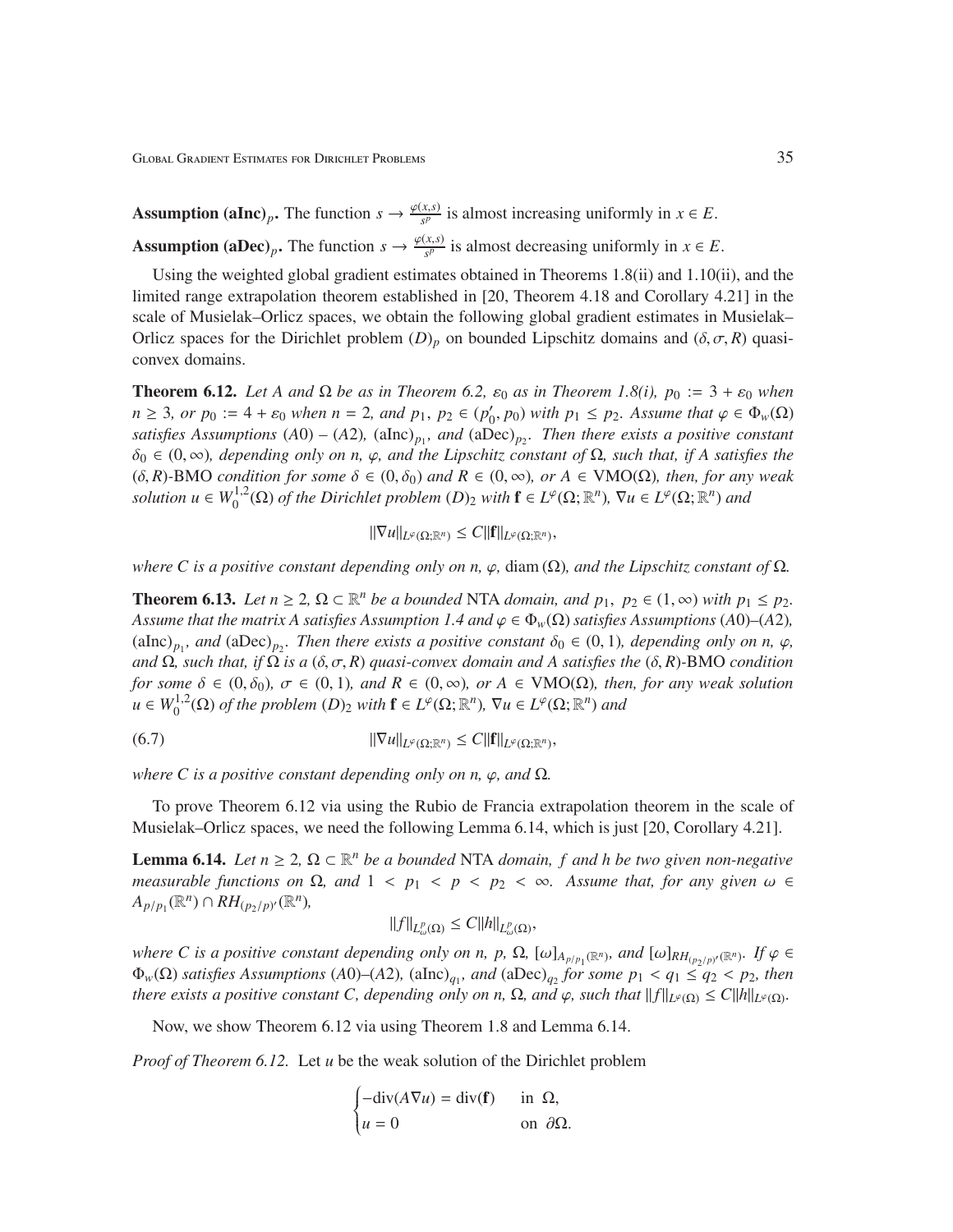Assume that  $p \in (p'_0)$  $_0'$ ,  $p_0$ ), where  $p_0$  is as in Theorem 6.2. Then, by Theorem 1.8, we conclude that, for any given  $\omega \in A_{\frac{p}{p'_0}}(\mathbb{R}^n) \cap RH_{(\frac{p_0}{p})'}(\mathbb{R}^n)$ , there exists a positive constant  $\delta_0 \in (0,\infty)$ , depending only on *n*, *p*, the Lipschitz constant of  $\Omega$ ,  $[\omega]_{A_{\frac{p}{p'_0}}(\mathbb{R}^n)}$ , and  $[\omega]_{RH_{(\frac{p_0}{p'})}(\mathbb{R}^n)}$ , such that, if *A* satisfies the (δ, *R*)-BMO condition for some  $\delta$  ∈ (0, δ<sub>0</sub>) and  $\overline{R}$  ∈ (0, ∞), or  $A \in VMO(\Omega)$ , then

$$
\|\nabla u\|_{L^p(\Omega;\mathbb{R}^n)} \lesssim \|f\|_{L^p(\Omega;\mathbb{R}^n)}.
$$

From this and Lemma 6.14 with  $f := |\nabla u|, h := |f|, p_1 := p'_0$  $p_0'$ , and  $p_2 := p_0$ , it follows that

$$
\|\nabla u\|_{L^{\varphi}(\Omega;\mathbb{R}^n)} \sim \|f\|_{L^{\varphi}(\Omega)} \lesssim \|h\|_{L^{\varphi}(\Omega)} \sim \|f\|_{L^{\varphi}(\Omega;\mathbb{R}^n)},
$$

which completes the proof of Theorem 6.12.

*Proof of Theorem 6.13.* The proof of this theorem is similar to that of Theorem 6.12. We omit the details here.

To give more corollaries of Theorems 6.12 and 6.13, we recall some necessary notions for variable exponent functions  $p(\cdot)$  as follows (see, for instance, [19, 22]). Let  $\mathcal{P}(\mathbb{R}^n)$  be the set of all measurable functions  $p : \mathbb{R}^n \to [1, \infty)$ . For any  $p \in \mathcal{P}(\mathbb{R}^n)$ , let

(6.8) 
$$
p_{+} := \operatorname{ess} \sup_{x \in \mathbb{R}^{n}} p(x) \text{ and } p_{-} := \operatorname{ess} \inf_{x \in \mathbb{R}^{n}} p(x).
$$

Recall that a function  $p : \mathbb{R}^n \to \mathbb{R}$  is said to satisfy the *local log-Hölder continuity condition* if there exists a positive constant  $C_{\text{loc}}$  such that, for any  $x, y \in \mathbb{R}^n$  with  $|x - y| \leq 1/2$ ,

$$
|p(x) - p(y)| \le \frac{C_{\text{loc}}}{-\log(|x - y|)};
$$

a function  $p: \mathbb{R}^n \to \mathbb{R}$  is said to satisfy the *log-Hölder decay condition* (at infinity) if there exist positive constants  $C_{\infty} \in (0, \infty)$  and  $p_{\infty} \in [1, \infty)$  such that, for any  $x \in \mathbb{R}^n$ ,

$$
|p(x) - p_{\infty}| \le \frac{C_{\infty}}{\log(e + |x|)}.
$$

If a function  $p$  satisfies both the local log-Hölder continuity condition and the log-Hölder decay condition, then the function *p* is said to satisfy the *log-Hölder continuity condition*.

Moreover, recall that, for any  $\alpha \in (0, 1]$ , the *Hölder space*  $C^{0,\alpha}(\Omega)$  is defined by setting

$$
C^{0,\alpha}(\Omega) := \left\{ g \text{ is continuous on } \Omega : [g]_{C^{0,\alpha}(\Omega)} := \sup_{x,y \in \Omega, x \neq y} \frac{|g(x) - g(y)|}{|x - y|^{\alpha}} < \infty \right\}.
$$

Then we have the following two corollaries of Theorems 6.12 and 6.13.

**Corollary 6.15.** Assume that  $p \in \mathcal{P}(\mathbb{R}^n)$  satisfies the log-Hölder continuity condition,  $\varepsilon_0$  is as in *Theorem 1.8(i),*  $p_0 := 3 + \varepsilon_0$  *when*  $n \ge 3$ *, or*  $p_0 := 4 + \varepsilon_0$  *when*  $n = 2$ *, and*  $p'_0 < p_- \le p_+ < p_0$ *, where p*<sup>−</sup> *and p*<sup>+</sup> *are as in* (6.8)*. Then the conclusion of Theorem 6.12 holds true if* ϕ *satisfies one of the following cases:*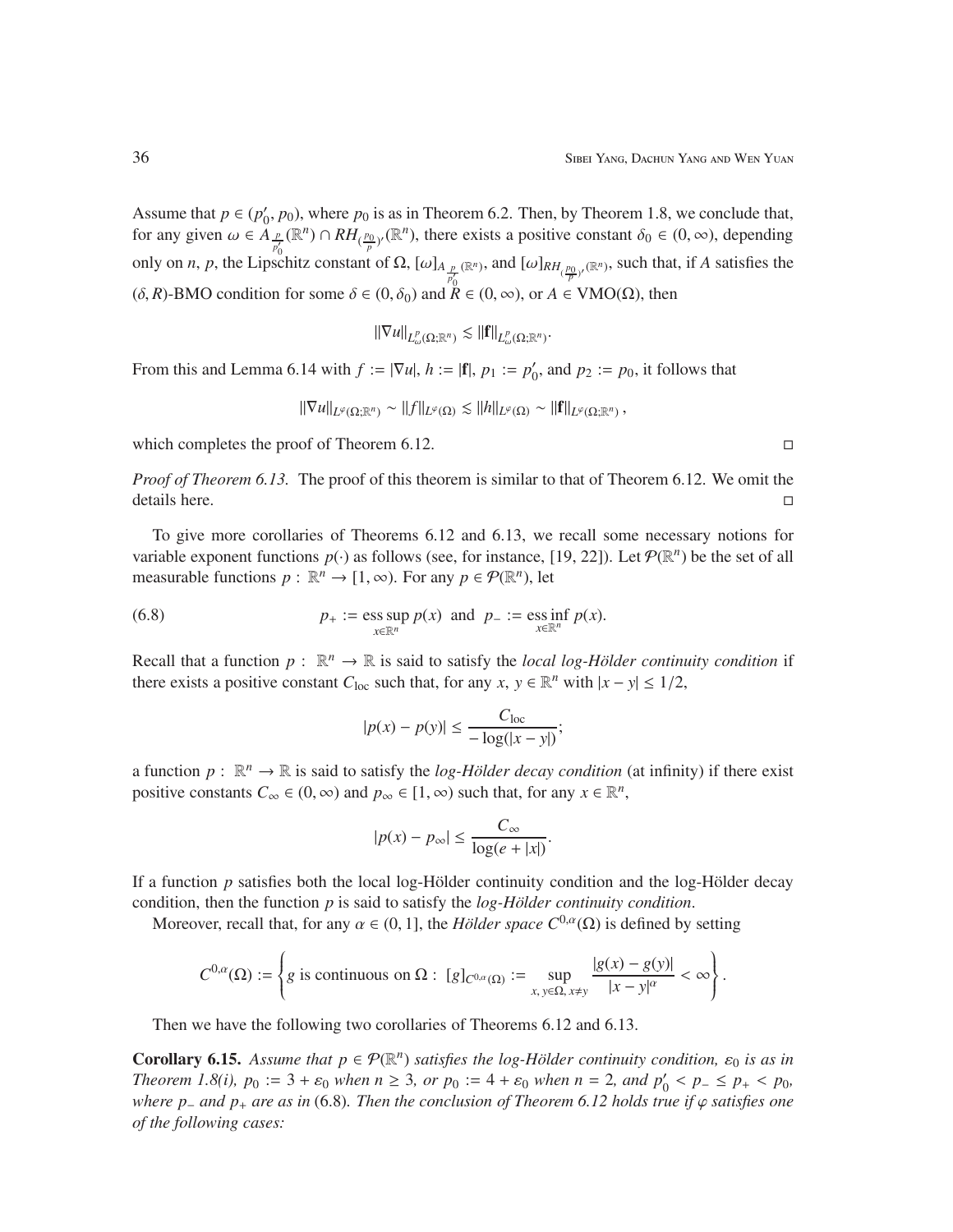Global Gradient Estimates for Dirichlet Problems 37

- (i) *for any*  $x \in \Omega$  *and*  $t \in [0, \infty)$ ,  $\varphi(x, t) := \varphi(t)$ , where  $\phi \in \Phi_w$  satisfies Assumptions (alnc)<sub>*p*1</sub> *and*  $(aDec)_{p_2}$  *with*  $p'_0 < p_1 \le p_2 < p_0$ *.*
- (ii) *for any*  $x \in \Omega$  *and*  $t \in [0, \infty)$ ,  $\varphi(x, t) := a(x)t^{p(x)}$ , where  $C^{-1} \le a \le C$  with C being a positive *constant.*
- (iii) *for any*  $x \in \Omega$  *and*  $t \in [0, \infty)$ ,  $\varphi(x, t) := t^{p(x)} \log(e + t)$ .
- (iv) for any  $x \in \Omega$  and  $t \in [0, \infty)$ ,  $\varphi(x, t) := t^p + a(x)t^q$ , where  $p'_0 < p < q < p_0$  satisfy  $\frac{q}{p} < 1 + \frac{1}{n}$  $\frac{1}{n}$ ,  $and$   $0 \le a \in L^{\infty}(\Omega) \cap C^{0, \frac{n}{p}(q-p)}(\Omega)$ .
- (v) *for any*  $x \in Ω$  *and*  $t \in [0, ∞)$ *,*  $\varphi(x, t) := t^p + a(x)t^p \log(e + t)$ *, where*  $p'_0 < p < p_0$ *, and*  $0 \le a \in L^{\infty}(\Omega)$  *satisfies the local log-Hölder continuity condition.*

**Corollary 6.16.** Assume that  $p \in \mathcal{P}(\mathbb{R}^n)$  satisfies the log-Hölder continuity condition and  $1 <$ *p*− ≤ *p*+ < ∞, where *p*− *and p*+ *are as in* (6.8)*. Then the conclusion of Theorem 6.13 holds true if* ϕ *satisfies one of the following cases:*

- (i) *for any*  $x \in \Omega$  *and*  $t \in [0, \infty)$ ,  $\varphi(x, t) := \varphi(t)$ , where  $\phi \in \Phi_w$  satisfies Assumptions (alnc)<sub>*p*1</sub> *and*  $(aDec)_{p_2}$  *with*  $1 < p_1 \leq p_2 < \infty$ *.*
- (ii) *for any*  $x \in \Omega$  *and*  $t \in [0, \infty)$ ,  $\varphi(x, t) := a(x)t^{p(x)}$ , where  $C^{-1} \le a \le C$  with C being a positive *constant.*
- (iii) *for any*  $x \in \Omega$  *and*  $t \in [0, \infty)$ ,  $\varphi(x, t) := t^{p(x)} \log(e + t)$ .
- (iv) *for any*  $x \in \Omega$  *and*  $t \in [0, \infty)$ ,  $\varphi(x, t) := t^p + a(x)t^q$ , where  $1 < p < q < \infty$  satisfy  $\frac{q}{p} < 1 + \frac{1}{n}$ *n*  $and$   $0 \le a \in L^{\infty}(\Omega) \cap C^{0, \frac{n}{p}(q-p)}(\Omega)$ .
- (v) *for any*  $x \in \Omega$  *and*  $t \in [0, \infty)$ ,  $\varphi(x, t) := t^p + a(x)t^p \log(e + t)$ , where  $p \in (1, \infty)$  *and*  $0 \le a \in L^{\infty}(\Omega)$  *satisfies the local log-Hölder continuity condition.*

**Remark 6.17.** Let  $n \geq 2$ ,  $\Omega \subset \mathbb{R}^n$  be a bounded NTA domain, and *A* satisfy Assumption 1.4.

- (i) Assume that, for any  $x \in \Omega$  and  $t \in [0, \infty)$ ,  $\varphi(x, t) := \varphi(t)$ , where  $\varphi$  is as in Corollary 6.16(i). For the Dirichlet problem (1.4), the estimate (6.7) in this case was obtained in [37, Theorem 3.1] under the assumptions that *a* satisfies the  $(\delta, R)$ -BMO condition for some small  $\delta \in (0, \infty)$  and some  $R \in (0, \infty)$ ,  $b \equiv 0$ , and  $\Omega$  is a bounded Reifenberg flat domain. Thus, Corollary 6.16(i) improves [37, Theorem 3.1] via weakening the assumptions on the matrix  $A$  and the domain  $\Omega$ .
- (ii) Assume that, for any  $x \in \Omega$  and  $t \in [0, \infty)$ ,  $\varphi(x, t) := t^{p(x)}$ , where  $p(\cdot)$  is as in Corollary 6.16. For the Dirichlet problem (1.4), the estimate (6.7) in this case was established in [13, Theorem 2.5] under the assumptions that *a* has partial small BMO coefficients,  $b \equiv 0$ , and Ω is a bounded Reifenberg flat domain.

Moreover, a variable exponent type estimate similar to (6.7) for the Dirichlet problem of some *p*-Laplace type elliptic equations on Reifenberg flat domains was also obtained in [8, Theorem 1.4].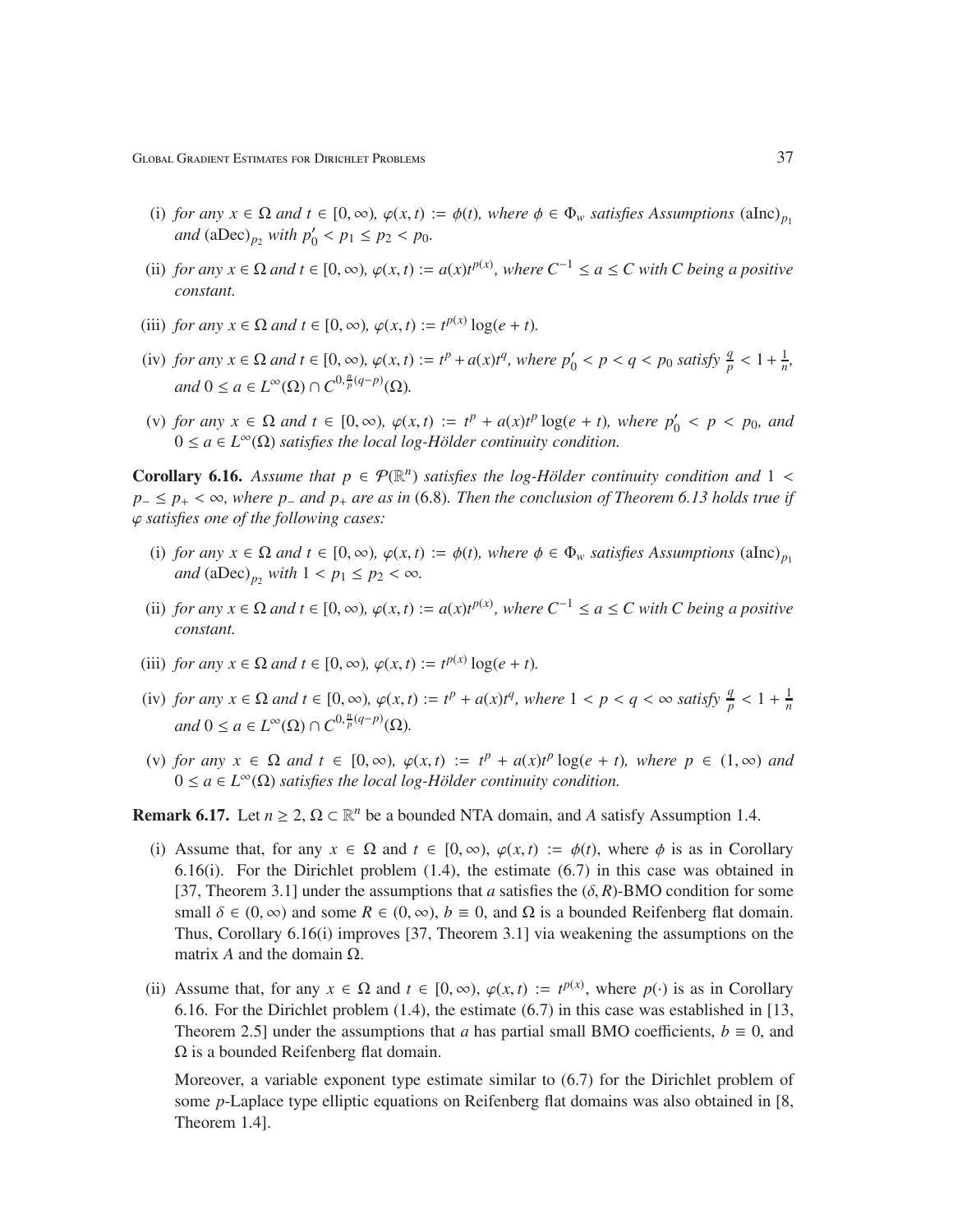## References

- [1] K. Adimurthi, T. Mengesha and N. C. Phuc, Gradient weighted norm inequalities for linear elliptic equations with discontinuous coefficients, Appl. Math. Optim. 83 (2021), 327-371.
- [2] K. Adimurthi and N. C. Phuc, Global Lorentz and Lorentz–Morrey estimates below the natural exponent for quasilinear equations, Calc. Var. Partial Differential Equations 54 (2015), 3107-3139.
- [3] P. Auscher, On necessary and sufficient conditions for  $L^p$ -estimates of Riesz transforms associated to elliptic operators on  $\mathbb{R}^n$  and related estimates, Mem. Amer. Math. Soc. 186 (2007), no. 871, xviii+75 pp.
- [4] P. Auscher and J. M. Martell, Weighted norm inequalities, off-diagonal estimates and elliptic operators. I. General operator theory and weights, Adv. Math. 212 (2007), 225-276.
- [5] P. Auscher and M. Qafsaoui, Observations on  $W^{1,p}$  estimates for divergence elliptic equations with VMO coefficients, Boll. Unione Mat. Ital. Sez. B Artic. Ric. Mat. (8) 5 (2002), 487-509.
- [6] A. Banerjee and J. L. Lewis, Gradient bounds for *p*-harmonic systems with vanishing Neumann (Dirichlet) data in a convex domain, Nonlinear Anal. 100 (2014), 78-85.
- [7] A. Barton and S. Mayboroda, Layer potentials and boundary-value problems for second order elliptic operators with data in Besov spaces, Mem. Amer. Math. Soc. 243 (2016), no. 1149,  $vi+110$  pp.
- [8] T. A. Bui, Global  $W^{1,p(\cdot)}$  estimate for renormalized solutions of quasilinear equations with measure data on Reifenberg domains, Adv. Nonlinear Anal. 7 (2018), 517-533.
- [9] T. A. Bui and X. T. Duong, Weighted variable exponent Sobolev estimates for elliptic equations with non-standard growth and measure data, NoDEA Nonlinear Differential Equations Appl. 25 (2018), no. 4, Paper No. 28, 37 pp.
- [10] T. A. Bui and X. T. Duong, Weighted Lorentz estimates for parabolic equations with nonstandard growth on rough domains, Calc. Var. Partial Differential Equations 56 (2017), no. 6, Art. 177, 27 pp.
- [11] T. A. Bui and X. T. Duong, Global Lorentz estimates for nonlinear parabolic equations on nonsmooth domains, Calc. Var. Partial Differential Equations 56 (2017), no. 2, Art. 47, 24 pp.
- [12] S.-S. Byun, Elliptic equations with BMO coefficients in Lipschitz domains, Trans. Amer. Math. Soc. 357 (2005), 1025-1046.
- [13] S.-S. Byun, J. Ok and L. Wang,  $W^{1,p(\cdot)}$ -regularity for elliptic equations with measurable coefficients in nonsmooth domains, Comm. Math. Phys. 329 (2014), 937-958.
- [14] S.-S. Byun and D. K. Palagachev, Weighted  $L^p$ -estimates for elliptic equations with measurable coefficients in nonsmooth domains, Potential Anal. 41 (2014), 51-79.
- [15] S.-S. Byun and L. Wang, The conormal derivative problem for elliptic equations with BMO coefficients on Reifenberg flat domains, Proc. London Math. Soc. (3) 90 (2005), 245-272.
- [16] S.-S. Byun and L. Wang, Elliptic equations with BMO coefficients in Reifenberg domains, Comm. Pure Appl. Math. 57 (2004), 1283-1310.
- [17] S.-S. Byun, F. Yao and S. Zhou, Gradient estimates in Orlicz space for nonlinear elliptic equations, J. Funct. Anal. 255 (2008), 1851-1873.
- [18] L. Caffarelli and I. Peral, On  $W^{1,p}$  estimates for elliptic equations in divergence form, Comm. Pure Appl. Math. 51 (1998), 1-21.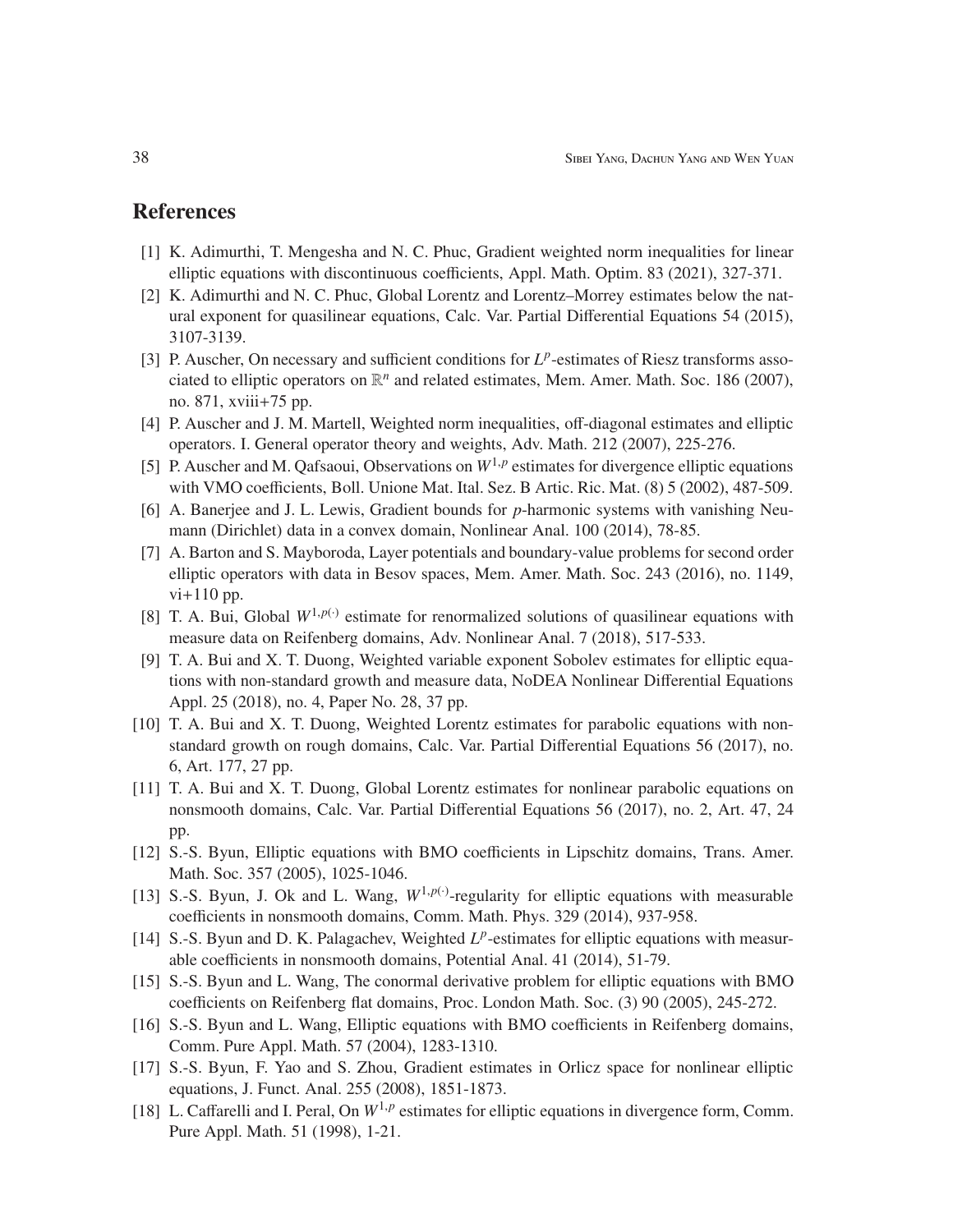- [19] D. Cruz-Uribe and A. Fiorenza, Variable Lebesgue Spaces, Foundations and Harmonic Analysis, Applied and Numerical Harmonic Analysis, Birkhäuser/Springer, Heidelberg, 2013.
- [20] D. Cruz-Uribe and P. Hästö, Extrapolation and interpolation in generalized Orlicz spaces, Trans. Amer. Math. Soc. 370 (2018), 4323-4349.
- [21] G. Di Fazio, L<sup>p</sup> estimates for divergence form elliptic equations with discontinuous coefficients, Boll. Un. Mat. Ital. A (7) 10 (1996), 409-420.
- [22] L. Diening, P. Harjulehto, P. Hästö and M. Růžička, Lebesgue and Sobolev Spaces with Variable Exponents, Lecture Notes in Mathematics 2017, Springer, Heidelberg, 2011.
- [23] H. Dong and D. Kim, Elliptic equations in divergence form with partially BMO coefficients, Arch. Ration. Mech. Anal. 196 (2010), 25-70.
- [24] H. Dong and D. Kim, The conormal derivative problem for higher order elliptic systems with irregular coefficients, in: Recent Advances in Harmonic Analysis and Partial Differential Equations, 69-97, Contemp. Math. 581, Amer. Math. Soc., Providence, RI, 2012.
- [25] H. Dong and D. Kim, On  $L^p$ -estimates for elliptic and parabolic equations with  $A_p$  weights, Trans. Amer. Math. Soc. 370 (2018), 5081-5130.
- [26] H. Dong and T. Phan, Mixed-norm  $L^p$ -estimates for non-stationary Stokes systems with singular VMO coefficients and applications, J. Differential Equations 276 (2021), 342-367.
- [27] H. Eggleston, Convexity, Cambridge Tracts in Mathematics and Mathematical Physics 47, Cambridge University Press, New York, 1958.
- [28] J. Geng,  $W^{1,p}$  estimates for elliptic problems with Neumann boundary conditions in Lipschitz domains, Adv. Math. 229 (2012), 2427-2448.
- [29] J. Geng, Homogenization of elliptic problems with Neumann boundary conditions in nonsmooth domains, Acta Math. Sin. (Engl. Ser.) 34 (2018), 612-628.
- [30] M. Giaquinta, Multiple Integrals in the Calculus of Variations and Nonlinear Elliptic Systems, Annals of Mathematics Studies 105, Princeton University Press, Princeton, NJ, 1983.
- [31] D. Gilbarg and N. S. Trudinger, Elliptic Partial Differential Equations of Second Order, Reprint of the 1998 edition, Springer-Verlag, Berlin, 2001.
- [32] L. Grafakos, Classical Fourier Analysis, third edition, Graduate Texts in Mathematics 249, Springer, New York, 2014.
- [33] L. Grafakos, Modern Fourier Analysis, third edition, Graduate Texts in Mathematics 250, Springer, New York, 2014.
- [34] D. Jerison and C. E. Kenig, Boundary behavior of harmonic functions in nontangentially accessible domains, Adv. Math. 46 (1982), 80-147.
- [35] D. Jerison and C. E. Kenig, The inhomogeneous Dirichlet problem in Lipschitz domains, J. Funct. Anal. 130 (1995), 161-219.
- [36] H. Jia, D. Li and L. Wang, Global regularity for divergence form elliptic equations on quasiconvex domains, J. Differential Equations 249 (2010), 3132-3147.
- [37] H. Jia, D. Li and L. Wang, Regularity theory in Orlicz spaces for elliptic equations in Reifenberg domains, J. Math. Anal. Appl. 334 (2007), 804-817.
- [38] P. W. Jones, Extension theorems for BMO, Indiana Univ. Math. J. 29 (1980), 41-66.
- [39] C. E. Kenig, Harmonic Analysis Techniques for Second Order Elliptic Boundary Value Problems, CBMS Regional Conference Series in Mathematics 83, American Mathematical Society, Providence, RI, 1994.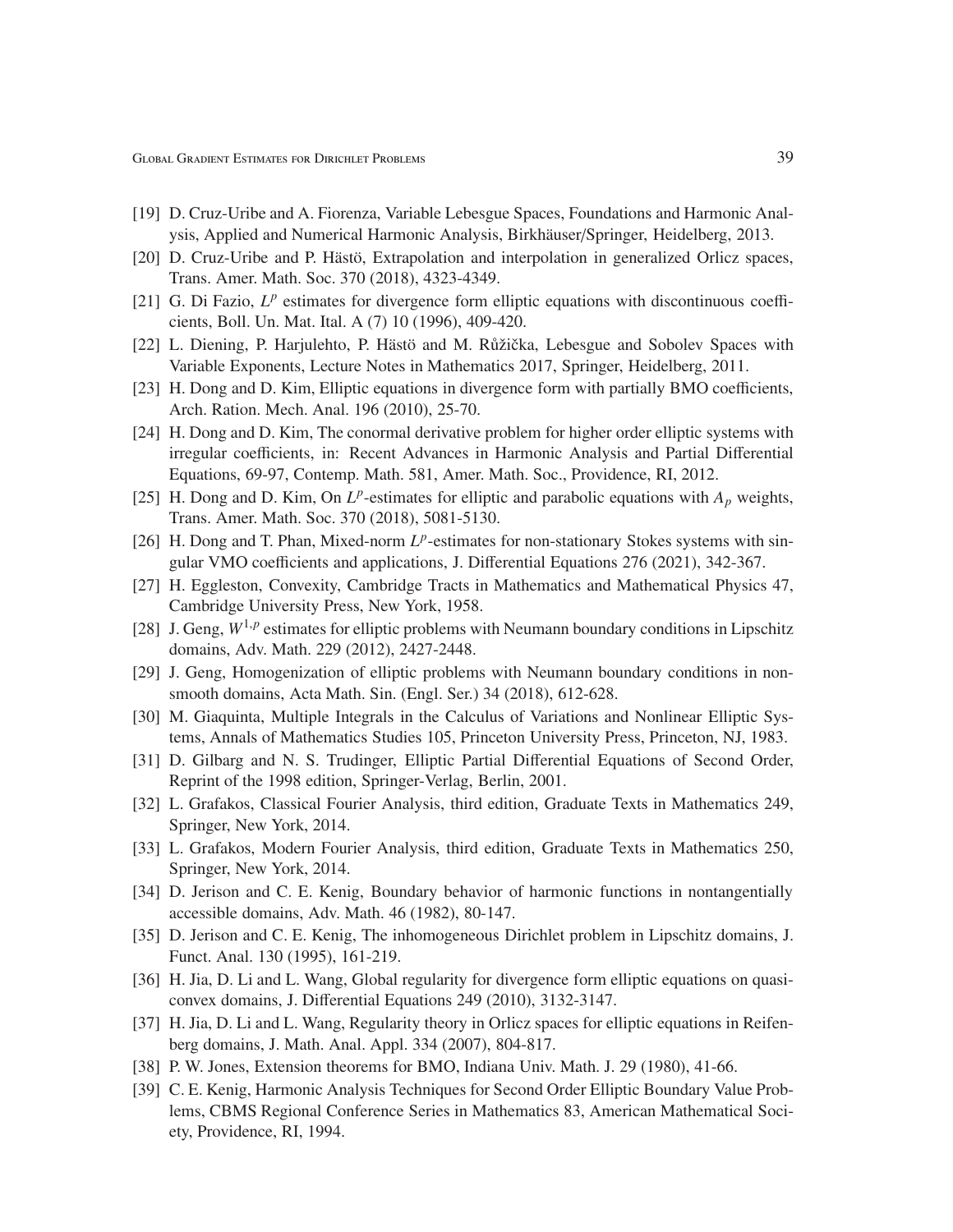- [40] C. E. Kenig and T. Toro, Harmonic measure on locally flat domains, Duke Math. J. 87 (1997), 509-551.
- [41] N. V. Krylov, Parabolic and elliptic equations with VMO coefficients, Comm. Partial Differential Equations 32 (2007), 453-475.
- [42] L. Li and J. Pipher, Boundary behavior of solutions of elliptic operators in divergence form with a BMO anti-symmetric part, Comm. Partial Differential Equations 44 (2019), 156-204.
- [43] V. G. Maz'ya and I. E. Verbitsky, Form boundedness of the general second-order differential operator, Comm. Pure Appl. Math. 59 (2006), 1286-1329.
- [44] T. Mengesha and N. C. Phuc, Global estimates for quasilinear elliptic equations on Reifenberg flat domains, Arch. Ration. Mech. Anal. 203 (2012), 189-216.
- [45] T. Mengesha and N. C. Phuc, Weighted and regularity estimates for nonlinear equations on Reifenberg flat domains, J. Differential Equations 250 (2011), 2485-2507.
- [46] N. G. Meyers, An L<sup>p</sup>-estimate for the gradient of solutions of second order elliptic divergence equations, Ann. Scuola Norm. Sup. Pisa (3) 17 (1963), 189-206.
- [47] D. Mitrea, I. Mitrea, M. Mitrea and L. Yan, Coercive energy estimates for differential forms in semi-convex domains, Commun. Pure Appl. Anal. 9 (2010), 987-1010.
- [48] D. Mitrea, M. Mitrea and L. Yan, Boundary value problems for the Laplacian in convex and semiconvex domains, J. Funct. Anal. 258 (2010), 2507-2585.
- [49] E. R. Reifenberg, Solution of the Plateau Problem for *m*-dimensional surfaces of varying topological type, Acta Math. 104 (1960), 1-92.
- [50] D. Sarason, Functions of vanishing mean oscillation, Trans. Amer. Math. Soc. 207 (1975), 391-405.
- [51] G. Seregin, L. Silvestre, V. Šverák and A. Zlatoš, On divergence-free drifts, J. Differential Equations 252 (2012), 505-540.
- [52] Z. Shen, Weighted  $L^2$  estimates for elliptic homogenization in Lipschitz domains, arXiv: 2004.03087.
- [53] Z. Shen, Periodic Homogenization of Elliptic Systems, Operator Theory: Advances and Applications 269, Advances in Partial Differential Equations (Basel), Birkhäuser/Springer, Cham, 2018.
- [54] Z. Shen, The L<sup>p</sup> boundary value problems on Lipschitz domains, Adv. Math. 216 (2007), 212-254.
- [55] Z. Shen, Bounds of Riesz transforms on  $L^p$  spaces for second order elliptic operators, Ann. Inst. Fourier (Grenoble) 55 (2005), 173-197.
- [56] E. M. Stein, Harmonic Analysis: Real-variable Methods, Orthogonality, and Oscillatory Integrals, Princeton University Press, Princeton, NJ, 1993.
- [57] T. Toro, Doubling and flatness: geometry of measures, Notices Amer. Math. Soc. 44 (1997), 1087-1094.
- [58] L. Wang, A geometric approach to the Calder on–Zygmund estimates, Acta Math. Sin. (Engl.) Ser.) 19 (2003), 381-396.
- [59] D. Yang, Y. Liang and L. D. Ky, Real-Variable Theory of Musielak–Orlicz Hardy Spaces, Lecture Notes in Mathematics 2182, Springer, Cham, 2017.
- [60] S. Yang, The Neumann problem of Laplace's equation in semiconvex domains, Nonlinear Anal. 133 (2016), 275-291.